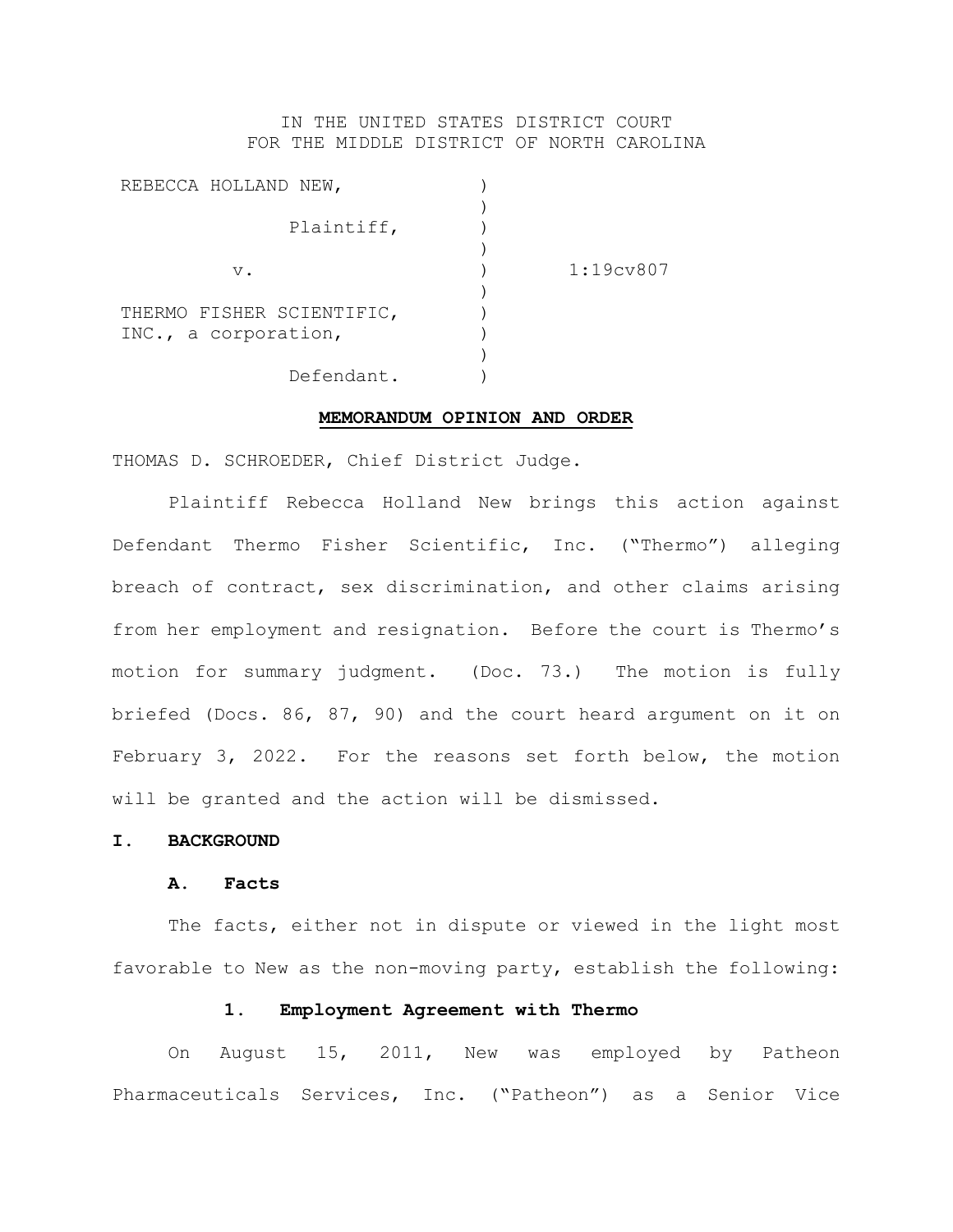President, Human Resources. (Doc.  $1-1$  at  $2.$ )<sup>1</sup> Over time, she transitioned to the head of Patheon's newly-established Global Business Management function, "designed to deliver a better customer experience and improve coordination across our business units," as Executive Vice President, Enterprise-Wide Operations. (Docs. 86-5 at 2-3; 86-6 at 3.) In this role, New ceased reporting directly to Chief Executive Officer ("CEO") Jim Mullen and reported to an intermediary, Michel Lagarde, President and Chief Operating Officer. (Docs. 86-5 at 3; 86-7 at 2.) Lagarde selected New to oversee business management because she was "significantly talented" and "an excellent candidate" to become an "effective . . . business leader." (Doc. 87-63 at 14:9-15:6.)

On August 29, 2017, Defendant Thermo acquired Patheon N.V., Patheon's parent company, and New became employed by Thermo. (Doc. 87-3 ¶ 2.) Rather than exercise her options under a change-incontrol provision in her employment contract, which would have entitled her to depart with substantial severance, bonuses, and other benefits, New accepted Thermo's offer to stay on as a Group Vice President, Enterprise-Wide Operations for Thermo's Pharma Services Group ("PSG").<sup>2</sup> (Id.; Doc. 1-1 at 23.) According to New,

 $1$  All citations to the record are to the paragraph number or ECF docket page except for testimony, which is cited to the deposition transcript page and line number.

<sup>&</sup>lt;sup>2</sup> PSG is a division of, or affiliate operation owned and operated by, Thermo. New claims she accepted employment with Thermo, at least in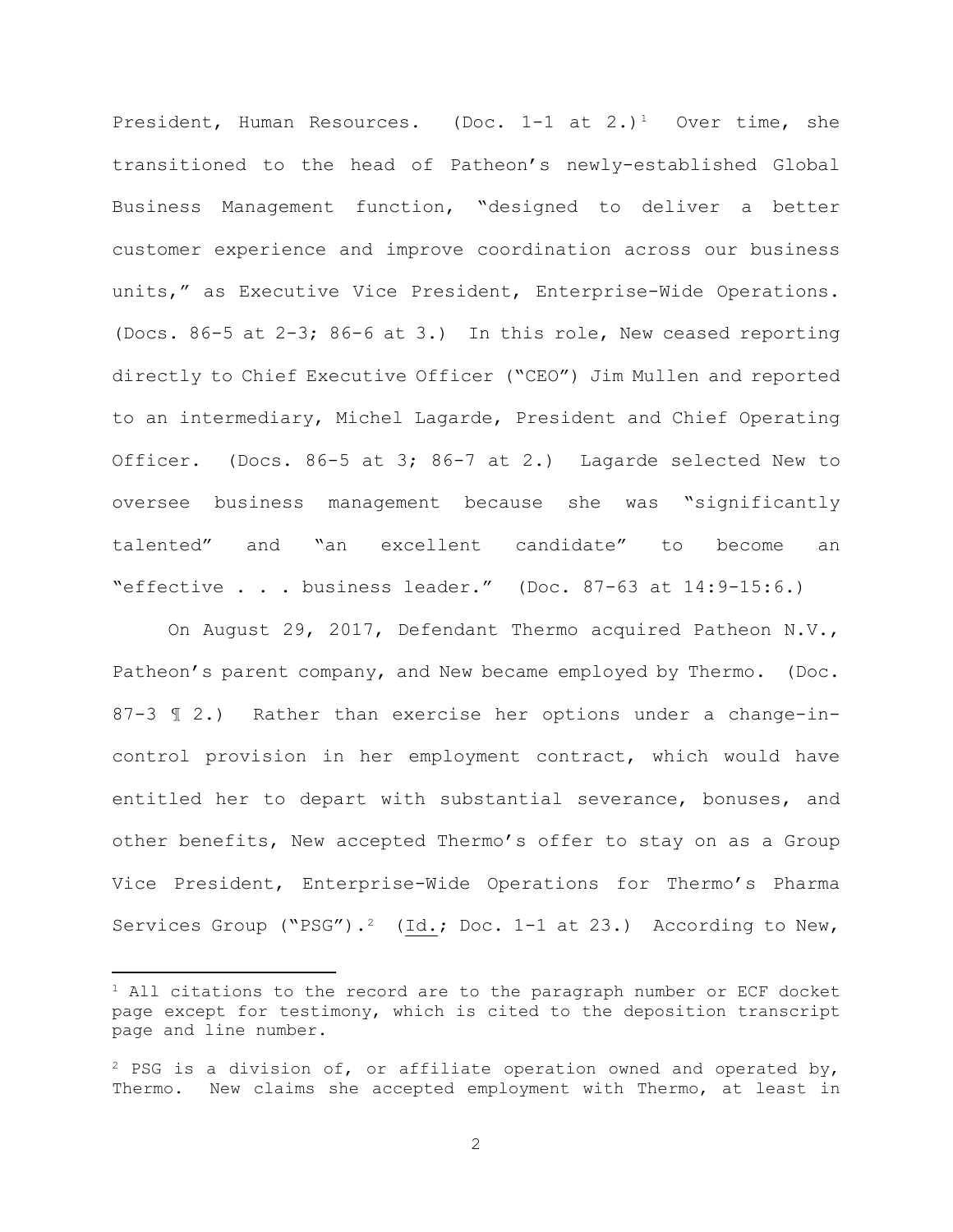Martin Van Walsum, Thermo's Vice President of Executive Compensation, told her that she would be "banded" at a compensation level of 13 under Thermo's structure.<sup>3</sup> (Docs.  $87-59$  at  $23:23-24:7$ ; 87-66 at 172:21-173:10.) New's offer letter from Thermo provided for an annual base salary of \$405,000 and noted she would continue to report to Lagarde, who would be Thermo's Senior Vice President and President, Contract Development and Manufacturing. (Doc. 1-1 at 23.)

Upon starting with Thermo, New continued to oversee Global Business Management (described as managing contracts, client relations, demand planning, and expansion of business/upsell for over 850 company clients), which took up at least 80% of her responsibilities.4 (Docs. 86-6 at 3; 86-16; 87-3 ¶ 6; 87-14 at 10; 87-66 at 60:22-61:2.) New coordinated the business management function across PSG's five business units. (Docs. 86-46 at 32:16-

part, based on Lagarde's representations that her "position would not be eliminated," "would not change," and she "was very much needed in the new organization." (Doc. 87-3 ¶ 2.) She also says that Lagarde stated that, although Thermo had a team for carve-outs and mergers and acquisitions, he still needed his "own internal deal team" to "evaluate some deals" before presenting them to Thermo's corporate M&A team. (Doc. 87-66 at 61:7-18.) Her only fraud claim, however, was dismissed without prejudice (Doc. 13) and has not been repleaded.

<sup>&</sup>lt;sup>3</sup> "Band" levels were Thermo's method of assigning special benefits to various executive positions and employees – the greater the band, the greater the benefits. (See Doc. 87-66 at 173:4-16.) In her deposition, New testified that "there was not clarity in terms of  $\ldots$  . the benefits [between band] levels." (Id. at 172:16-20.)

<sup>4</sup> According to Lagarde, "98% of [New's] responsibilities was Global Business Management." (Docs. 87-14 at 8; 86-43 at 48:15-49:1.)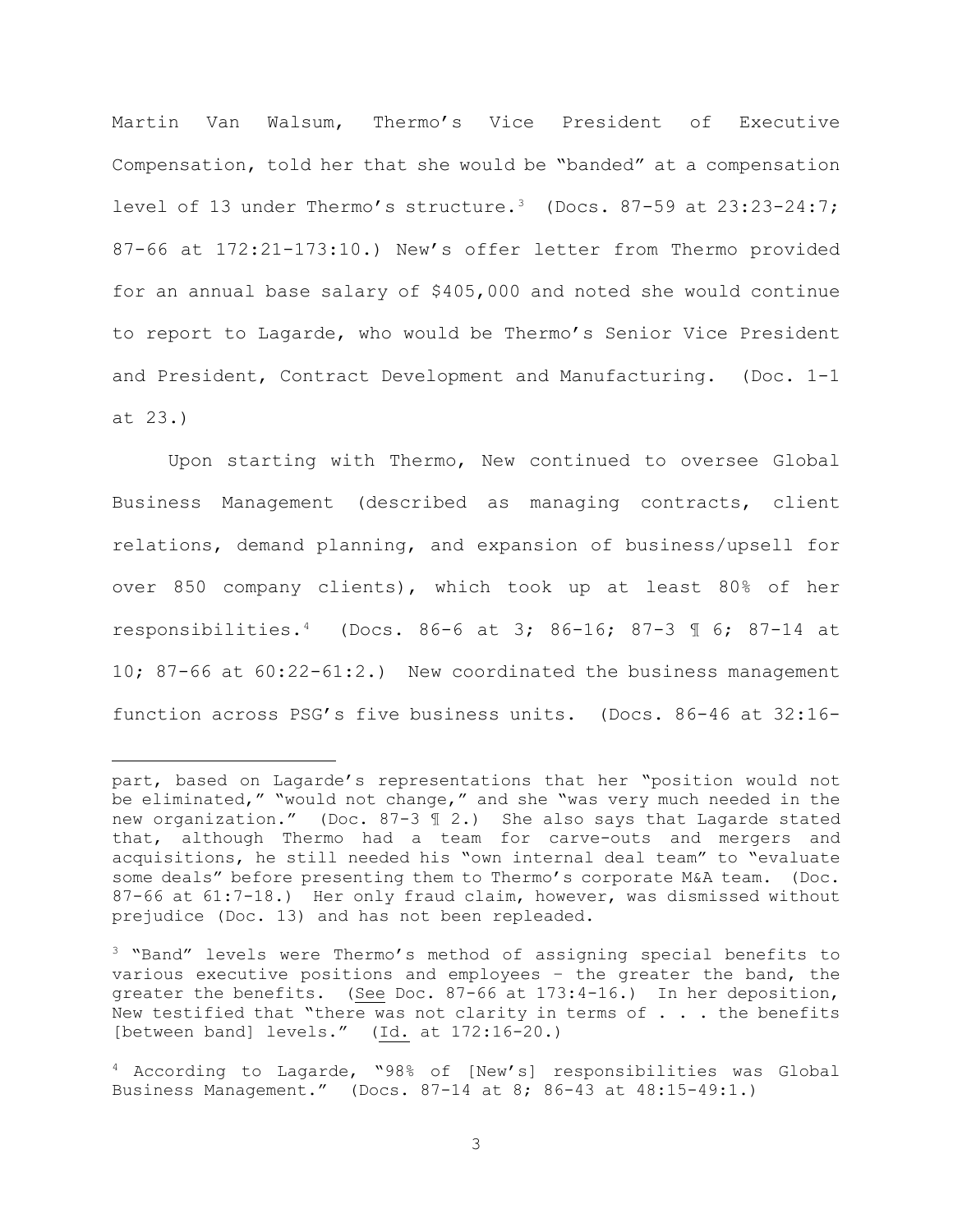20; 87-3 ¶ 6.) She also maintained other responsibilities, including "Shared Services" (managing the vendor relationship with Cognizant, a company that provided back office support operations); the "Project Management Office" (supporting Mergers & Acquisitions ("M&A"), Carve Outs, Integrations, and Strategic Projects); "OneSource" (managing integrated business sales and project management support for small clients); and "Client Experience Management" (remediation planning and improved training and communication tools to help improve client relationship management). (Docs. 87-3 ¶ 6; 86-46 at 33:25-34:9, 34:25-35:6.) Additionally, Thermo asked her to remain on PSG's Global Leadership Team ("GLT"). (Docs. 86-17; 87-62 at 187:8-13.) New was also one of only four PSG executives selected by Thermo to participate in the Global Leadership Program, a selective leadership development program. (Docs. 86-19; 86-20.)

Following the acquisition, New heard rumors of plans to "layer" her position and add a reporting level between her and Lagarde, which Lagarde denied. (Doc. 86-46 at 50:12-25.) However, in December 2017, Lagarde made an organizational change by adding the position of President of Commercial Operations. (Doc. 86-16.) As a result, New, as the head of Global Business Management, and other executives began reporting to Franco Negron, the new President of Commercial Operations, who then reported to Lagarde effective January 2018. (Id.; Docs. 86-43 at 28:21-29:4, 31:1-3;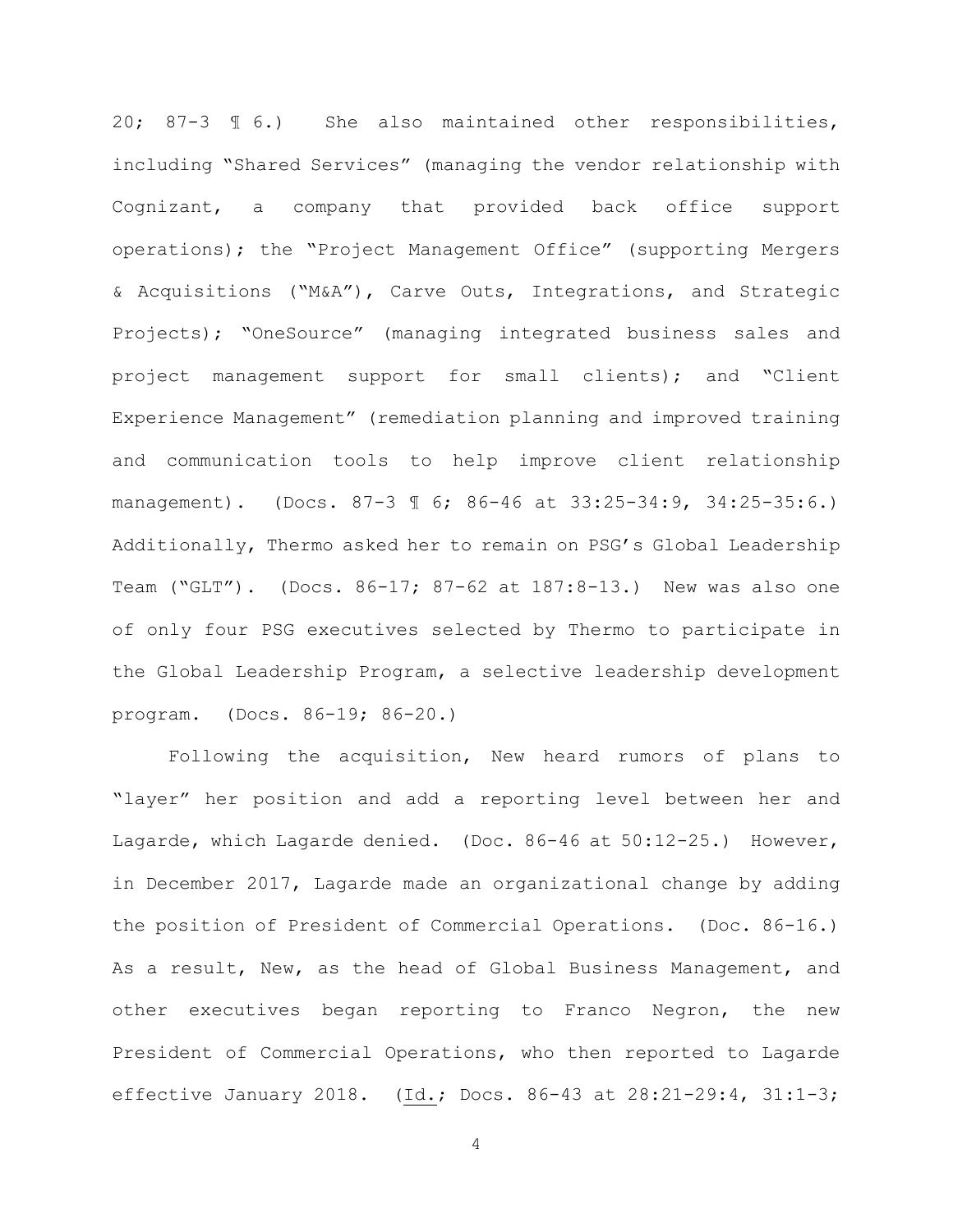86-46 at 51:3-7.) While there were other reporting changes, New was the only one of Lagarde's direct reports whose reporting relationship was changed. (Doc. 87-63 at 30:3-8.)

## **2. New's Employment Agreement**

The terms of New's employment were set out in three different documents which, taken together, establish the contractual relationship between her and Thermo. (Doc. 87-3 ¶ 5.) In an August 17, 2017 letter agreement, signed by New on August 28, 2017 (Doc. 1-1 at 23-25), the parties agreed that New's initial employment agreement with Patheon (Doc. 1-1 at 1-22) would "remain largely in effect." (Doc. 1-1 at 23.) Any aspects of her employment that were "inconsistent with specific terms" of her initial employment agreement with Patheon would be "governed by the terms of [the signed August 2017 letter agreement.]" (Id.) Her Employment Agreement was further modified through a memorandum entitled "Outstanding Patheon Long-Term Incentive Awards for Rebecca Holland New." (Id. at 26.) Viewed in the light most favorable to New, therefore, these documents show that her contractual relationship with Thermo was defined by (1) her initial employment agreement with Patheon (Doc. 1-1 at 1-22), (2) the signed August 2017 letter agreement (Doc. 1-1 at 23-25), and (3) the long-term incentive awards memorandum (Doc. 1-1 at 26), (collectively, New's "Employment Agreement"). (Doc. 13 at 3.)

New's unvested Patheon stock options and restricted stock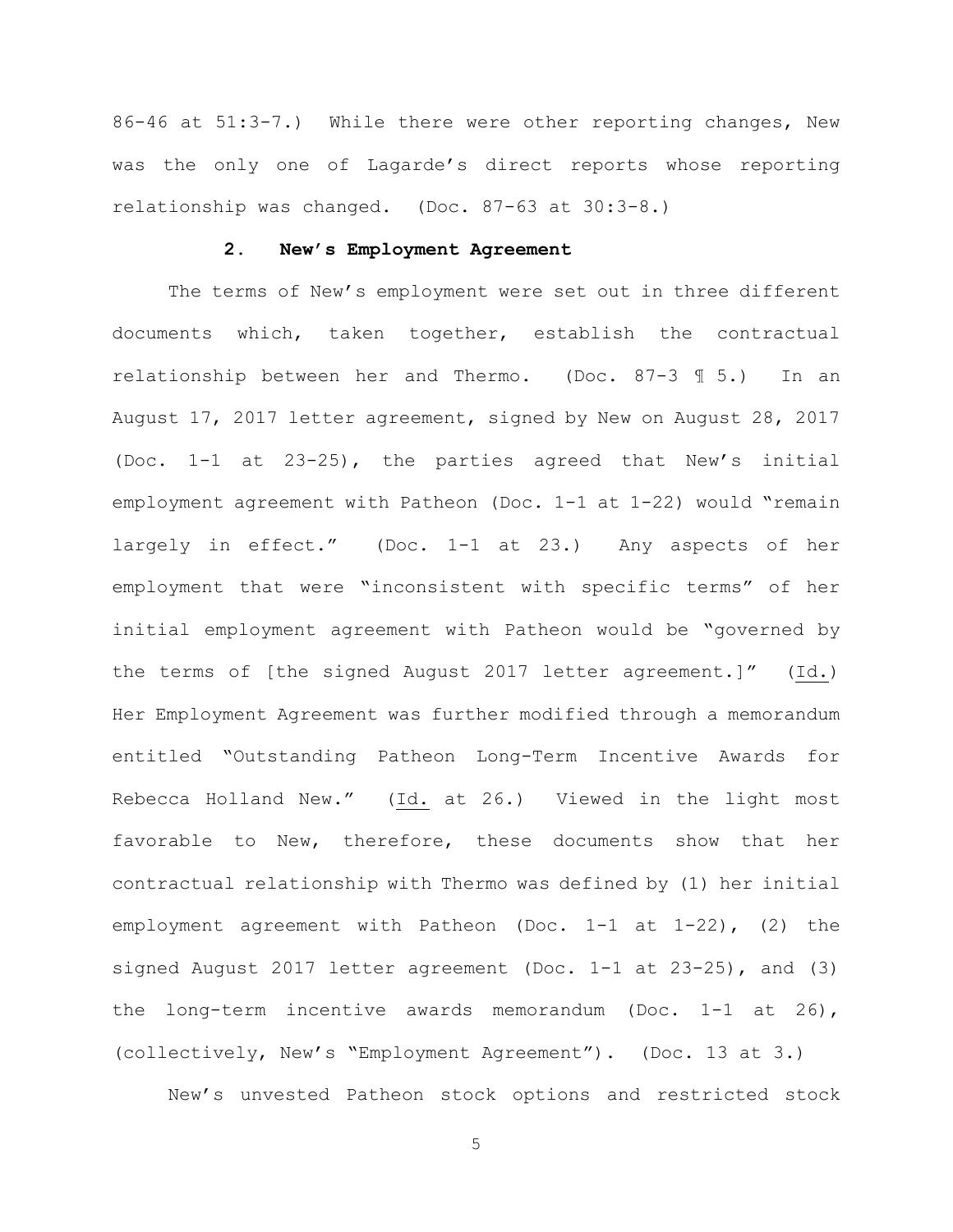units ("RSUs") that were to vest upon the change in control (resulting from Thermo's purchase of Patheon) were converted to unvested Thermo stock options and RSUs "subject to substantially the same terms and conditions (including vesting schedule)" of her Employment Agreement.<sup>5</sup> (Doc. 1-1 at 26.) Additionally, New's unvested Thermo stock options and RSUs were to vest immediately if she were terminated by Thermo "other than for Cause" or if New resigned her employment for "Good Reason." (Id. at 102.) If New was terminated for a reason "other than for Cause," or if she terminated her employment for "Good Reason," Thermo had to pay her an amount equal to twelve months of base salary and earned stock options and RSUs. (Id. at 11.) To recover these severance benefits, New was required to submit a form releasing Thermo from all current and future claims, both known and unknown. (Id. at 12.) New's Employment Agreement also provided that she would "continue to be eligible for severance in accordance with the terms of [her] Employment Agreement for two years from Closing" and that her "other current benefit and executive perquisite offerings, excluding [her] severance benefits, will be unchanged for at least one year from Closing." (Id. at 24.)

The terms "Cause" and "Good Reason" are defined in New's employment agreement as follows:

 $5$  New also earned a cash payment in exchange for her vested stock options and RSUs as a result of the acquisition. (Doc. 1-1 at 26.)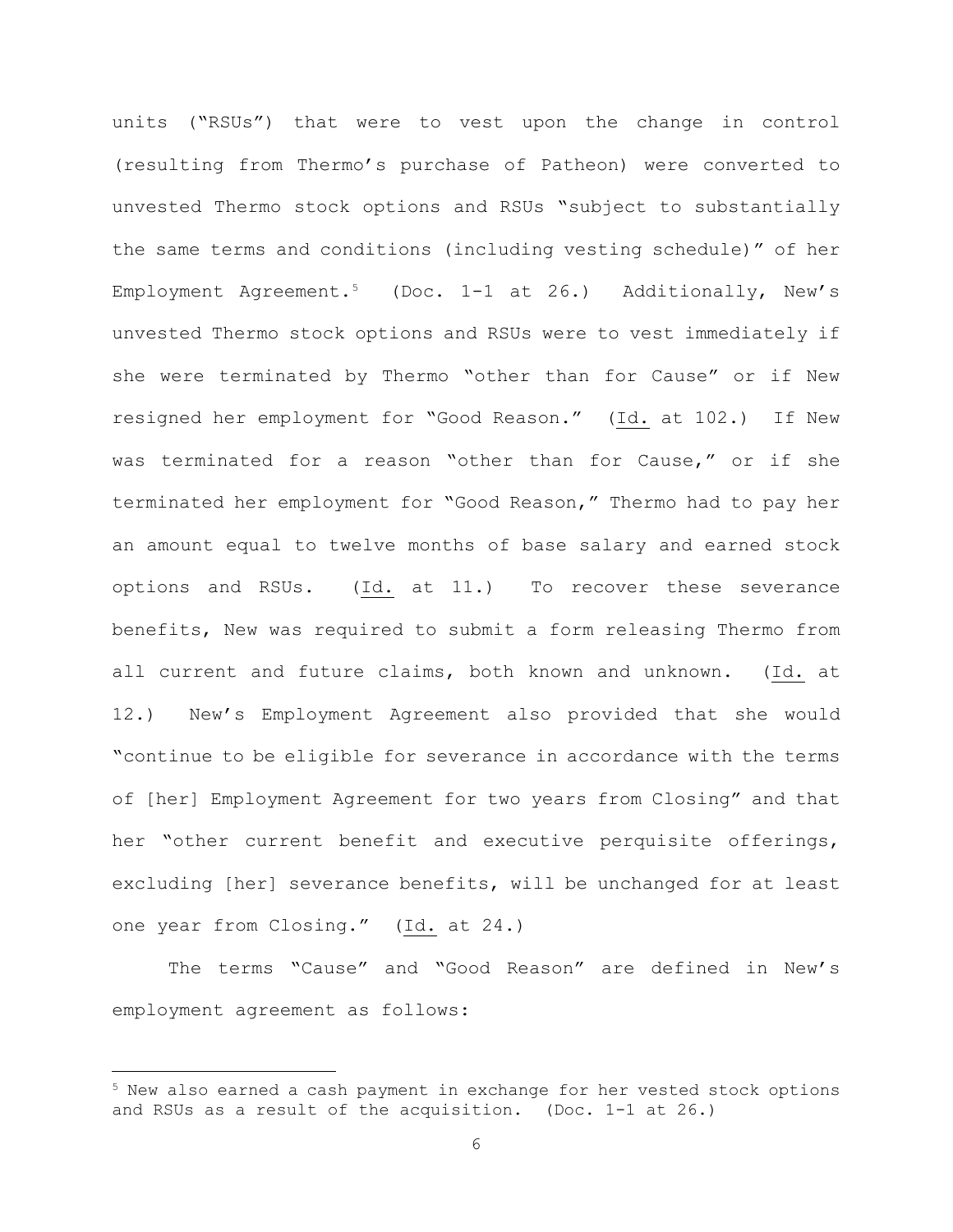**"Cause"** means the determination, in good faith, by the Company, after notice to the Executive that one or more of the following events has occurred: (i) the Executive has failed to perform her material duties and, if curable, such failure has not been cured after a period of thirty (30) days' notice from the Company; (ii) any reckless or grossly negligent act by the Executive having the effect of injuring the interests, business, or reputation of any member of the Patheon Group in any material respect; (iii) the Executive's commission of any felony (including entry of a *nolo contendere* plea); (iv) any misappropriation or embezzlement of the property of any member of the Patheon Group; or (v) a breach of any material provision of this agreement by the Executive, which breach, if curable, remains uncured for a period of thirty (30) days after receipt by Executive of notice from the Company of such breach.

\* \* \*

**"Good Reason"** means the occurrence of any of the following events without the consent of the Executive: (i) a material reduction of the Executive's duties or<br>responsibilities that is inconsistent with the responsibilities Executive's position as described in this Agreement (i.e. that would result in a de facto reduction in rank) or a change in Executive's reporting relationship such that Executive no longer reports directly to the Chief Executive Officer; (ii) a material breach by the Company of this Agreement, or (iii) a requirement by the Company that the Executive work more than fifty (50) miles from Executive's principle [sic] office. A termination of the Executive's employment by Executive shall not be deemed to be for Good Reason unless (i) the Executive gives notice to the Company of the existence of the event or condition constituting Good Reason within thirty (30) days after such event or condition initially occurs or exists, (ii) the Company fails to cure such event or condition within thirty (30) days after receiving such notice, and (iii) the Executive's "separation from service" within the meaning of Section 409A of the Code occurs not later than ninety (90) days after such event or condition initially occurs or exists.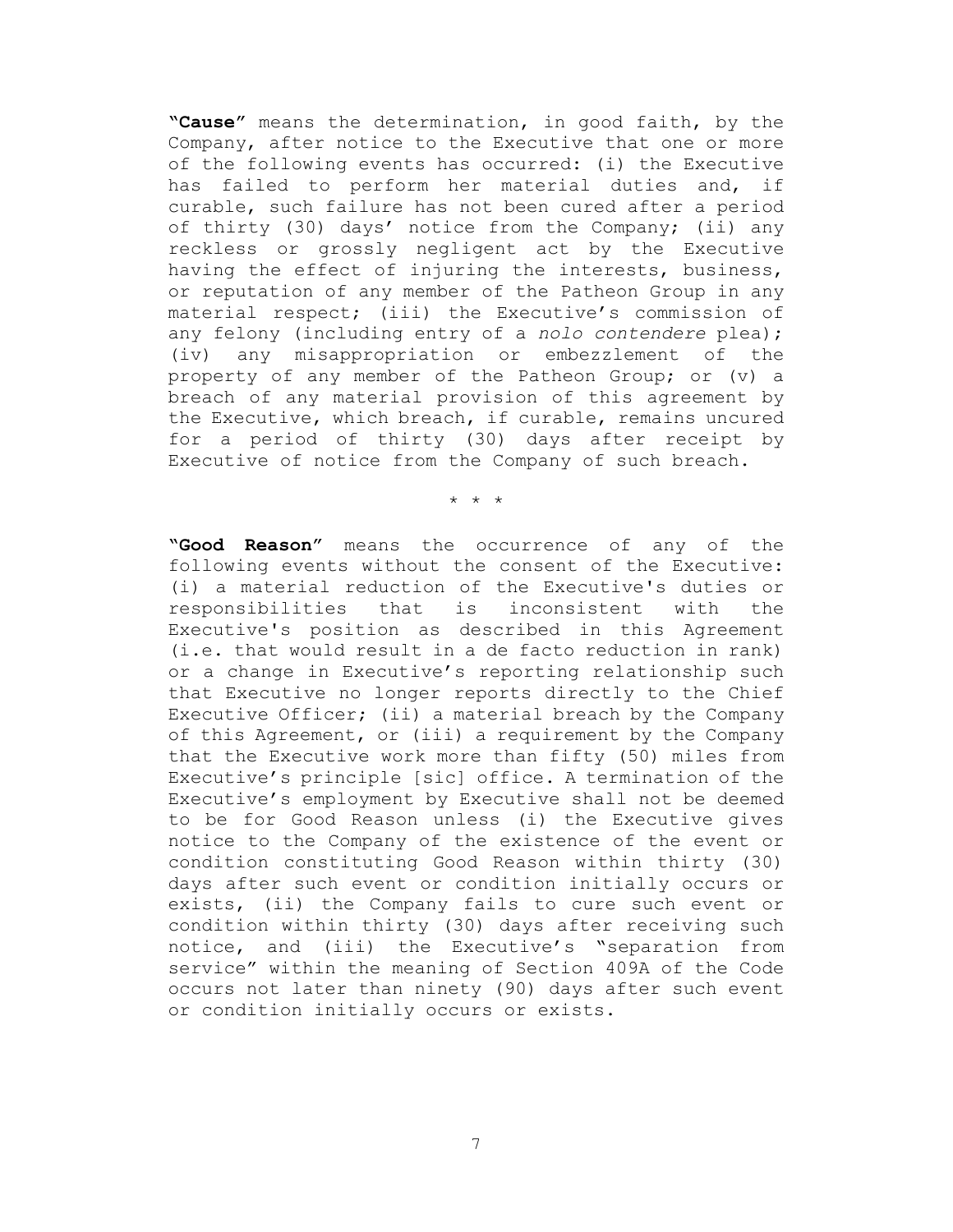(Id. at  $4-5.$ )<sup>6</sup>

#### **3. Lukas Utiger**

While at Patheon and then Thermo Fisher, New was required to interact with Lukas Utiger, who was the president of another business unit of each company.<sup>7</sup>

From May through December 2017, while Utiger was Patheon's President of Europe, he worked with Sylvia Held, who was New's direct report. (Docs.  $87-69$  at  $76:1-4$ ;  $87-3$  at  $\text{\textsterling}10$ .) During this time, Utiger complained about Held's performance and rated her as "needs improvement" until New and others intervened, changing Held's rating to "meets expectations." (Docs. 87-3 ¶ 10; 87-69 at 76:5-23.) Later, Lagarde directed New to replace Held based on Utiger's complaints. (Doc. 87-66 at 164:6-14.) Utiger

<sup>6</sup> The Employment Agreement required that notices and other communications between New and Thermo be in writing and either hand delivered or delivered by registered or certified mail with postage prepaid and a return receipt requested. (Doc. 1-1 at 15.) Notice and communications were effective "when actually received by the addressee." (Id.) While Thermo contested proper notice earlier in the case (Doc. 13 at 11-16), it has not raised any compliance question in the present motion.

 $7$  The record is unclear whether and for how long Utiger and New were peers. New claims the two were "peers" when they both reported directly to Lagarde, prior to her reporting line change. (Doc. 87-3 ¶ 12.) However, New clarifies in her deposition that, while employed at Thermo, she believed the two were not peers, despite being "peers on the GLT," as she no longer reported to Lagarde. (Doc. 87-66 at 296:15-23.) There is no evidence that Utiger had a supervisory role, or other responsibility, over New. Of note, New claims she was not Utiger's peer in band level at Thermo, as Utiger was a band 13, and that she "supported Utiger." (Docs. 87-66 at 183:17-19; 87 at 5 n.38; 86-14.) However, as noted infra, she simultaneously claims she was "demoted" to band level 12 when she received a Job Architecture letter in August 2018 -- less than two months before she left Thermo. (Doc. 87 at 25.)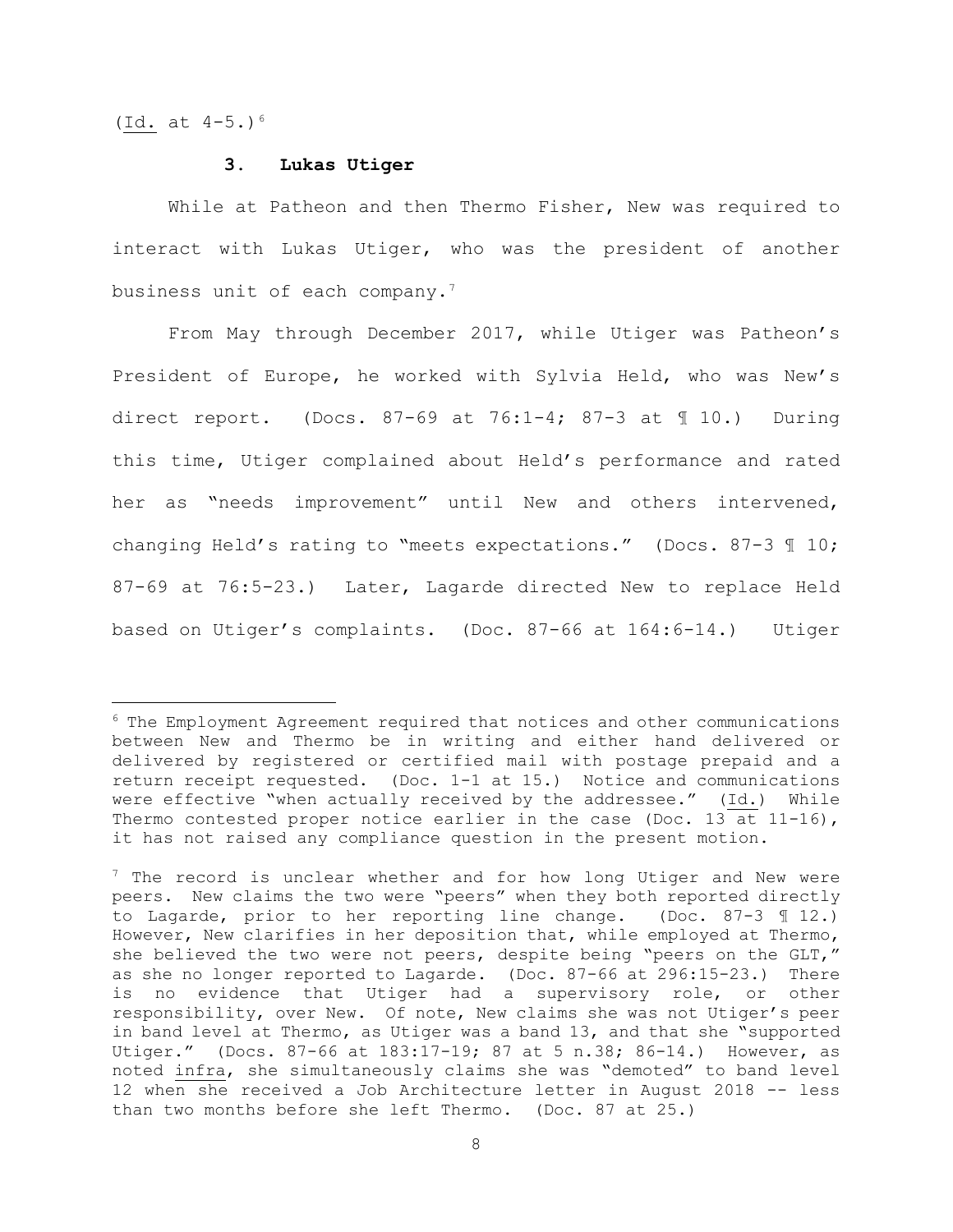dismissed a female candidate New proposed and recommended a male for Held's position. (Doc. 87-8 ¶ 2.)

Upon Thermo's acquisition of Patheon, Utiger became Thermo's President of North America ("NA") on January 1, 2018. (Doc. 87- 69 at 19:4-12.) His team included three women: Toni Sweeney, NA Human Resources Business Partner; Jillian Otto, who was also the Business Manager on New's team supporting NA; and Amanda Bosse, General Manager for Cincinnati. (Docs. 87-3 ¶¶ 14, 35; 87-68 at 20:15-25; 86-39 at 35:2-17.) Even though he had not worked with some of these women before (Docs. 87-67 at 13:9-14:11; 87-68 at 27:9-13), Utiger claimed they were "suddenly poor performers [that] need[ed] to be moved to other roles."<sup>8</sup> (Doc. 87-66 at 137:3-15.) Utiger was known as a "direct" and "results oriented leader" who was "equally difficult" for both men and women to work with if he believed his standards were not being met. (Docs. 86- 39 at 35:2-18 (noting Utiger was "pretty direct" and "equally difficult for [another male-led] business"); 86-42 at 296:14-22 ("[Utiger] had a pattern of if he did not like the way somebody performed, he was incredibly difficult to work with."); 86-43 at 247:21-248:7 (describing Utiger as "results oriented" and "straight to the point"); 86-45 at 264:7-11 (noting Utiger had

<sup>8</sup> Utiger also complained about at least one other women who worked for him. (Doc. 87-3 ¶ 12 (calling Laura Parks, New's direct report under OneSource, a "waste" and complaining that she was lazy and added no value to the organization).)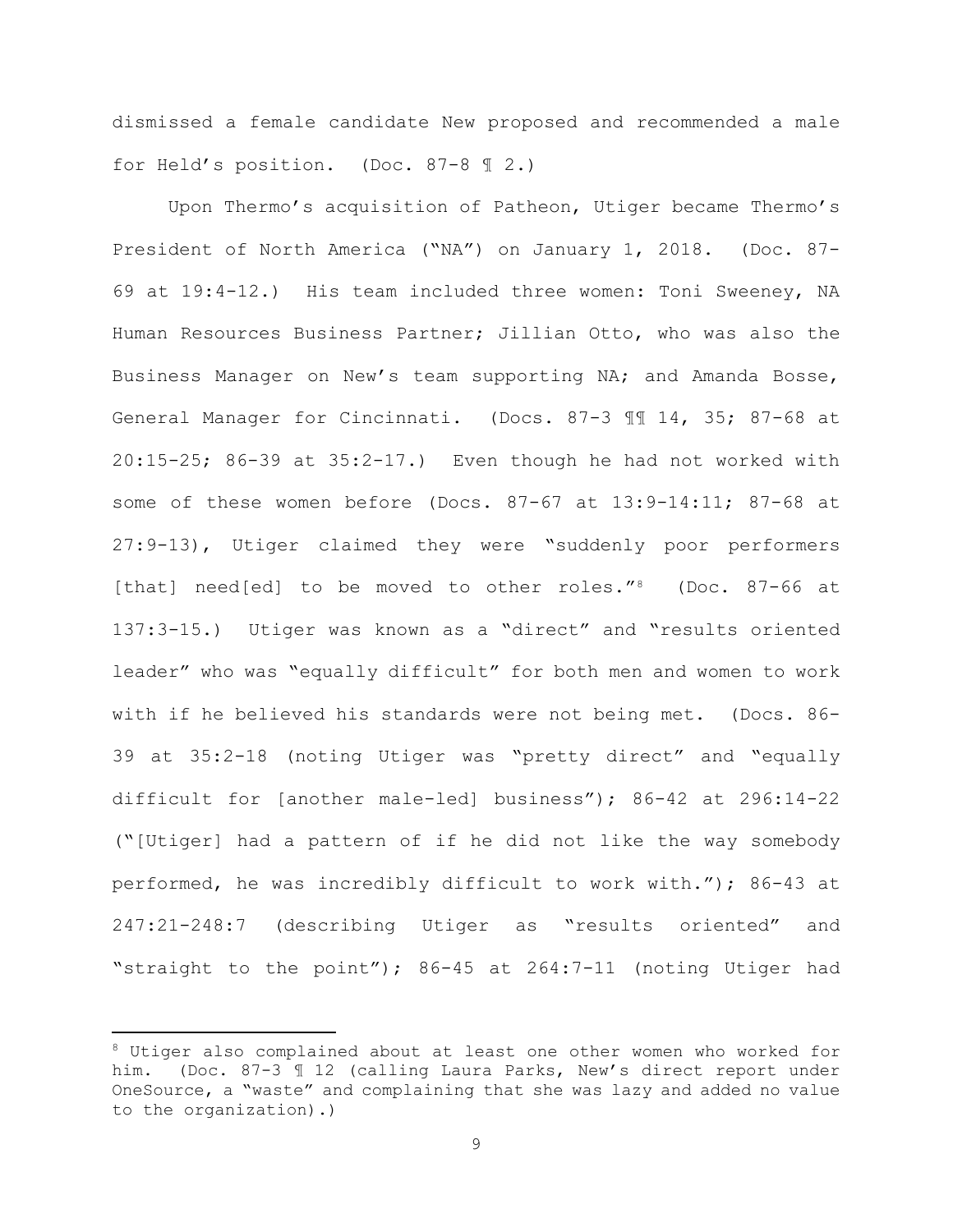"differences" with many at Thermo, including men).) At one point, these three women complained to Jewett about Utiger's "harsh" practice of "call[ing] people out" about their poor job performance in public meetings. (Doc. 87-62 at 41:17-42:6.) Utiger was counseled about his behavior (id. at 41:5-15) but reacted by inappropriately demanding to know who on his team had complained (id. at 301:8-16). Utiger would eventually recommend Bosse to be his successor, noting she was "the only one on the team that could actually run the business" based on her "extensive experience in business management" at multiple levels. (Doc. 90-15 at 173:1- 15.)

Additionally, even though he never supervised New, Utiger had strong opinions about New's job performance. (Doc. 87-66 at 131:13-23.) Utiger routinely called New "unqualified" and "incompetent," claimed she lacked "the skills to do the job," and made other derogatory comments directly to her and to fellow GLT members. (Id. at 129:1-130:1, 157:16-158:11.) Utiger believed New did not have the requisite experience and technical skills to handle Business Management or OneSource, complained to Lagarde that the data she presented was not accurate, and called New "a waste of SG&A [sales, general management and administration expenses]" to her face. (Docs. 87-69 at 71:14-20, 102:6-18; 87-3 ¶¶ 7, 9.) When New transitioned to the newly established Business Management position, "Utiger worked with other business unit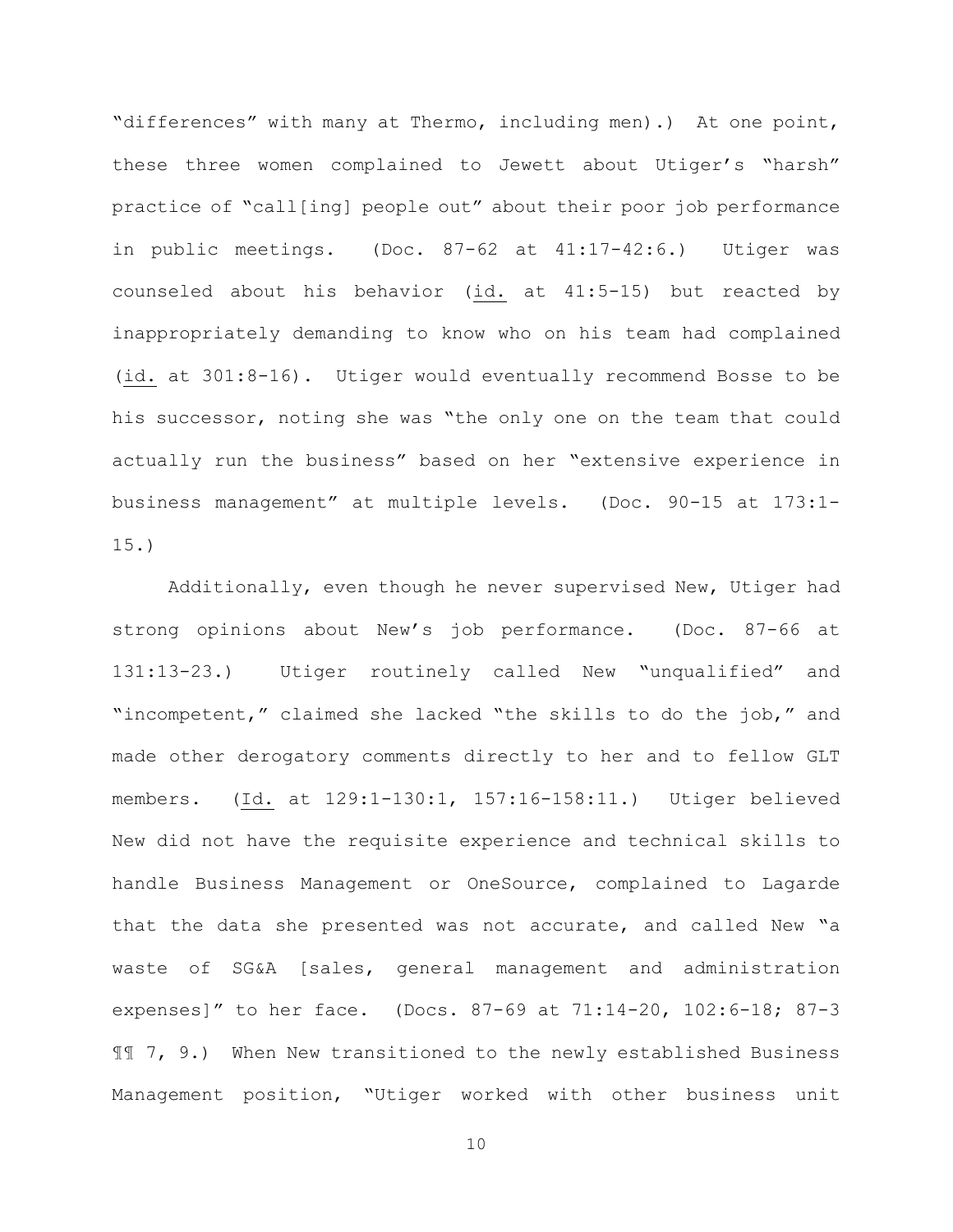leaders to lobby" Lagarde to eliminate her role because the "function was not needed." (Doc. 87-3 ¶ 10.) New, who lived and worked in North Carolina, normally encountered Utiger, who lived in Maryland, when they were both a part of business meetings multiple times a week (Docs. 86-46 at 107:3-21; 87-69 at 219:12- 16), and he did not, according to New, interact with her enough to have an educated opinion on her performance or the intricacies of her position. (Doc. 87-66 at 131:17-23.)

New would confront Utiger and ask him for "feedback" on how "to do a good job." (Id. at 129:5-11.) Despite her efforts, Utiger made "repeated attempts to try to displace [New] and . . . take away functions from [her.]" (Id. at 226:12-15.) Utiger believed each business unit should control its business management, and he was unhappy with the process that created the Global Business Management function. (Doc. 86-48 at 68:9-17.) In early 2018, Utiger made a presentation to the GLT to move a significant function from Global Business Management, under New, back to the local NA sites, under Utiger. (Doc. 87-69 at 114:14- 116:2.) Utiger was "very critical of the business management function" and "critical of what" business management was doing. (Doc. 86-45 at 223:2-25.) Fellow executives on the GLT disagreed with him and described Utiger's tenacious campaign for his preferred organizational structure as "one step forward, two steps back," "distracting," "trivial," and even a "waste of time and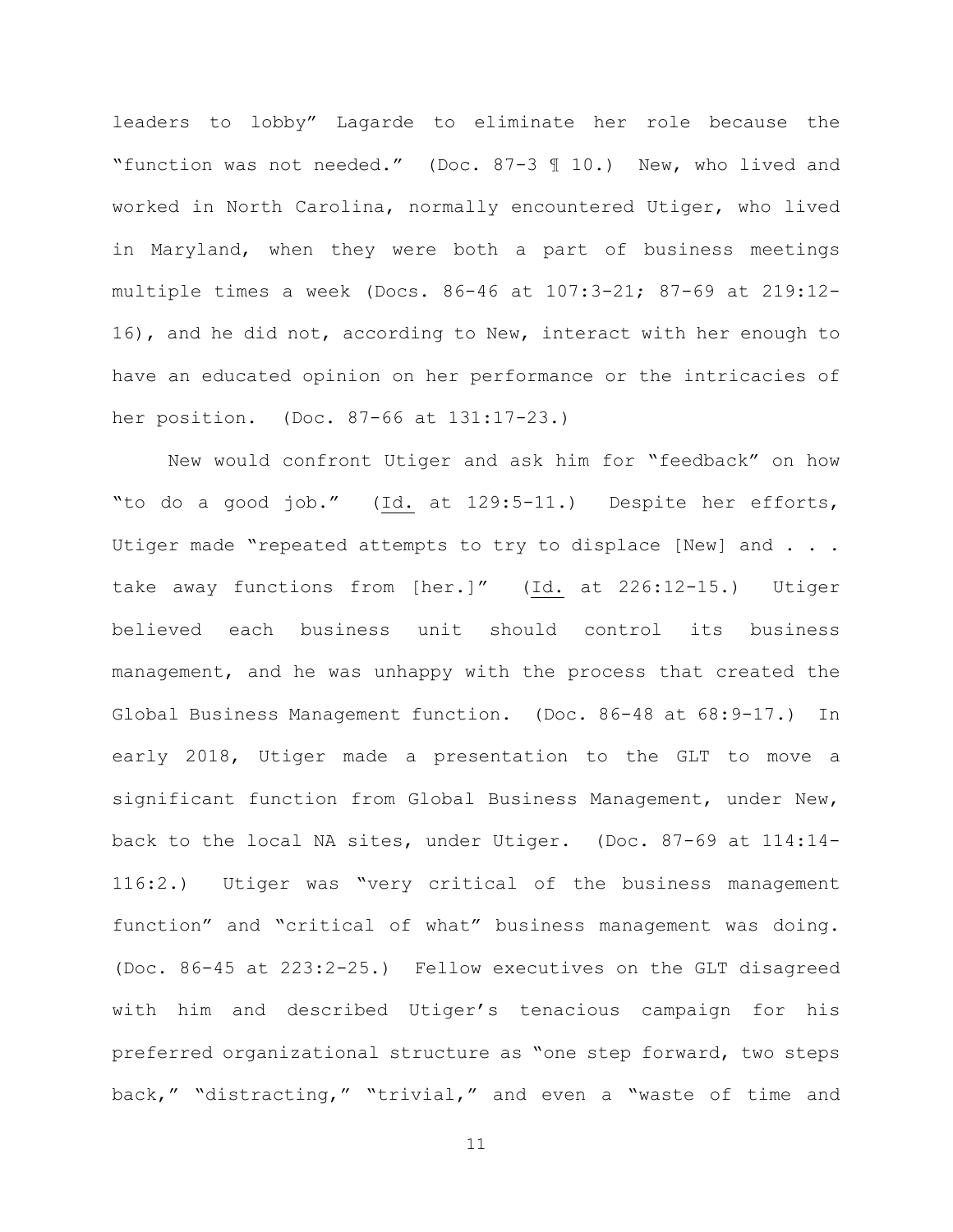resources."9 (Docs. 87-19, 87-20, 87-21.)

New had "weekly complaints about [her] from [Utiger]" that she would raise with Lagarde and Mike Jewett, the head of Human Resources for PSG. (Doc. 87-66 at 14:22-24, 117:18-21.) Beginning around January 2018, New attributed the pattern of Utiger's actions to animus against women. (Id. at 43:1-18.) She would discuss the "harassment" from Utiger "at least on a monthly basis" with multiple Thermo executives, including Lagarde, Negron, and Jewett, and with Human Resources employees. (Id. at 44:12-45:17, 117:23- 118:11.) New also heard rumors that Utiger had called her "the queen," and other women "princesses," behind her back. (Id. at 160:3-18.) When New twice confronted Utiger about these comments, Utiger told her, "You weren't supposed to hear it." (Id. at 161:1- 6.)

Lagarde was aware of New's issues with Utiger at Patheon because Utiger complained about New's job performance directly to Lagarde. (Id. at 126:5-19.) Others at Thermo perceived a "toxic" relationship between New and Utiger. (Docs. 87-67 at 123:23- 124:6; 87-62 286:12-287:1.) In the spring of 2018, New spoke with Jewett about Utiger's pattern of behavior with women, and Jewett told New that Marc Casper, Thermo's CEO, was aware of the

<sup>9</sup> Negron and Lagarde disagreed with Utiger and had "contentious conversations" concerning his "very strong position" of how the organization should be structured. (Docs. 86-45 at 121:14-122:14; 86- 43 at 187:15-22.)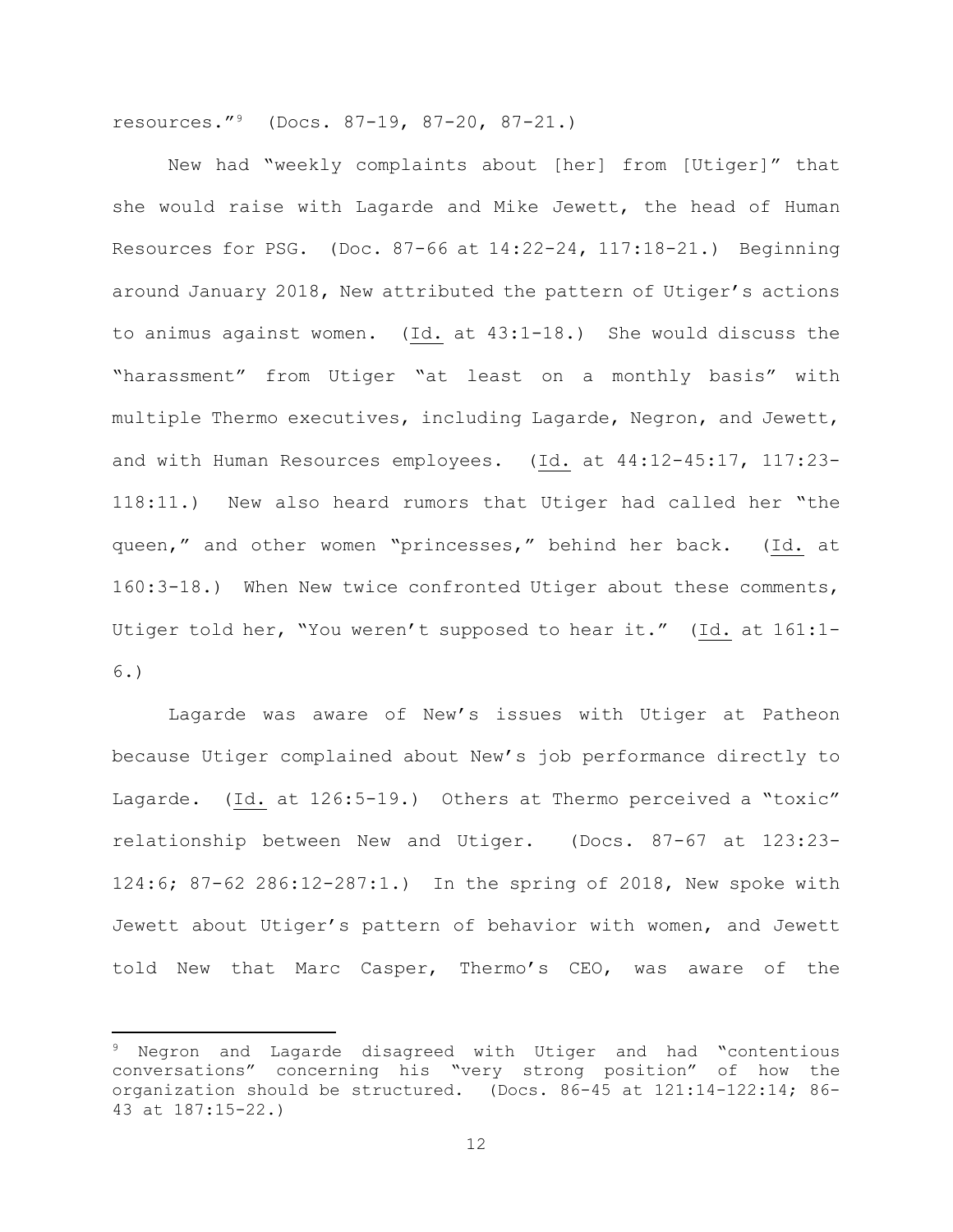complaints and that Jewett and Lagarde would address them. $10$  (Doc. 87-8 ¶ 3.)

In April 2018, during a conversation with New about Otto's potential successor, Utiger rejected a female candidate because "she would be having children and could not do the job" and its required travel. (Doc. 87-3 ¶ 15.) In May 2018, following this conversation, Utiger contacted Jewett about a "threat" he received from New about working with women and a statement to the effect that HR was questioning his "drive for diversity." (Doc. 87-32.) Jewett emailed New about it, and New denied she made a threat or discussed HR, but she reiterated her concern about Utiger's "inappropriate comments" and "attempts to disparage." (Id.) She forwarded this email exchange to Negron, who said he "hopes this stops soon." (Id.) In September 2018, Otto and New complained to Jewett about Utiger's inappropriate conduct during a business meeting, and Otto's "ongoing and difficult relationship with [another employee] and secondarily with [Utiger]." (Doc. 87-26.) A subsequent investigation by Thermo found Utiger was "rude and adversarial with certain employees" and "exhibits a negative attitude toward [Otto]." (Id.) Otto and New disagreed on whether Utiger's behavior was based on sex. (Doc. 87-67 at 115:2-25.)

 $10$  Thermo notes that Jewett has maintained that, during his conversations with New about Utiger's behavior, she "[made] it clear that this [was] not a gender issue" and "affirmately [sic] added that it was not a gender issue." (Doc 87-14 at 10.) However, for the purposes of summary judgment, the court views the facts in the light most favorable to New.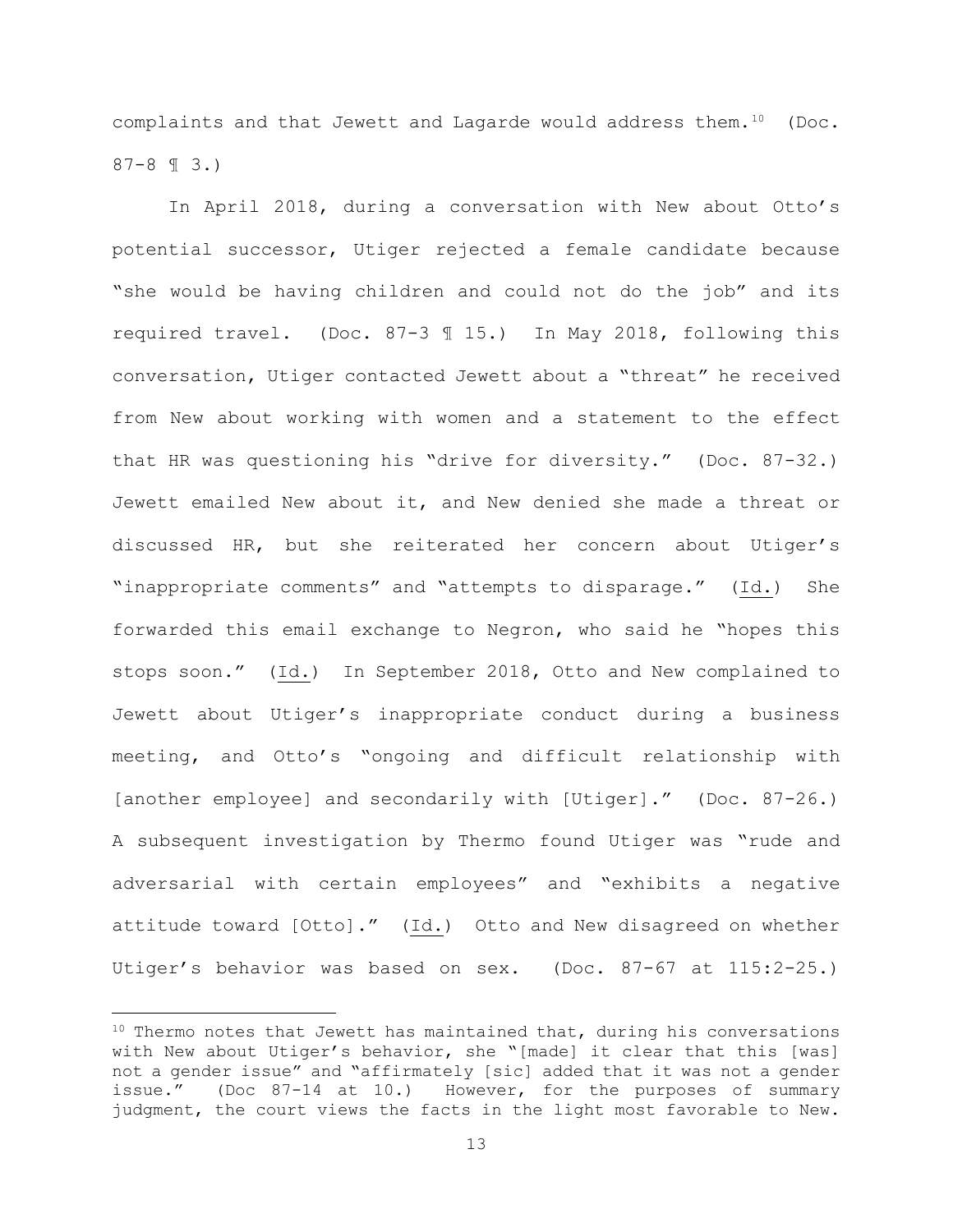Jewett ultimately failed to address New's issues (Doc. 87-66 at 226:7-9), and Utiger's behavior did not change while New was employed at Thermo (id. at 304:13-16).

## **4. New's Departure from Thermo**

Throughout 2018, PSG was undergoing Human Resources Review and Job Architecture. (Doc. 87-62 at 197:20-198:1.) Human Resources Review was an annual process for evaluating talent and considering future job assignments. (Id. at 191:12-23.) The Job Architecture process, by contrast, evaluated PSG roles to fit them into Thermo's job structure, post-acquisition, "banding" positions within pay levels and assigning job titles. (Id. at  $68:1-14$ , 273:9-12.) Division Presidents, upon the change in control, were integrated into Thermo at band level 13 and thus were not included in the Job Architecture process. (Id. at 98:5-23; Doc. 86-13.)

In May 2018, during Human Resources Review, Casper, Lagarde, and other talent evaluators identified multiple possible next roles for New within Thermo, including the position of Vice President, General Manager, Supplements within the BioProduction Division (the "BPD" job or role) at a company Thermo was in the process of acquiring.<sup>11</sup> (Docs. 87-37; 87-63 at  $91:6-24$ .) New was identified as a "top talent" who was "extremely important to the

 $11$  The BPD role would be in Thermo's Life Sciences Group, which was outside of PSG. (Docs. 87-63 at 91:11-17; 86-29 at 3.)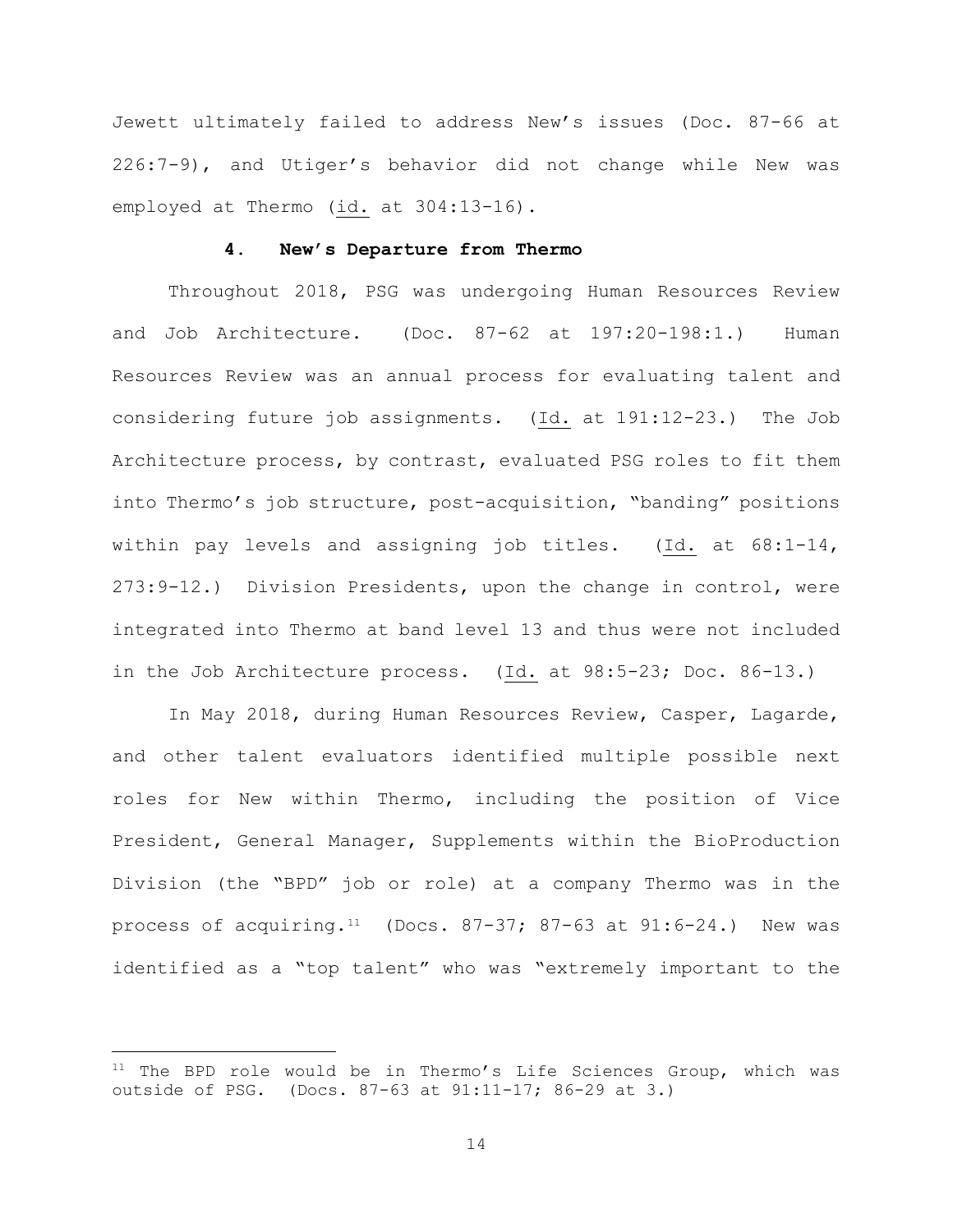organization," and had "high potential" to reach "the highest levels in the organization." (Docs. 87-60 at 165:23-25; 87-65 at 138:8-9, 141:9-15, 153:1-7.) She was also rated "high risk" because Thermo was "concerned" about losing her to another organization as she was "difficult to replace externally." (Doc. 87-65 at 144:5-22.) While Thermo knew that New was unable to accept a relocation (Docs. 87-66 at 265:20-25; 87-63 at 72:14-20; 87-65 at 99:2-18),  $12$  the Human Resources Review group was looking for a position that matched New's long-term career development goals of running a business unit and moving to another division. (Docs. 86-22; 86-26; 86-46 at 252:9-254:7.) The BPD role would require relocation, but not until after one year (Doc. 86-29), and it would allow New to have full control over profits and losses (Doc. 86-26), which was another of her career developmental goals (Doc. 86-22).

In early May 2018, unbeknownst to Thermo, New told the former CEO of Patheon that she felt Thermo was too "bureaucratic," so she was "amping up the [job] search process." (Doc. 86-27.)

In early June, Lagarde told New of the potential BPD job. (Doc. 87-41.)

In June 2018, as a part of Job Architecture, Thermo analyzed the cost of long-term incentives flowing from banding

 $12$  New was "very clear" a relocation would have resulted in a divorce and loss of her children. (Doc. 87-66 at 323:5-8.)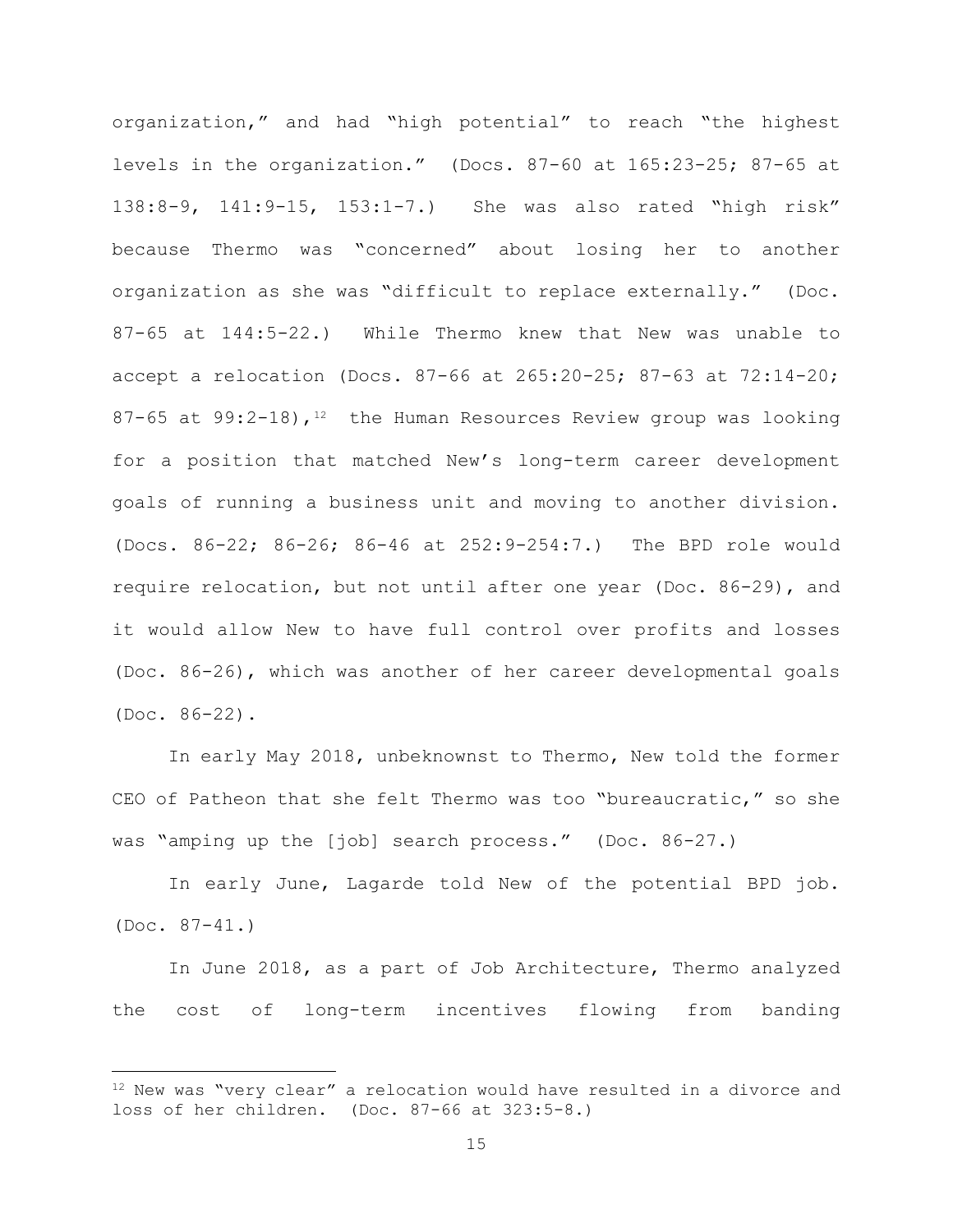recommendations and determined that PSG was top-heavy with executives (band levels 11-13). (Doc. 87-33.) New's Business Management role was identified as one of the positions to be "reassessed as she moves into her next role." (Id.) Other roles from the GLT that were identified for further review or "reband[ing]" included Negron's Commercial role from band 13 to band 12 and a Vice President and General Manager role in Thermo's "Soft Gels" division to band 11. (Id.; 87-65 at 169:5-9.) By June 19, it was determined that Thermo would "not backfill[] [New's role] when she moves on." (Doc. 87-34.)

New's responsibilities changed over time. New's direct report under OneSource left sometime in late 2017, and the team reported directly to her. (Doc. 86-46 at 28:16-18, 29:12-30:19.) In March 2018, New's integration team lead was arrested and consequently placed on leave. (Id. at 74:15-75:24.) Thereafter, the integration team reported directly to New. (Id. at 32:8-11.) In March or April, New was notified that she would begin to lose her responsibility over Cognizant because Thermo moved those services inhouse. (Id. at 35:11-21, 97:6-98:6.) New also lost her Shared Services responsibility (for back-office services) in May. (Doc. 87-3  $\text{\textsterling}$  17.) And sometime before July 2018, <sup>13</sup> Thermo

 $13$  In her deposition, New could not identify a precise time this responsibility was moved. (Doc. 86-46 at 73:22-24.)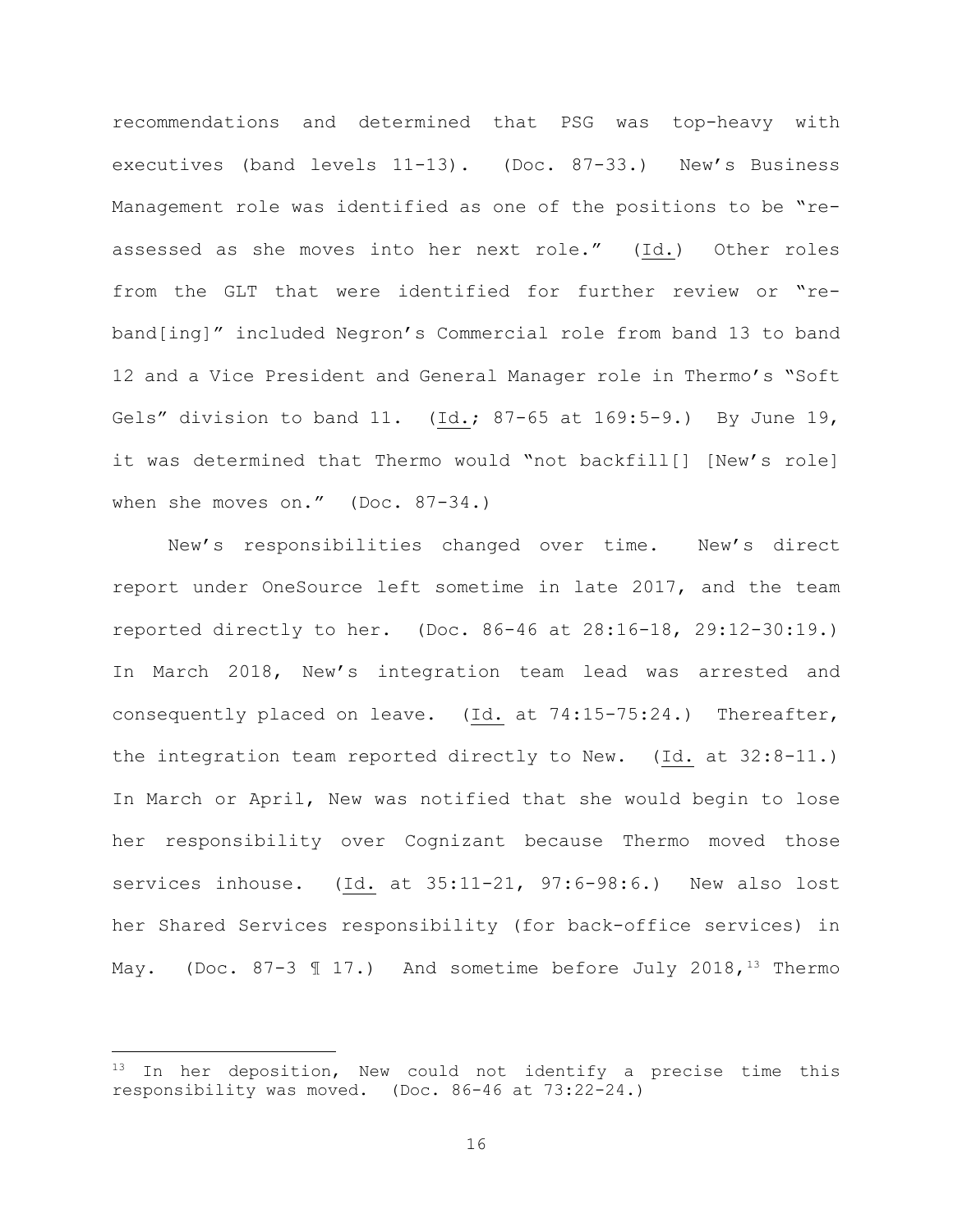moved some client-facing responsibilities from New's projectmanagement team inhouse. (Docs. 86-46 at 73:1-21; 1-1 at 153.)

In June 2018, New once again approached Jewett about concerns about Utiger's behavior. (Doc. 87-3 ¶ 18.) Shortly thereafter, she was removed from in-person attendance at Quarterly Business Reviews with the CEO and asked to dial in with most of the attendees.<sup>14</sup> (Id.; Docs. 1-1 at 153; 90-5.) On July 16, 2018, New met with Lagarde to express her concern that those at Thermo, including Lagarde himself, were diminishing her role within the company. (Doc. 87-66 at 54:10-21.) At this meeting, Lagarde admitted that he was reducing New's responsibilities in her best interest and that he had no upcoming executive positions available in PSG. (Id. at 54:22-55:9.) However, he advised New he was "owning" her career development and that he was putting New forward for positions elsewhere. (Id. at 99:16-20.) During the discussion, Lagarde said he would not intend to make a contractual payout to her. (Id. at 99:21-25.) New also told Lagarde that her issues with Utiger were causing heart palpitations, to which

<sup>&</sup>lt;sup>14</sup> To the extent New places her removal from Quarterly Business Reviews in mid-July instead of mid-June (Doc. 87 at 14), this would contradict her previously sworn declaration (Doc. 87-3 ¶¶ 18-19). See Cleveland v. Pol'y Mgmt. Sys. Corp., 526 U.S. 795, 806 (1999) ("[A] party cannot create a genuine issue of fact sufficient to survive summary judgment simply by contradicting his or her own previous sworn statement (by, say, filing a later affidavit that flatly contradicts that party's earlier sworn deposition) without explaining the contradiction or attempting to resolve the disparity.").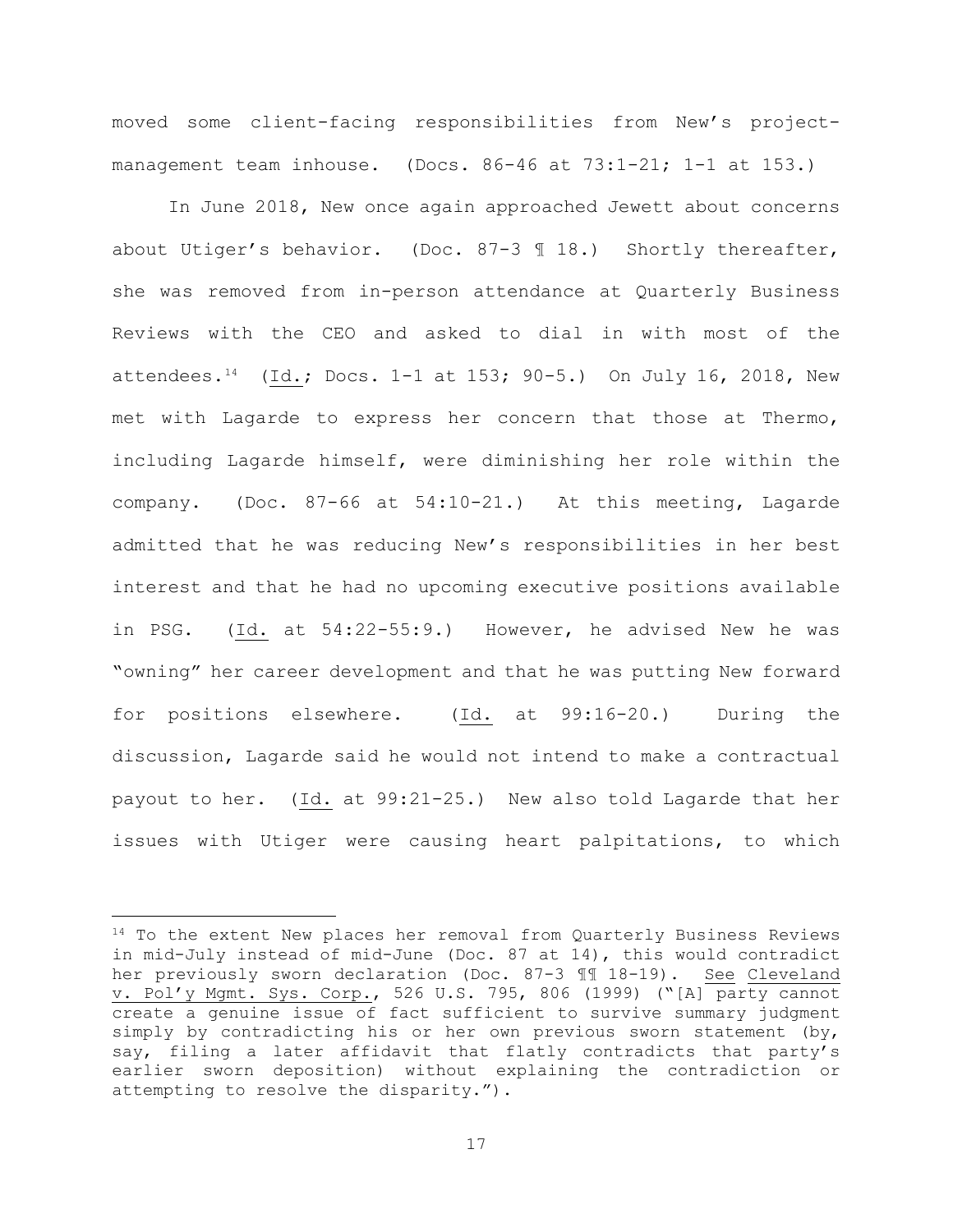Lagarde replied her issues were "fake news."15 (Id. at 15:11-18.)

The following day, July 17, New met with Jewett, who told her there was no job for her in PSG but that they were looking for other available job options for her. (Id. at 55:23-56:8.) That same day, New received an email asking her to dial into Quarterly Business Reviews and not to attend in-person. (Doc. 90-5.) Then on July 20, she was advised by the leader of the M&A group that Lagarde had removed her from further involvement in Thermo's investigation into an acquisition of Alster. (Doc. 87-3 at ¶ 18.) At Patheon, New "had been the internal lead" during Patheon's due diligence work in investigating an Alster acquisition in 2017, but she was "not included" when Thermo began its own Alster inquiry in May 2018. (Id.; Doc. 1-1 at 153.) Thermo had its own M&A team, and M&A was not a part of New's Business Management duties. (Doc. 87-66 at 58:19-59:3.)

On July 23, New's counsel sent a letter to Thermo "in accordance with the 'Good Reason' provision in her Employment Agreement." (Doc. 87-43.) The letter contended that New's change in reporting relationship (putting Negron between her and Lagarde) was a "significant change" constituting "Good Reason" under her Employment Agreement. (Id.) Further, the letter claimed material

<sup>&</sup>lt;sup>15</sup> New's July 16 meeting notes do not reference issues with Utiger other than in the context of a disagreement between New and Utiger about Business Management responsibilities. (Doc. 90-7.)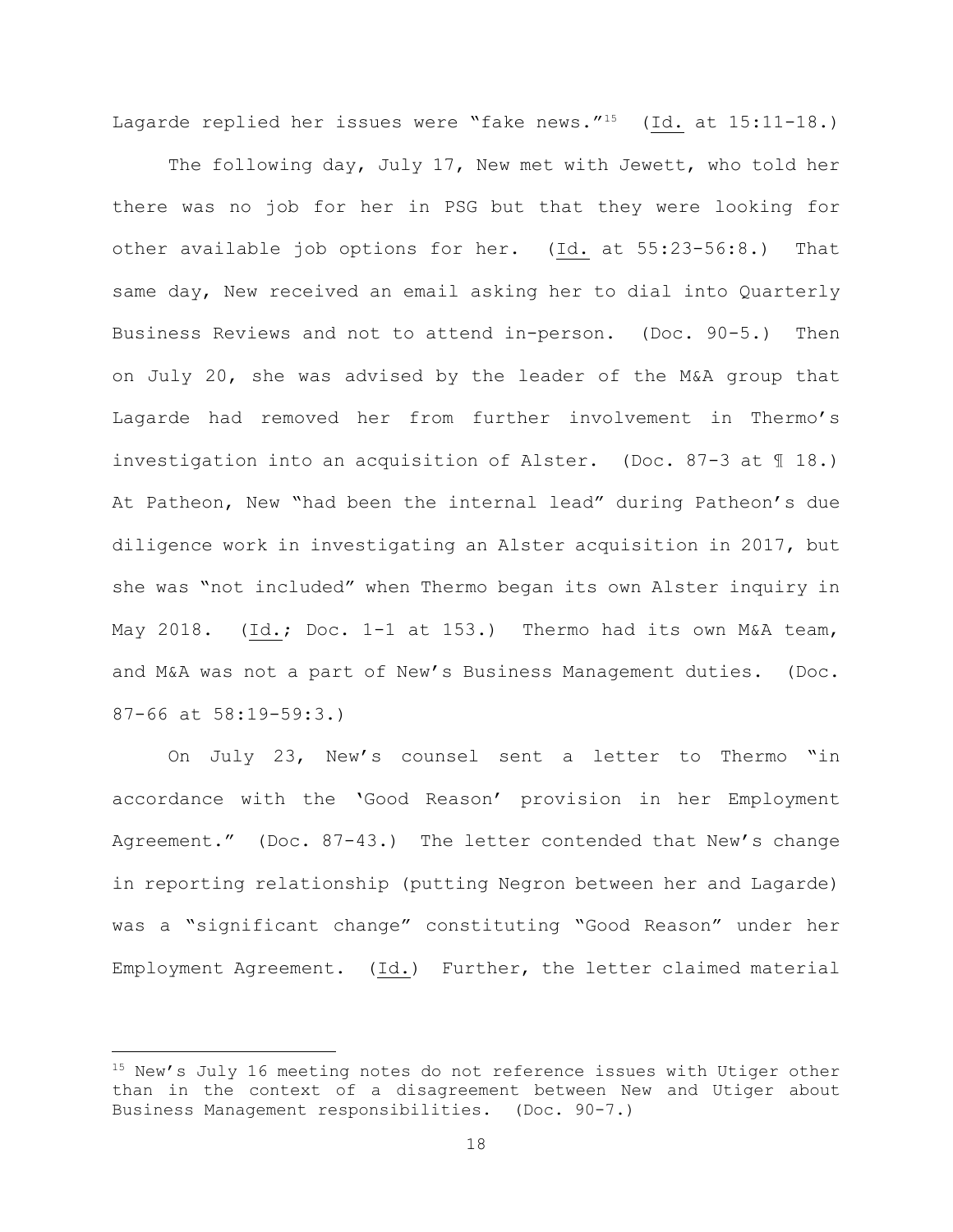reductions in her duties and responsibilities, including "the recent elimination of her role and involvement in leading mergers and acquisitions, shifting of responsibilities of carve-outs to peers, the removal of the integration lead as a direct report and elimination of the function and role, [and] elimination of project management office responsibilities including management of Cognizant and outsourced operations." (Id.) The letter also stated that New and her counsel "would like to open a constructive dialogue to discuss [New's] transition period and transfer of information and responsibilities, and her severance benefits." (Id.)

On August 22, New received an August 16, 2018 letter from Jewett explaining Thermo's Job Architecture changes and advising that her "job profile title" would be "Vice President, Business Management" with a band level of 12. (Doc. 1-1 at 138.) That same day, Thermo's 30-day "cure period" under New's Employment Agreement that was triggered by the July 23, 2018 letter from New's counsel expired.

On August 27, 2018, New's counsel emailed Thermo's counsel suggesting they discuss a separation arrangement. (Doc. 1-1 at 139.) On September 5, 2018, Thermo offered New the BPD job outside of the PSG group, but this position would eventually require her to relocate and would result in reductions in title, band level, reporting level, and compensation (through the loss of a 2019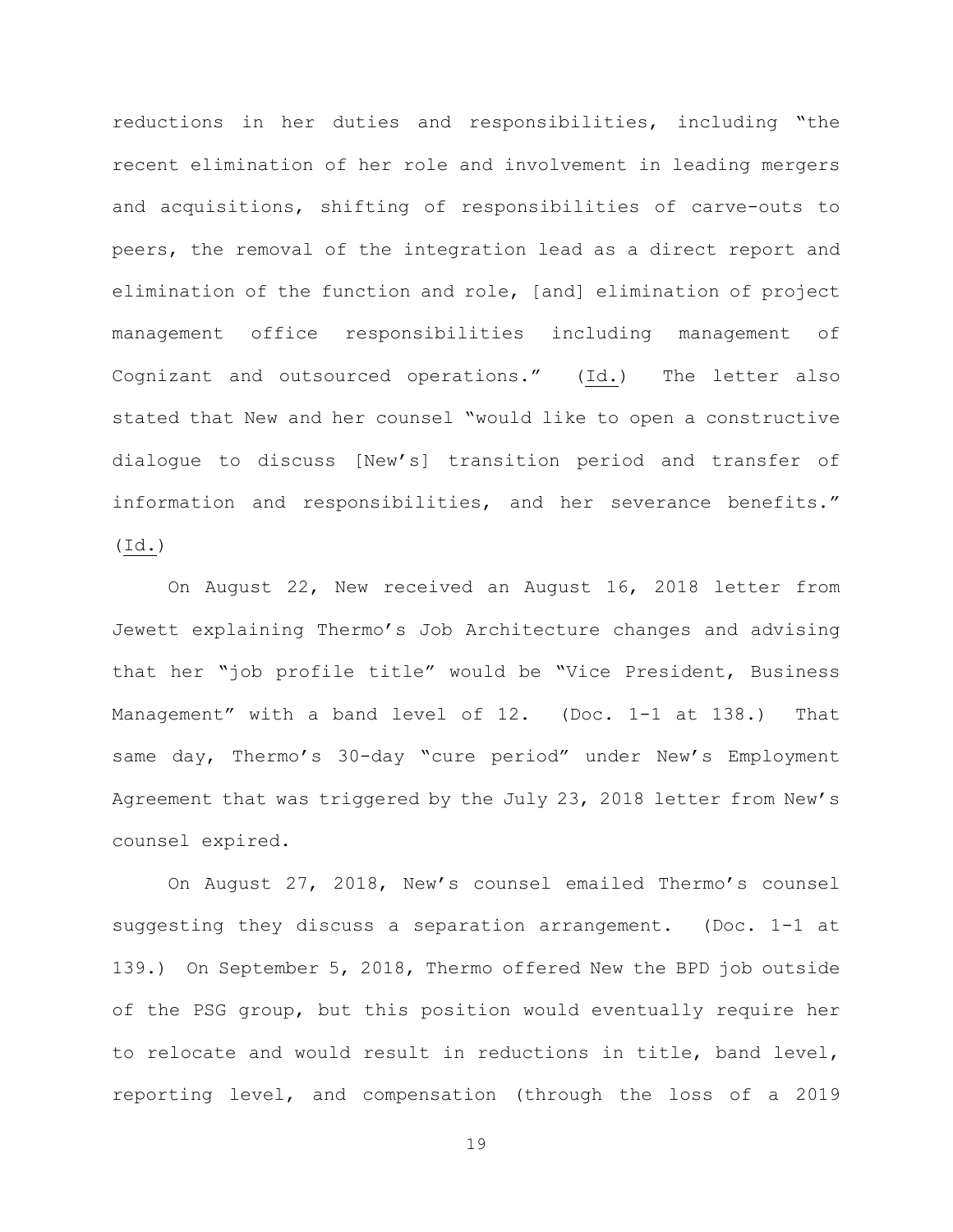synergy bonus). (Id.) New turned down the offer the next day, and her counsel communicated her rejection to Thermo because the "reporting, duties, responsibilities and compensation are not comparable to her current role" and the position required relocation. (Id. at 148.) New's counsel also informed Thermo that New would be leaving the company effective November 2, 2018. (Id.) In response, Thermo advised New's counsel that New's position "had not changed" and Thermo did not agree that the "Good Reason" provision of her contract was triggered. (Id. at 147.)

On September 10, in a pre-scheduled call to discuss the BPD offer, Casper attempted to persuade New to take the BPD job despite her insistence that she could not relocate. (Doc. 87-66 at 308:13- 20.) Thermo maintained that relocation was not required until after New's son graduated high school, over a year away. (Docs. 86-46 at 227:14-228:10; 86-27.) Casper told her that if she did not take the position, he had no other available job for her in the organization and it would be "unfortunate" if she left the company on negative terms after her successful time building Patheon. (Id. at 309:2-11.) Casper asked New to trust him and Lagarde, but New told him that she could not do so because Lagarde had yet to fix Utiger's harassment. (Id. at 310:13-311:6.) Casper ended the conversation by telling New that he had "no job for her," so she should work with Lagarde and Jewett on her exit. (Id. at 309:19-23.)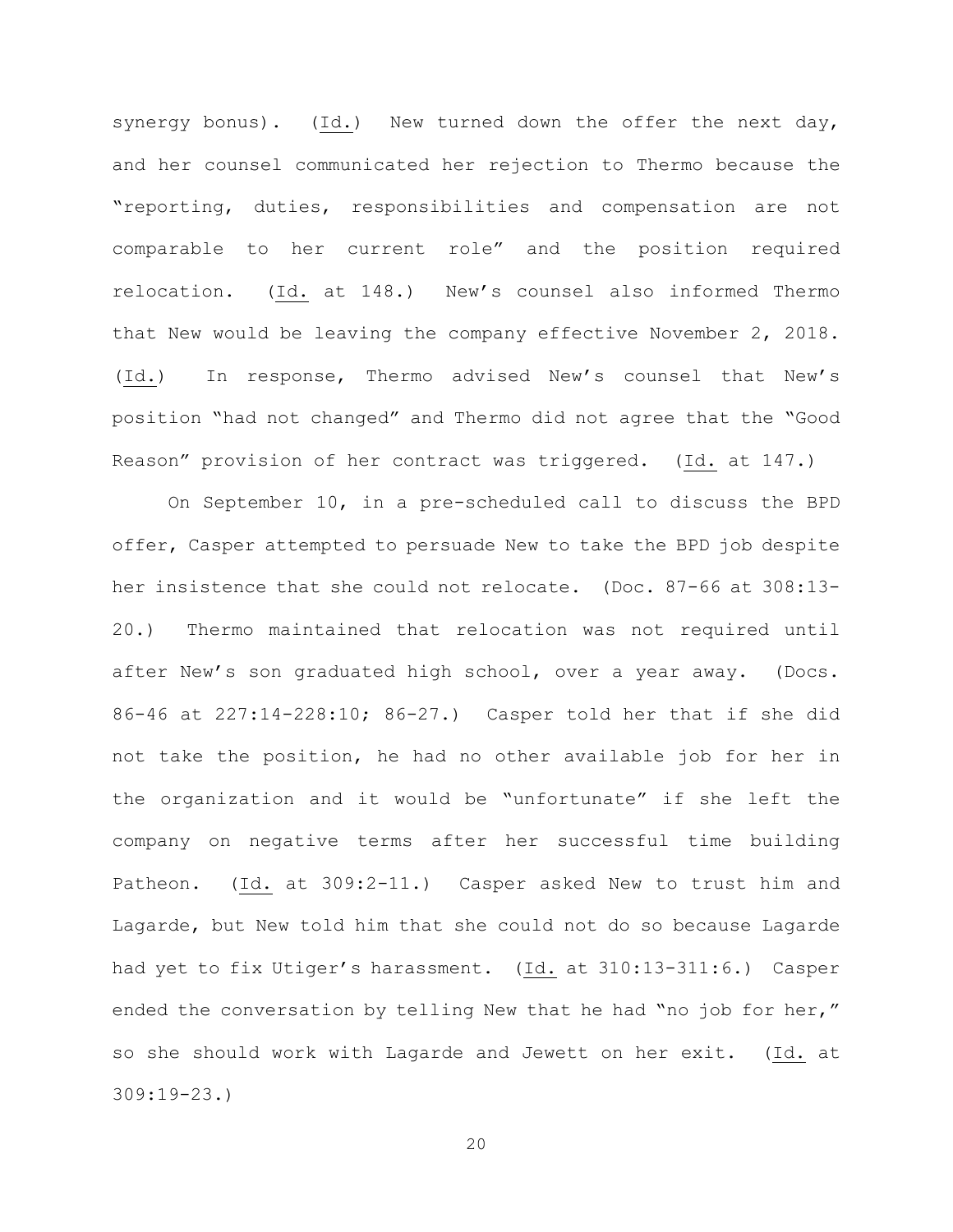Following her conversation with Casper, New spoke with Jewett about her separation, and Jewett followed up with a September 20 letter with a severance inconsistent with the "Good Reason" benefits in her contract. (Doc. 87-51 at 2.) In his correspondence, Jewett informed New that the August 16 Job Architecture letter was sent erroneously, and her job title, position, and responsibilities remained the same. (Id.)

The Job Architecture was implemented October 1, slotting New at a band level of 12; system title of Vice President, Business Management; and business title of Group Vice President, Enterprise-Wide Operations. (Doc. 87-52.) On October 2, New's counsel sent a letter to Thermo outlining some of the issues New had encountered at the company, including – for the first time in writing – her issues with Utiger, and advising that New would be leaving her employment effective October 5, 2018.16 (Doc. 1-1 at 152-154.)

Throughout her time at Thermo, New's position and compensation never changed, and she maintained her spot on the GLT until she left on October 5, 2018. (Doc. 86-46 at 32:3-32:15, 81:16-82:15, 195:11-15.) New never received the "Good Reason" severance benefits outlined in her Employment Agreement, and her

 $16$  New left at that time because she believed she was "told to leave" by Casper. (Doc. 86-46 at 186:22-187:2.) New tried to work on her severance with Jewett but contends she had "no choice but to leave" once he "took a significant period of time to get back to [her]." (Id. at 187:5-11.)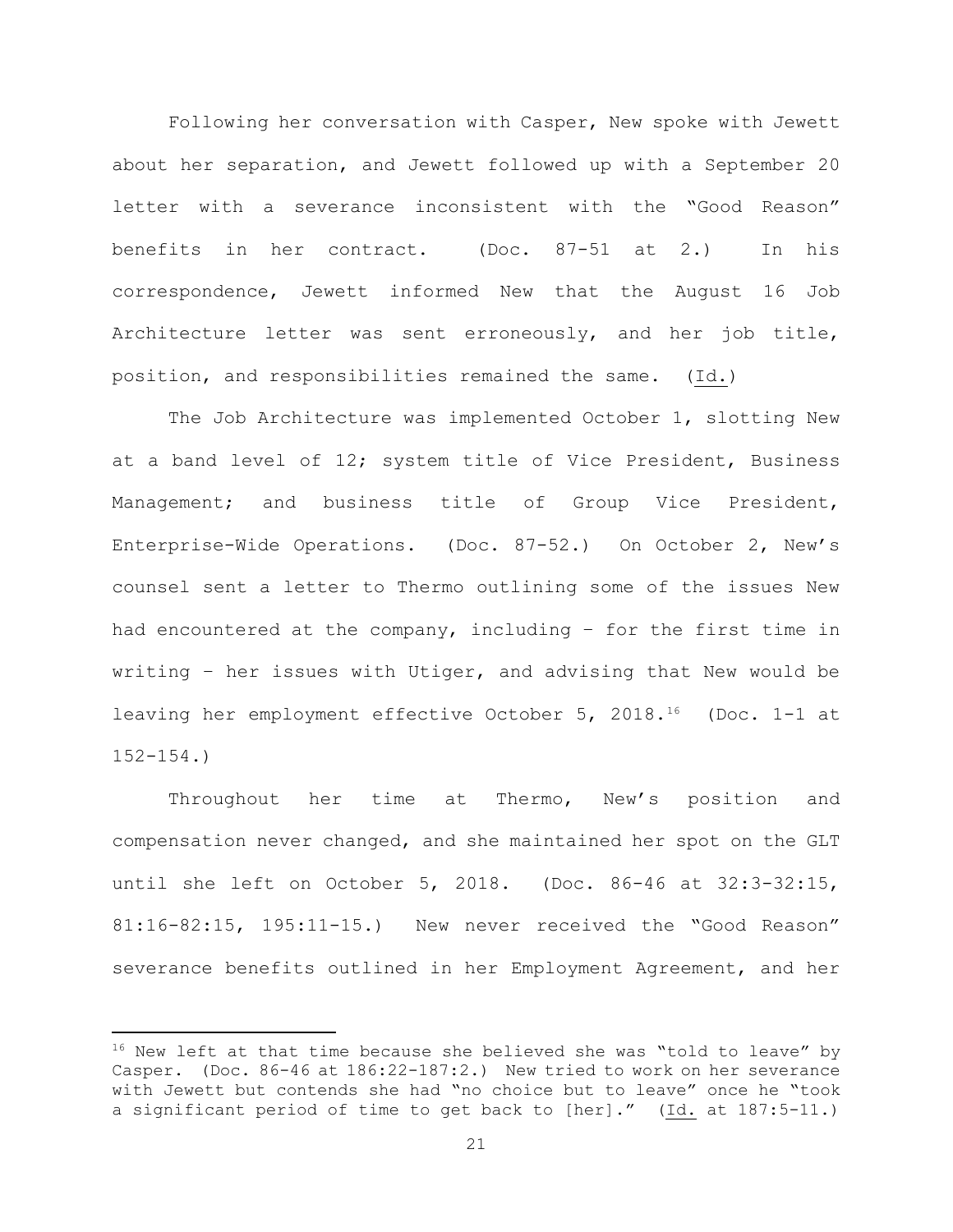stock options and RSUs that were to vest immediately upon her termination by Thermo without Cause, or by New with "Good Reason," were removed from her investment account. (Doc 87-3 ¶ 38.)

On November 21, 2018, New filed a Charge of Discrimination with the Equal Employment Opportunity Commission alleging employment discrimination that took place beginning in May 2018. (Doc 86-34.)

#### **B. Procedural History**

New filed an eight-count complaint on August 7, 2019, alleging the following: Unlawful Sex Discrimination and Harassment, in violation of Title VII, 42 U.S.C. § 2000e-2(a) (Count I); Hostile and Abusive Working Environment, in violation of Title VII (Count II); Unlawful Retaliation, in violation of 42 U.S.C. § 2000e-3(a) (Count III); Breach of Contract regarding Severance and Other Benefits (Count IV); Breach of Contract regarding Stock Options and RSU's (Count V); Conversion (Count VI); Fraud (Count VII); and Failure to Pay Wages and Benefits when Due, in violation of the North Carolina Wage and Hour Act, N.C. Gen. Stat. §§ 95-25.1 et seq. (Count VIII). On September 30, 2019, along with its answer to New's complaint (Doc. 10), Thermo filed a motion to dismiss pursuant to Federal Rules of Civil Procedure 12(b)(6) and 9(b) (Doc. 8), which this court granted in part, dismissing the fraud claim without prejudice, and denied in part on August 7, 2020 (Doc. 13). Following discovery, Thermo filed the present summary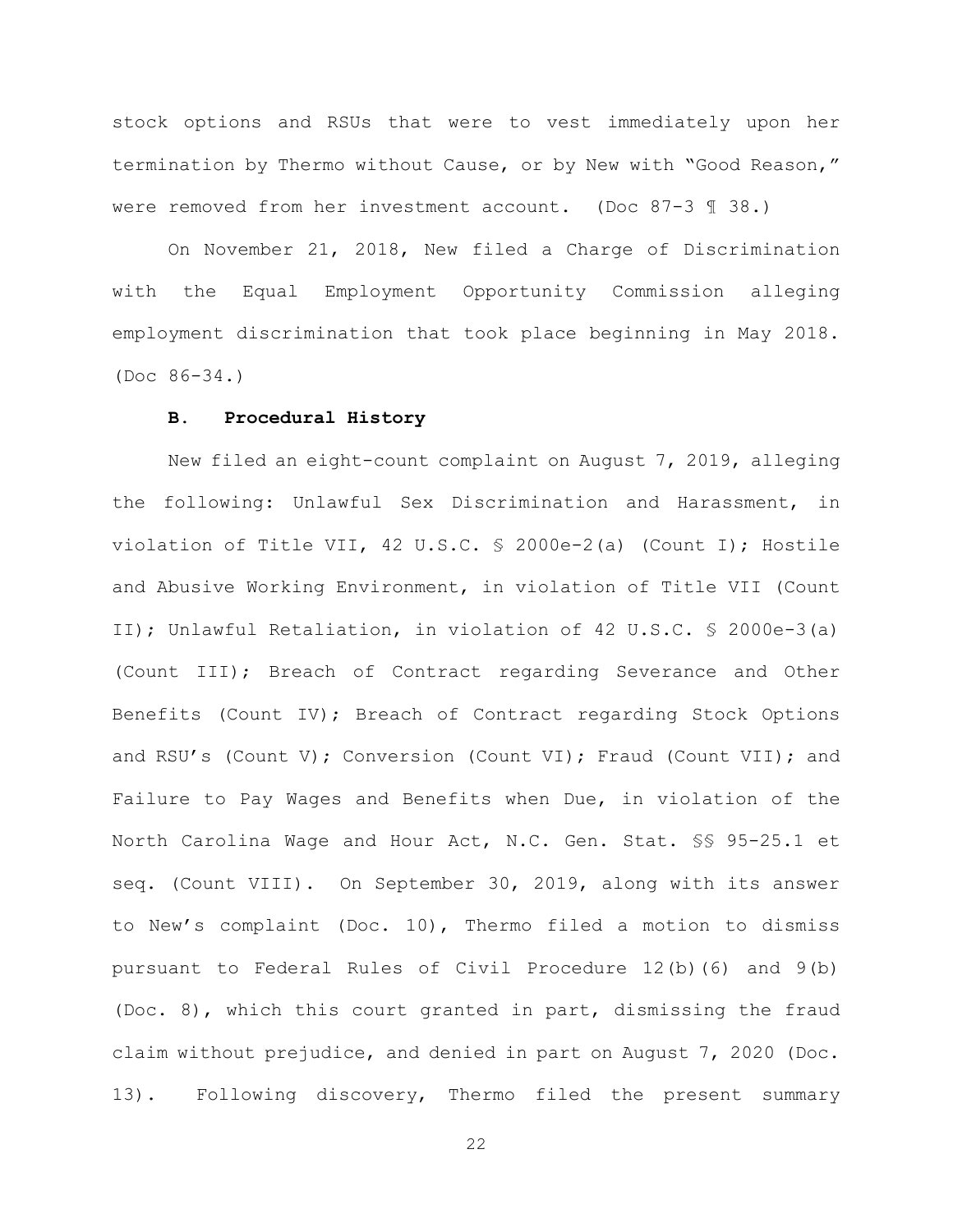judgment (Doc. 73), which is fully briefed (Docs. 86, 87, 90) and ready for decision.

## **II. ANALYSIS**

## **A. Standard of Review**

A court must grant a motion for summary judgment if the pleadings, depositions, and affidavits submitted show that there is no genuine dispute as to any material fact and the moving party is entitled to judgment as a matter of law. Fed. R. Civ. P. 56(c). A fact is considered "material" if it "might affect the outcome of the suit under the governing law." Anderson v. Liberty Lobby, Inc., 477 U.S. 242, 248 (1986). Under this standard, a genuine dispute of material fact exists "if the evidence is such that a reasonable jury could return a verdict for the nonmoving party." Id. As a result, the court will only enter summary judgment in favor of the moving party when the record "shows a right to judgment with such clarity as to leave no room for controversy" and clearly demonstrates that the non-moving party "cannot prevail under any circumstances." Campbell v. Hewitt, Coleman & Associates, Inc., 21 F.3d 52, 55 (4th Cir. 1994) (citation omitted). "Credibility determinations, the weighing of the evidence, and the drawing of legitimate inferences from the facts are [fact-finder] functions . . ." Anderson, 477 U.S. at 255. On summary judgment, "[t]he evidence of the non-movant is to be believed, and all justifiable inferences are to be drawn in his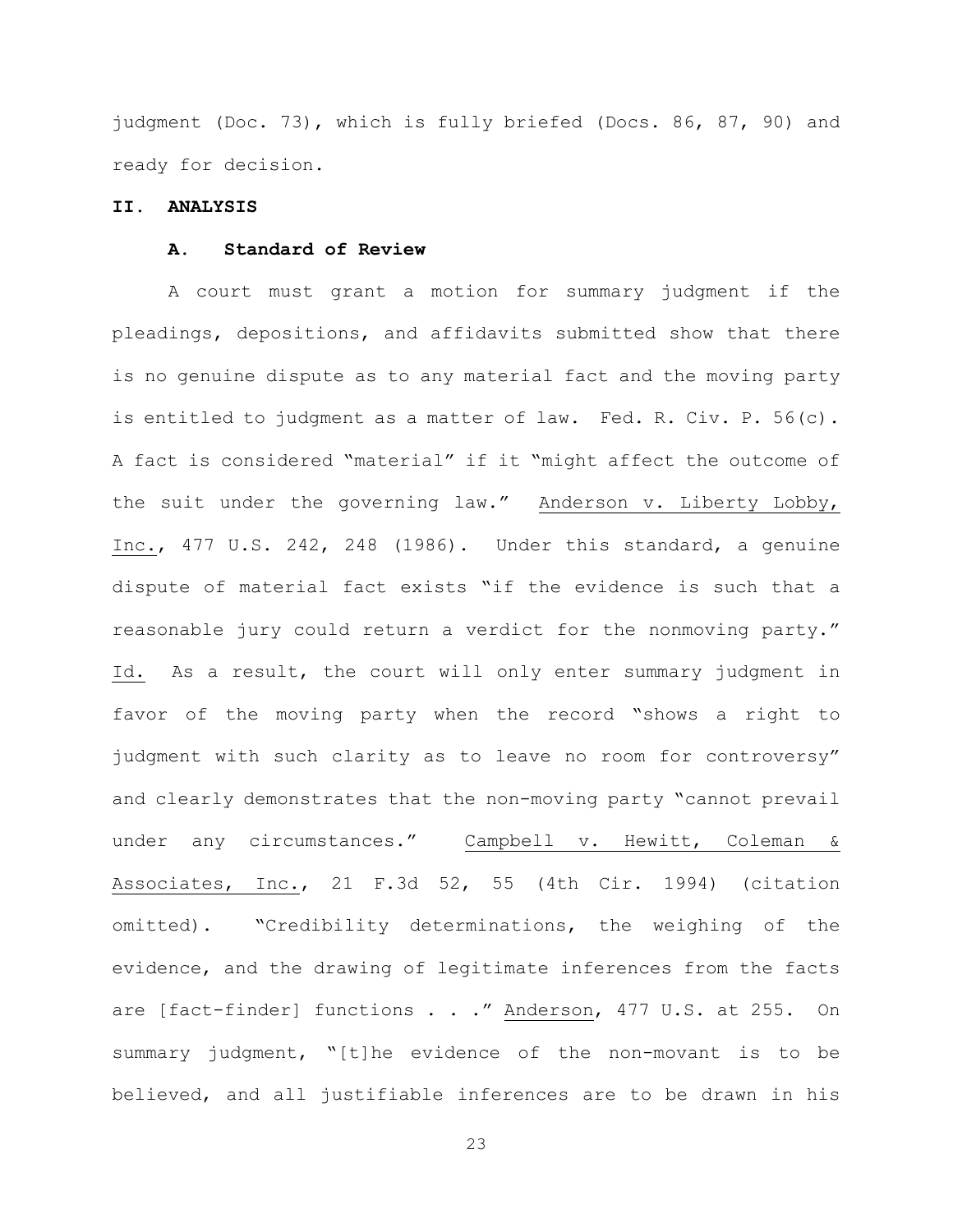favor." Id. However, "only reasonable inferences from the evidence . . . in light of the competing inferences to the contrary" should be considered by the court. Sylvia Development Corp. v. Calvert County, Maryland, 48 F.3d 810, 818 (4th Cir. 1995) (citations omitted). In evaluating material submitted in support of or in opposition to a motion for summary judgment, the court may reject inadmissible evidence. See Fed. R. Civ. P. 56(c)(4); Evans v. Technologies Applications & Service Co., 80 F.3d 954, 962 (4th Cir. 1996).

While the movant bears the initial burden of demonstrating that there are no genuine disputes of material fact, once that burden has been met, the non-moving party must demonstrate the existence of a genuine dispute of material fact. Bouchat v. Baltimore Ravens Football Club, Inc., 346 F.3d 514, 521 (4th Cir. 2003); Matsushita Electric Industrial Co., Ltd. v. Zenith Radio Corp., 475 U.S. 574, 586–87 (1986). A mere scintilla of evidence is insufficient to circumvent summary judgment. Anderson, 477 U.S. at 252; Dash v. Mayweather, 731 F.3d 303, 311 (4th Cir. 2013) ("[T]he nonmoving party must rely on more than conclusory allegations, mere speculation, the building of one inference upon another, or the mere existence of a scintilla of evidence."); see also Felty v. Graves-Humphreys Co., 818 F.2d 1126, 1128 (4th Cir. 1987) (noting that there is an affirmative duty for "the trial judge to prevent factually unsupported claims and defenses from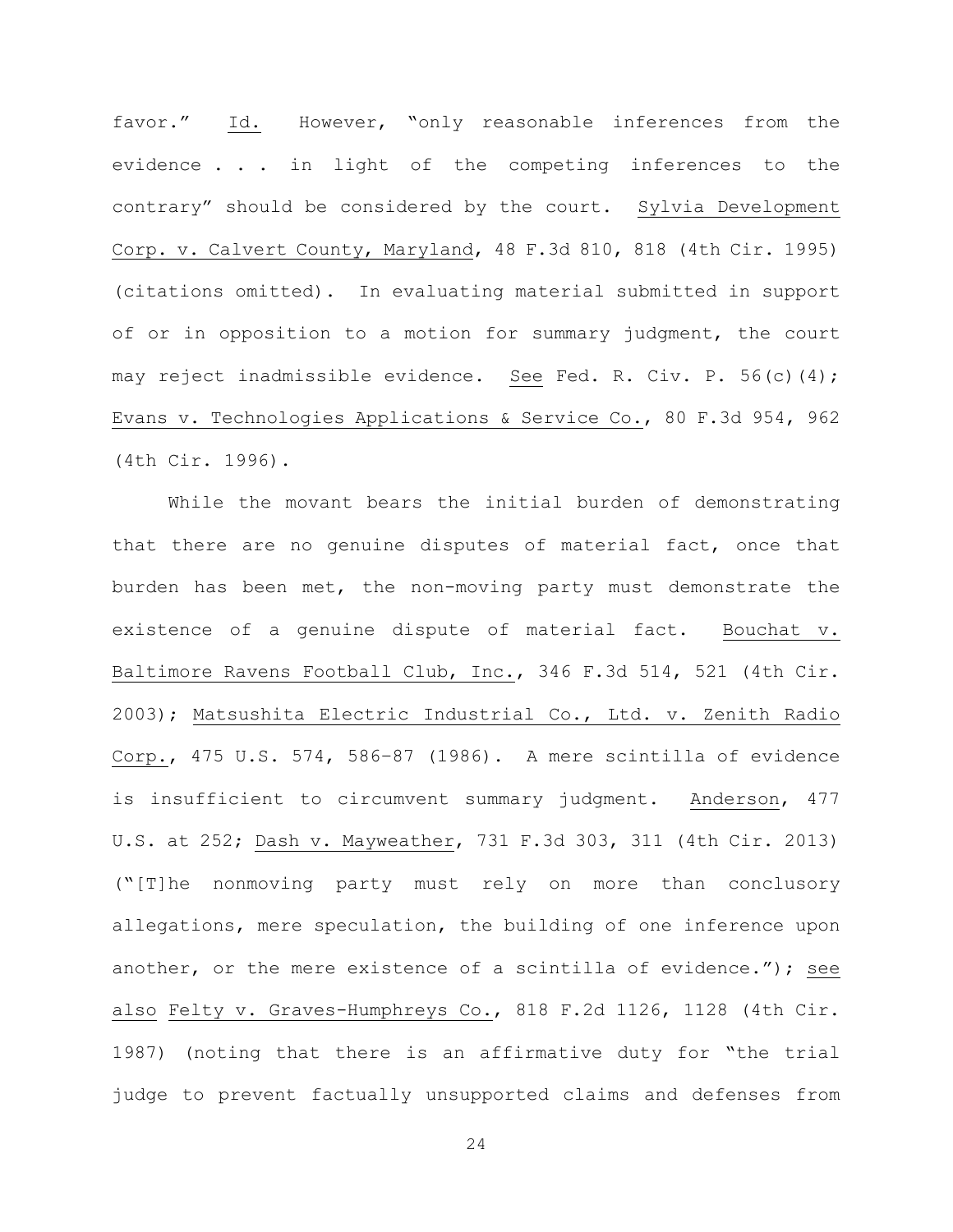proceeding to trial" (citation omitted)). Instead, the nonmoving party must convince the court that, upon the record taken as a whole, a rational trier of fact could find for the nonmoving party. Anderson, 477 U.S. at 248–49. Trial is unnecessary if "the facts are undisputed, or if disputed, the dispute is of no consequence to the dispositive question." Mitchell v. Data General Corp., 12 F.3d 1310, 1315–16 (4th Cir. 1993).

#### **B. Employment Agreement Claims**

### **1. Good Reason**

New raises four claims stemming from her Employment Agreement: Breach of Contract regarding Severance and Other Benefits (Count IV); Breach of Contract regarding Stock Options and RSU's (Count V); Conversion (Count VI); and Failure to Pay Wages and Benefits when Due, in violation of the North Carolina Wage and Hour Act, N.C. Gen. Stat. §§ 95-25.1 et seq. (Count VIII). As this court previously stated, to maintain her claims for breach of contract under her "Good Reason" provision, New must demonstrate a genuine dispute as to whether a material reduction in her duties or responsibilities occurred between July 7, 2018 (ninety days prior to her termination) and July 23, 2018 (the date of her notice to Thermo), and Thermo must have had until August 22, 2018 to cure. (See Doc. 13 at 13-14.)

Thermo argues that none of the "Good Reason" events outlined in New's July 23 letter occurred between July 7 and July 23, 2018.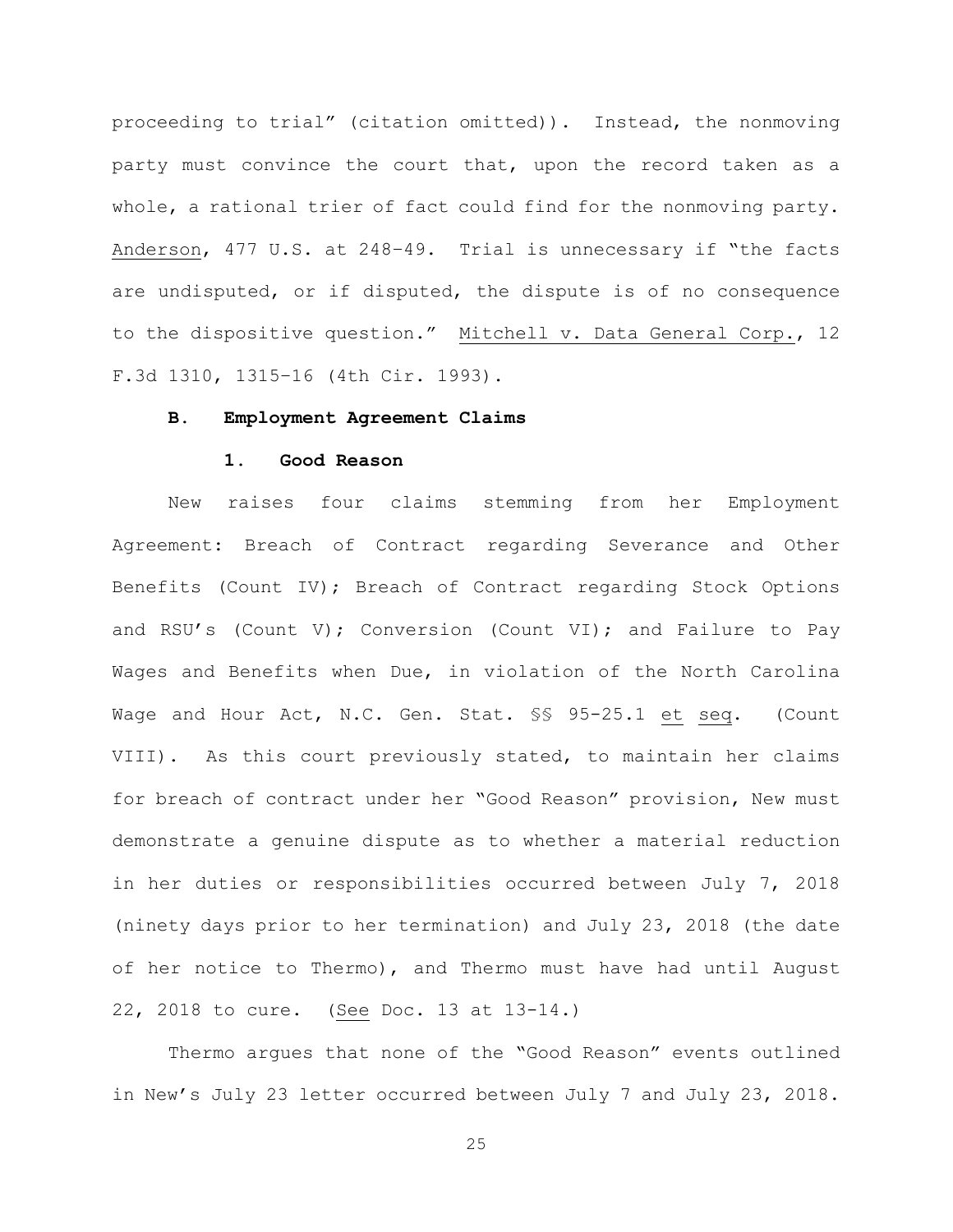(Doc. 86 at 18-21.) Thermo further argues that the alleged events in her July 23 letter do not constitute "Good Reason" as defined by her Employment Agreement. (Id. at 21-24.) In response, New contends that she had "Good Reason" pursuant to both the "[1] elimination of her role as confirmed by Lagarde during their July 16 meeting and [2] her exclusion from further work on Alster and M&A." (Doc. 87 at 21-23.) In reply, Thermo argues that New has "narrowed her Good Reason claim to a single event," and that her involvement with Alster was "limited" and "continued . . . after July 23." (Doc. 90 at 10-12.) Thermo characterizes New's interpretation of the phrase "elimination of her role" in the July 23 letter as novel and contends it "clashes with basic grammar" and "calls for an unreasonable inference" that New's Business Management position had been eliminated on July 16. (Id. at 12- 13.)

Under North Carolina law, interpretation of a written and unambiguous contract is a question of law for the court. Briggs v. American & Efird Mills, Inc., 111 S.E.2d 841, 843 (N.C. 1960). "Whenever a court is called upon to interpret a contract its primary purpose is to ascertain the intention of the parties at the moment of its execution." Lane v. Scarborough, 200 S.E.2d 622, 624 (N.C. 1973). When construing contractual terms, a contract's plain language controls. See DeLoach v. Lorillard Tobacco Co., 391 F.3d 551, 558 (4th Cir. 2004) (noting that "as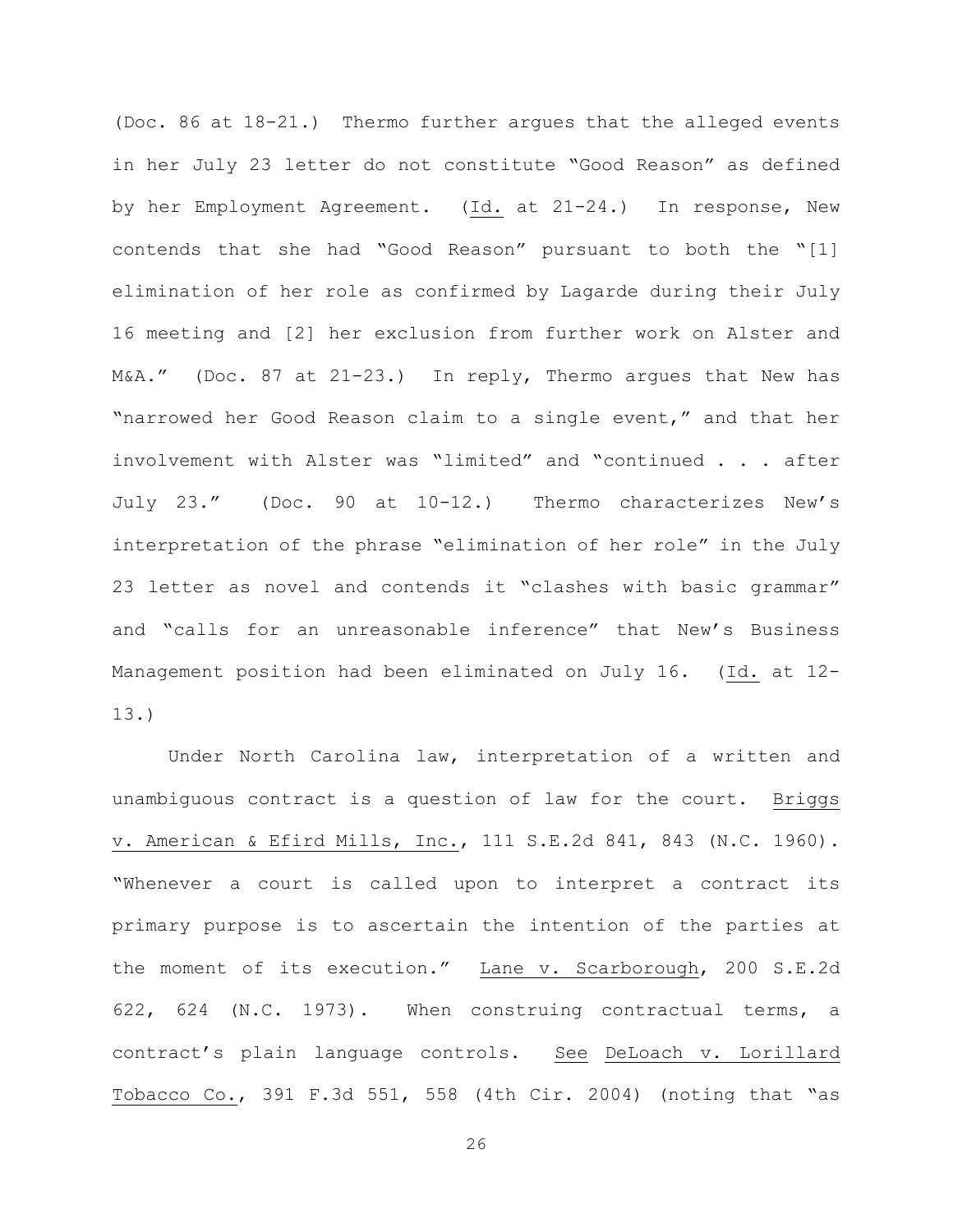under general principles of contract law, our task is to 'give ordinary words their ordinary meanings.'" (quoting Internet East, Inc. v. Duro Communications, Inc., 553 S.E.2d 84, 87 (N.C. Ct. App. 2001)); Walton v. City of Raleigh, 467 S.E.2d 410, 411 (N.C. 1996) ("If the plain language of a contract is clear, the intention of the parties is inferred from the words of the contract."). "If the contract is ambiguous, however, interpretation is a question of fact and resort to extrinsic evidence is necessary." Crider v. Jones Island Club, Inc., 554 S.E.2d 863, 866 (N.C. Ct. App. 2001) (citations omitted). An ambiguity may exist if the language is "fairly and reasonably susceptible to either of the constructions asserted by the parties." Glover v. First Union National Bank of North Carolina, 428 S.E.2d 206, 209 (N.C. Ct. App. 1993); see also Crawford v. Potter, 2005 WL 2452092, at \*4 (M.D.N.C. Oct. 4, 2005) (unpublished) ("Ambiguity is not created merely by a difference of opinion between the parties on the issue of what certain terms mean." (citing Wachovia Bank & Trust Co. v. Westchester Fire Insurance Co., 172 S.E.2d 518, 522 (N.C. 1970))). In determining whether language is ambiguous, "words are to be given their usual and ordinary meaning and all the terms of the agreement are to be reconciled if possible." Anderson v. Anderson, 550 S.E.2d 266, 269-70 (N.C. Ct. App. 2001) (citation omitted).

Here, the contractual language at issue is the "Good Reason" definition: "a material reduction of the Executive's duties or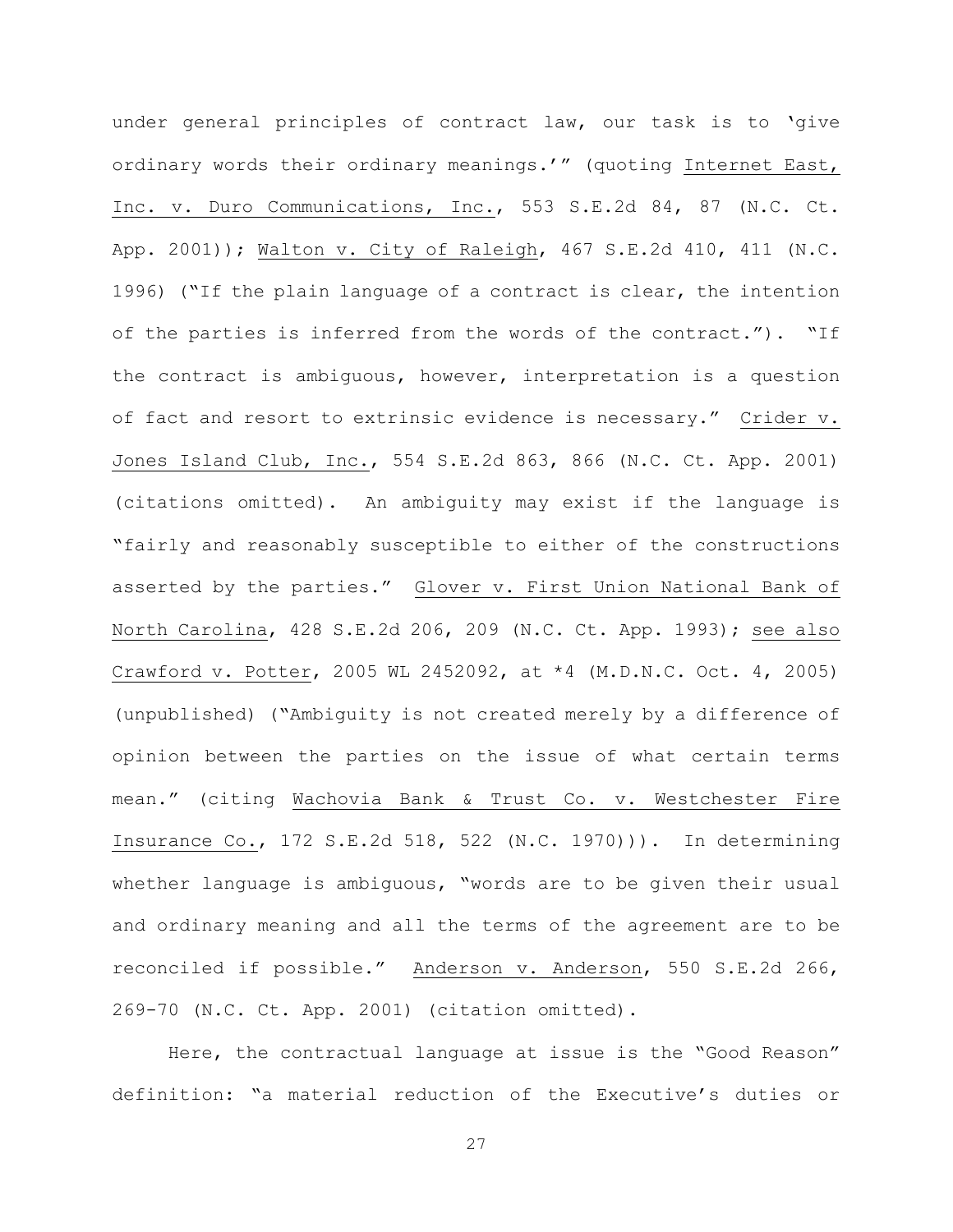responsibilities that is inconsistent with the Executive's position as described in this Agreement (i.e. that would result in a de facto reduction in rank)." (Doc. 1-1 at 4 (emphasis added).) This language makes clear that the parties did not intend for *any* responsibility or duty to constitute "Good Reason." Rather, New must demonstrate a genuine dispute as to whether such reduction was material enough to be so inconsistent with her position that losing it "would result in a de facto reduction in rank" of Group Vice President, Enterprise-Wide Operations.<sup>17</sup> (Doc. 1-1 at 23.)

New argues that her removal as a team member on the Alster acquisition project is sufficient to trigger the "Good Reason" provision of her contract. As Thermo contends, the record does not support this. As Group Vice President, Enterprise-Wide Operations, New was neither a member of Thermo's corporate M&A team, nor did she "lead" M&A, all facts she knew in taking the Thermo job.18 (Docs. 86-46 at 58:19-59:3, 61:3-18; 87 at 22.) She was not initially involved with the Alster project at Thermo when it began in May 2018. (Doc. 1-1 at 153.) At Thermo, New oversaw

<sup>&</sup>lt;sup>17</sup> In her original contract with Patheon, New's position is described as "Senior Vice President, Human Resources." (Doc. 1-1 at 18.) But New is listed as Group Vice President, Enterprise-Wide Operations in her offer letter from Thermo, and any aspects of her employment that were "inconsistent with specific terms" of her initial employment agreement with Patheon are "governed by the terms of [the signed August 2017 letter agreement.]" (Id. at 23.)

<sup>18</sup> New's statement that Lagarde had promised her that she would be on his "internal deal team" would not alter this conclusion, as it never materialized.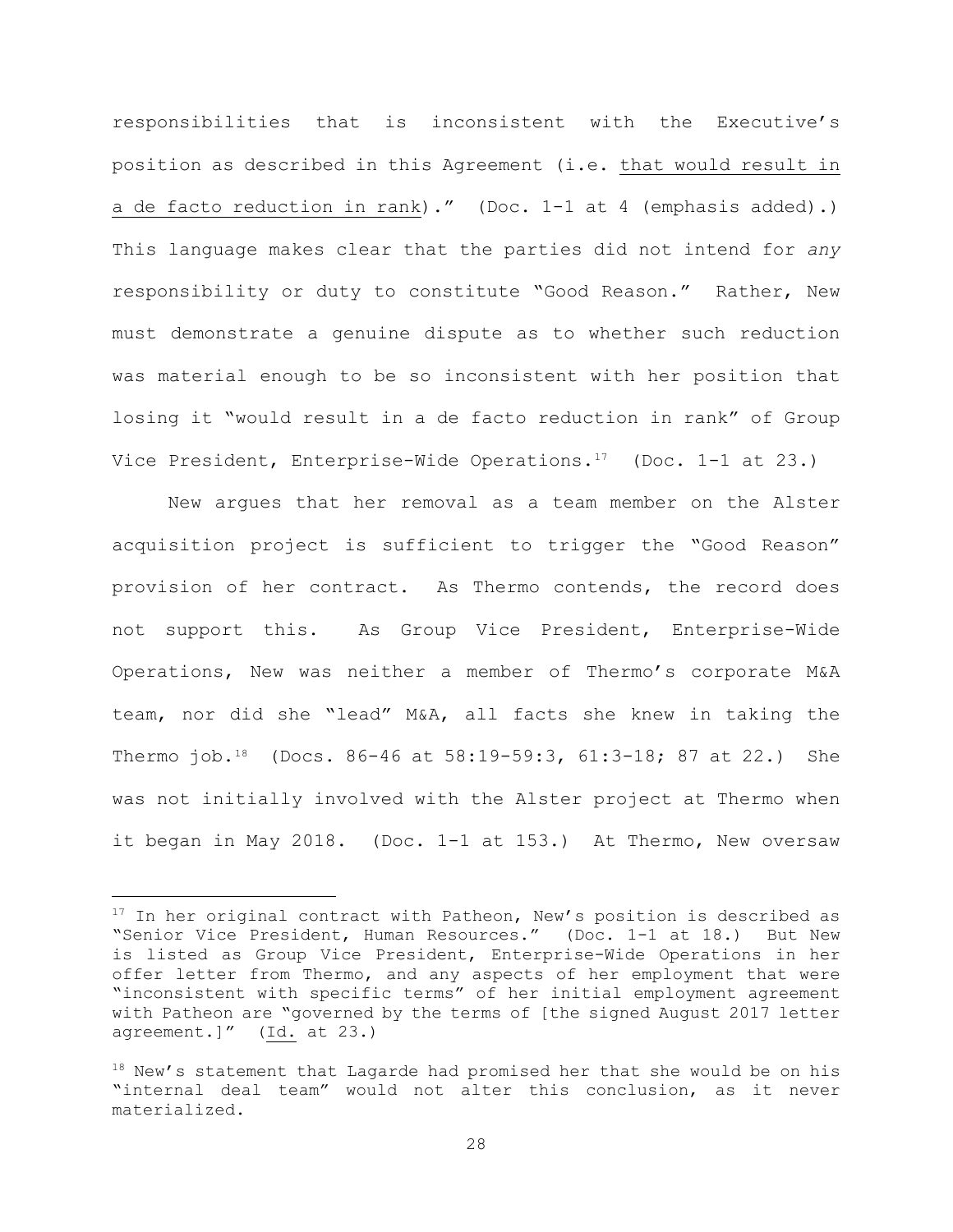Global Business Management, which took up at least 80% of her time (Docs. 86-16; 87-14 at 10; 87-66 at 60:22-61:2; 86-43 at 48:15- 49:1), and mergers and acquisitions was a separate function conducted by a separate group that was not a core part of those responsibilities (Doc. 86-46 at 58:25-59:3, 71:10-15). New does not present evidence indicating how much time she spent on the Alster acquisition at Thermo.<sup>19</sup> The only evidence in the record reflects that New's Alster role at Thermo was "limited" and took "a couple hours at max," as the "predominate scope of her role was knowledge transfer from the original Patheon due diligence effort." (Doc. 86-44 at 147:16-148:7). New was not a part of management-level meetings that occurred in April and June 2018. (Doc. 86-44 at 148:8-20.) Thus, the fulfillment of her duty transferring knowledge of her prior Alster work to Thermo's M&A

<sup>&</sup>lt;sup>19</sup> When asked in her deposition how much time she spent on mergers and acquisitions, New's answer was nonresponsive. She noted it "fluctuated" and cited Jewett's testimony for the proposition that mergers and acquisitions would take up "20 percent" of her time. (Doc. 86-46 at 59:4-12.) However, as New admits, and taking the facts in the light most favorable to her, Jewett's "20 percent" answer included not just mergers and acquisitions, but other duties such as project management and working with outside vendors, *combined with mergers and acquisitions*, only excluding her primary Business Management role. (Id. at 59:15-19, 60:21-61:2; Doc. 87-14 at 10; see also Doc. 87-3 ¶ 6 (combining M&A responsibilities with "Carve Outs, Integrations, and Strategic Projects" under New's "Project Management Office" umbrella of responsibilities).) Further, it is undisputed that the "leading mergers and acquisitions" portion of her Good Reason letter was a reference to her alleged removal from the Alster acquisition team around July 2018 (Doc. 86-46 at 57:4- 10, 72:4-13), and New does not testify that she spent any significant amount of time or involvement on the Alster project prior to her removal. She merely notes that – while employed at Patheon – she led the team that conducted the due diligence work on Alster back in 2017. (Id. at 58:3-11.)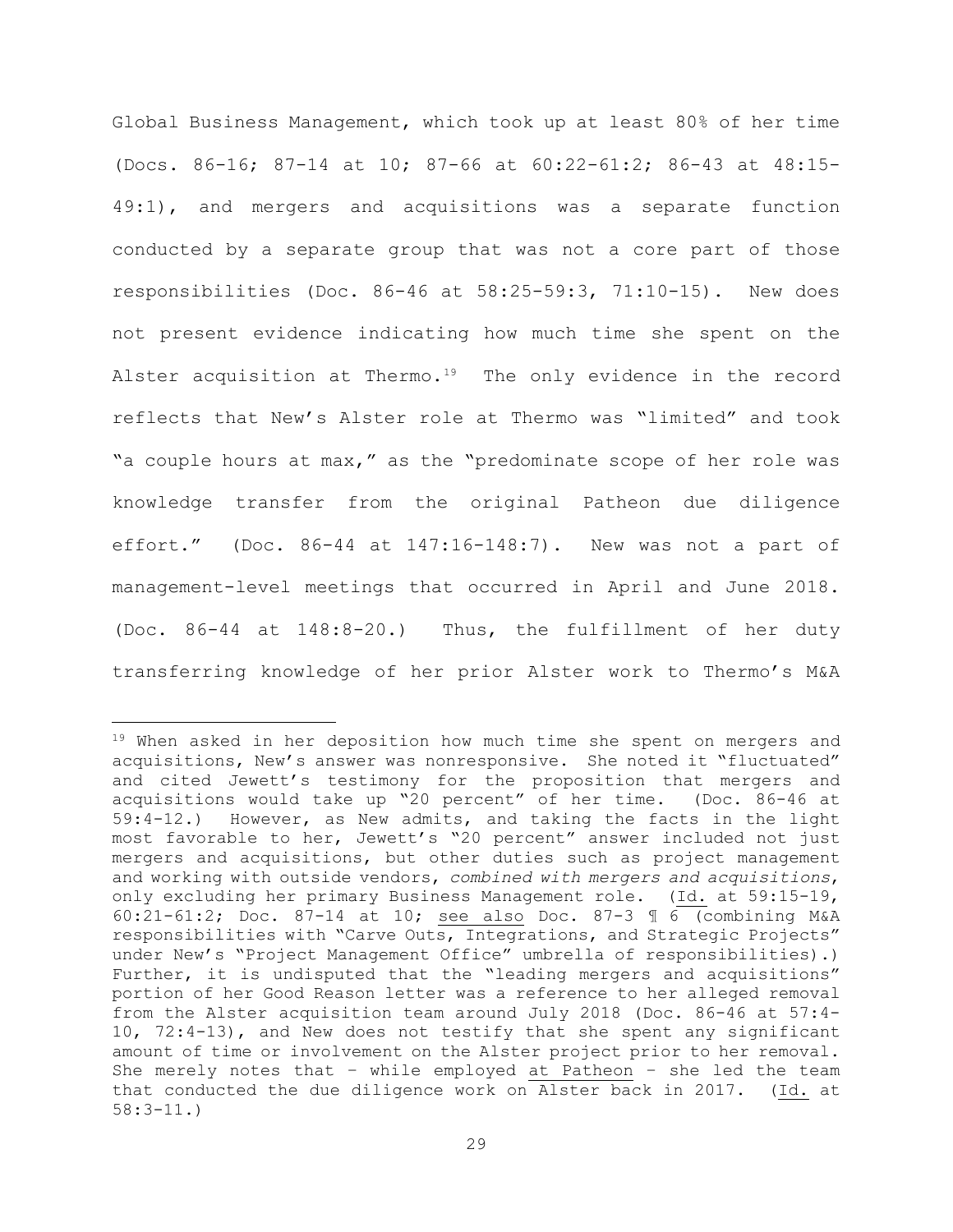team would not "result in a de facto reduction in rank" of her Group Vice President, Enterprise-Wide Operation position.20

Additionally, New's counsel argues that "[t]he phrase 'elimination of her role' in the Good Reason letter concerned Lagarde's admission on July 16 that he was eliminating New's job" and not solely her work in  $MSA.^{21}$  (Doc. 87 at 22.) While the elimination of New's job would constitute "Good Reason," it is undisputed that New's job was not eliminated in July 2018. (Docs. 1-1 at 149-50; 87-65 at 188:3-189:15.) Indeed, New remained in her position, and continued to receive the same compensation, until she resigned in October 2018. (Doc. 87-46 at 81:16-82:15.) Therefore, even if Lagarde "eliminated" New's role in July 2018,  $2^{22}$ Thermo "cured" this defect by the end of the cure period in paying

 $20$  Though the extent is unclear, there is evidence in the record that New's limited role with Alster continued after July 23, 2018. (Docs. 86-46 at 67:20-68:6; 90-8.) Ultimately, Thermo reduced the Alster acquisition to a carveout "related to softgels." (Doc. 87-64 at 126:19- 127:20, 151:10-25.)

 $21$  The letter's relevant text lists New's harms as: "the recent elimination of her role and involvement in leading mergers and acquisitions, shifting of responsibilities . . . to peers, the removal of the integration lead  $\ldots$  and elimination of the function and role, elimination of project management office responsibilities including management of Cognizant and outsourced operations, just to name a few." (Doc. 1-1 at 136.) In her deposition, New testified that the "recent elimination of her role and involvement in leading mergers and acquisitions" portion of her Good Reason letter was a reference to her alleged removal from the Alster acquisition team around July 2018. (Doc. 86-46 at 57:4-10, 72:4-13.)

 $22$  Thermo notes that New's July 16 meeting notes do not refer to any job loss. (Doc. 90-7.) However, for the purposes of summary judgment, the court views the facts in the light most favorable to New.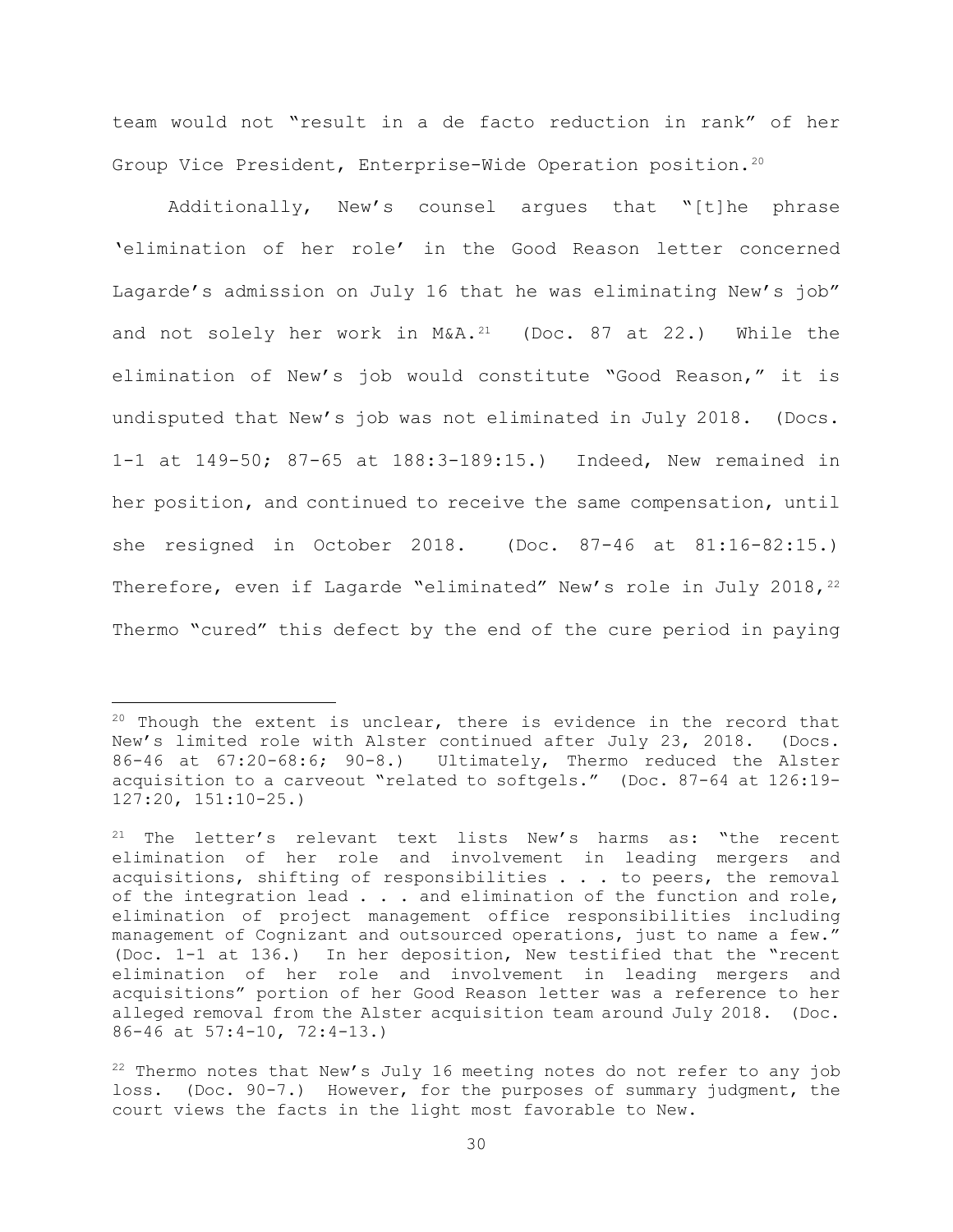her to continue as Group Vice President, Enterprise-Wide Operations. (See Doc. 1-1 at 5 (noting Thermo may "cure . . . within thirty (30) days after receiving such notice")).

For these reasons, the court finds that the "elimination of [New's] role and involvement in leading mergers and acquisitions" does not constitute "Good Reason" pursuant to the terms of her Employment Agreement. Therefore, New has not demonstrated a genuine dispute as to whether an event which would trigger "Good Reason" occurred between July 7 and July 23, 2018, the relevant period under the Employment Agreement.

# **2. Termination "Other than for Cause"**

In the alternative, New argues that Thermo breached her Employment Agreement by terminating her "other than for Cause" when Casper told her there was no job for her and she should "work on her exit." (Doc. 87 at 20-21.) She further contends that Thermo's severance offer is consistent with "a policy that only applies if [Thermo] eliminated her position," and therefore a material dispute exists to whether she was terminated. (Id. at 21.) In response, Thermo argues that her interpretation of Casper's comments "conflicts with her repeated statements about her resignation" and that the discussion was in the context of her repeated representations that she wished to resign. (Doc. 90 at 13.) Ultimately, New argues that the inference that she was fired after her conversation with Casper is reasonable. Again, the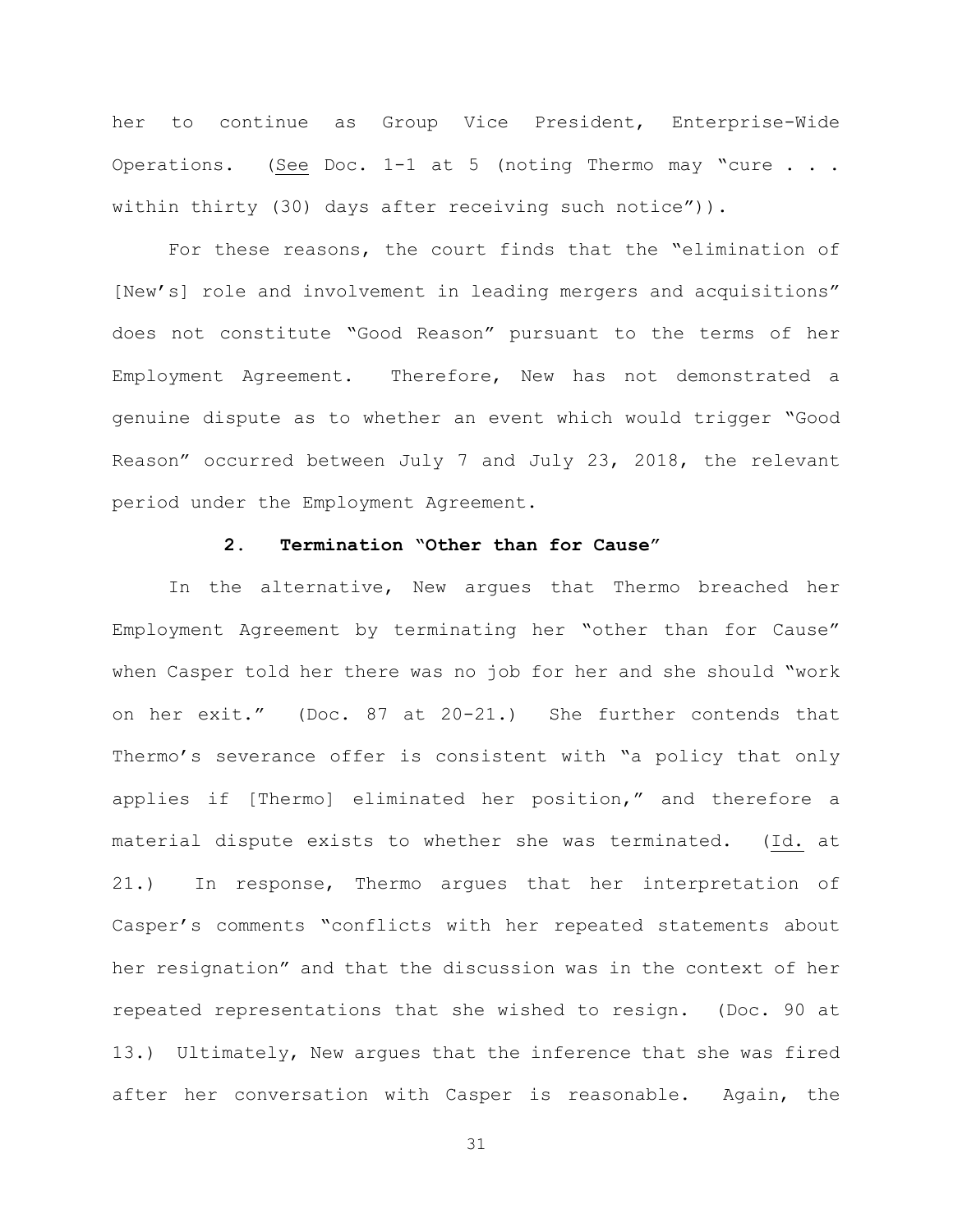record does not support such a contention. See Ford Motor Co. v. McDavid, 259 F.2d 261, 266 (4th Cir. 1958), cert. denied, 358 U.S. 908 (1958) ("Permissible inferences must still be within the range of reasonable probability, however, and it is the duty of the court to withdraw the case from the jury when the necessary inference is so tenuous that it rests merely upon speculation and conjecture.").

New's proffered inference removes the conversation with Casper from the surrounding context. This conversation took place following months of communications from New and her counsel that she wished to resign from Thermo with "Good Reason" if her concerns were not addressed. (Doc. 1-1 at 136 (July 2018: "we would like to open a constructive dialogue to discuss her transition period and transfer of information and responsibilities, and her severance benefits"), 139 (August 2018: "we need to focus our discussion on her separation"), 148 (September 2018: "[The BPD role] is not a position she can accept. . . . The Good Cause referenced in our prior communications has not been cured . . . [so] [c]ontinuing with the company is not something she is interested in.").) Critically, this included a message from New's counsel declining the BPD offer mere days before counsel's phone call *communicating a November 2 separation date from Thermo.* (Id. at 148 ("Continuing with the company is not something she is interested in. . . . To that end, we propose a scheduled departure date of November 2.").) It is undisputed that "Casper simply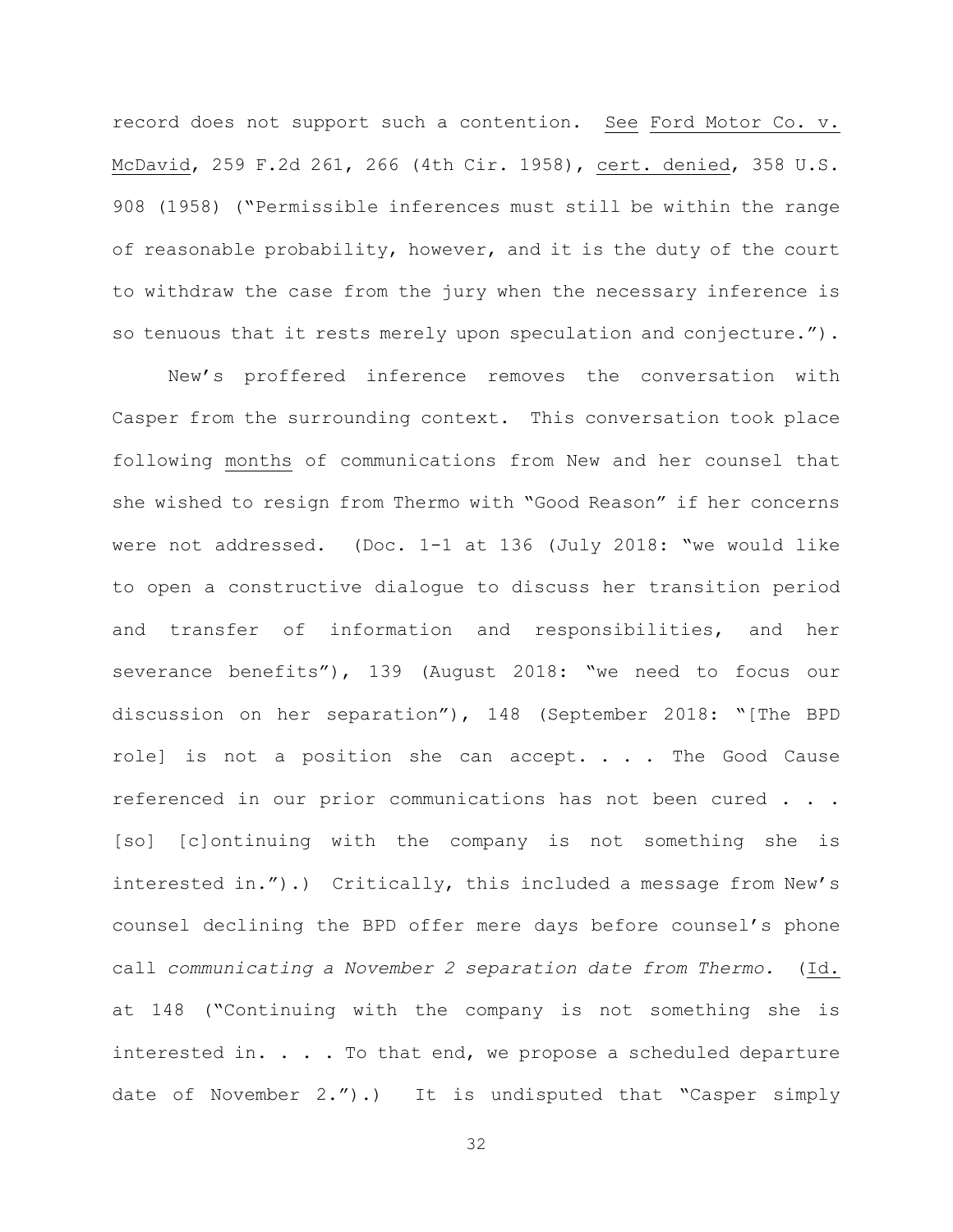interpreted New's rejection of the BPD job as a resignation." (Doc. 87 at 18.)

Second, there is no communication from Thermo asking or directing New to leave or informing her that her position was eliminated by a certain date. To the contrary, Thermo made clear she could continue in her current position. (Doc. 1-1 at 150 ("your current position has not been eliminated and your job responsibilities remain the same").) It was New's counsel, not Thermo, who voluntarily proposed a November 2 separation date (id. at 148), followed by an earlier date of October 5 once her severance demands were not being met (id. at 154).

Finally, New points to Thermo's September 2018 severance offer as evidence that Thermo was terminating her without cause. (Doc 87 at 21.) This inference ignores the plain language of Thermo's communication. (See Doc. 1-1 at 150 "while you are not eligible . . . [Thermo] is willing to offer you a separation payment . . . to achieve an amicable resolution of your concerns"). It also ignores the only context: that New had indicated she intended to leave Thermo. See Scott v. Harris, 550 U.S. 372, 380 (2007) ("When opposing parties tell two different stories, one of which is blatantly contradicted by the record, so that no reasonable jury could believe it, a court should not adopt that version of the facts for purposes of ruling on a motion for summary judgment."). For these reasons, New has not produced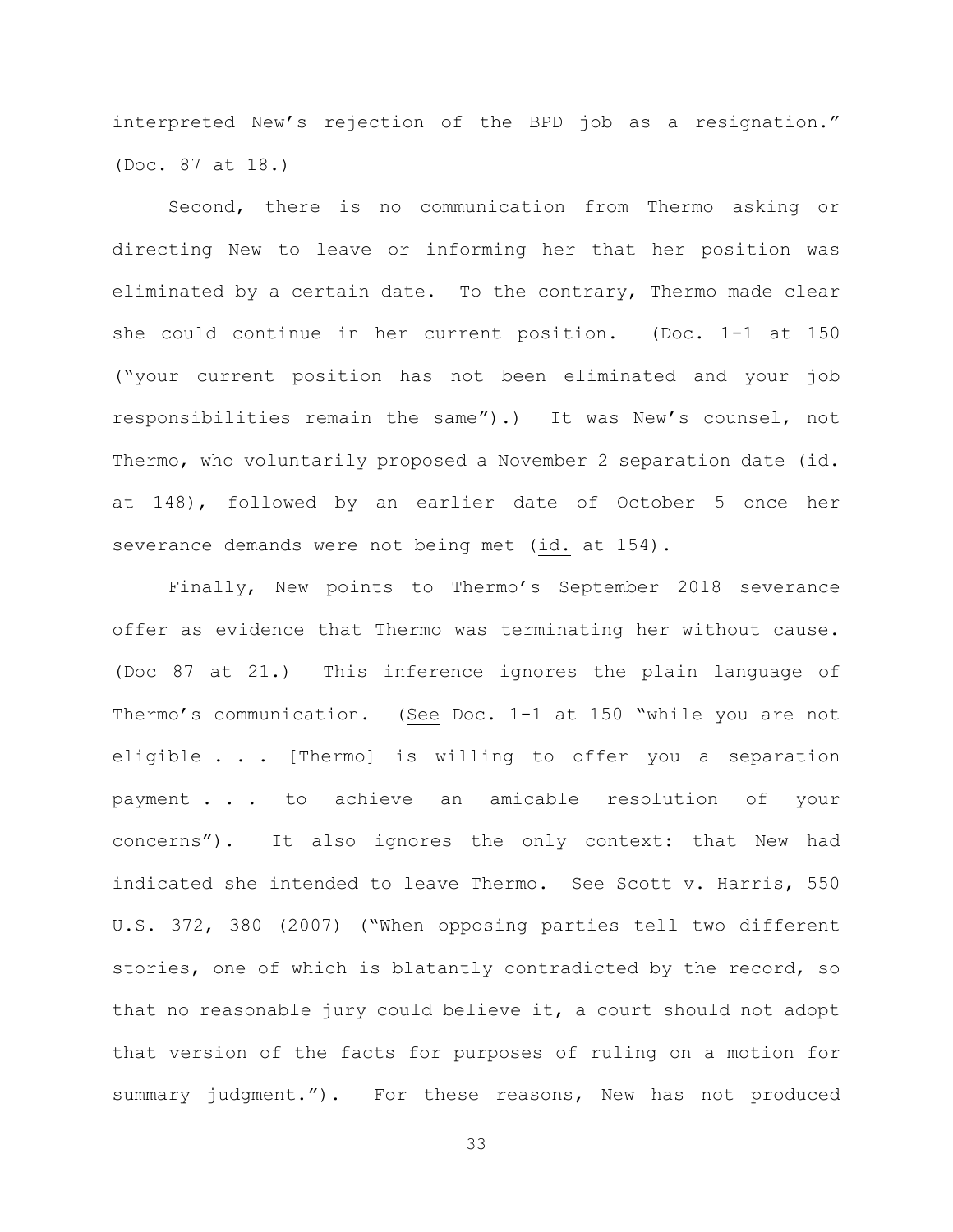evidence that gives rise to a genuine dispute that Thermo terminated her other than for cause.

New has thus failed to demonstrate a genuine dispute of material fact as to her claims for Breach of Contract regarding Severance and Other Benefits (Count IV) and Breach of Contract regarding Stock Options and RSU's (Count V). Consequently, Thermo's motion for summary judgment as to those claims will be granted.

## **3. Conversion and Wage and Hour Act Claims**

New's claim for conversion (Count VI) and North Carolina Wage and Hour Act (Count VIII) arise out of the rights stemming from her Employment Agreement. New acknowledges as much. (Doc. 87 at 24 (stating that New's "wage payment and conversion claims are inextricably tied to her breach of contract claims").) As to conversion, she alleges that Thermo "wrongfully converted [her] vested Stock Options and RSUs by removing them, or causing their removal, from [her] Fidelity account" and "effectively prevent[ed] [her] from exercising her vested Stock Options and RSUs in accordance with the terms and conditions of the Employment Agreement." (Doc. 1 ¶¶ 153, 154.) As for her Wage and Hour Act claim, she alleges that her "severance pay, bonuses and other benefits and [her] vested [Thermo] Stock Options and RSUs constitute wages due, and [Thermo] failed to pay [her] all wages due upon the termination of her employment in violation of the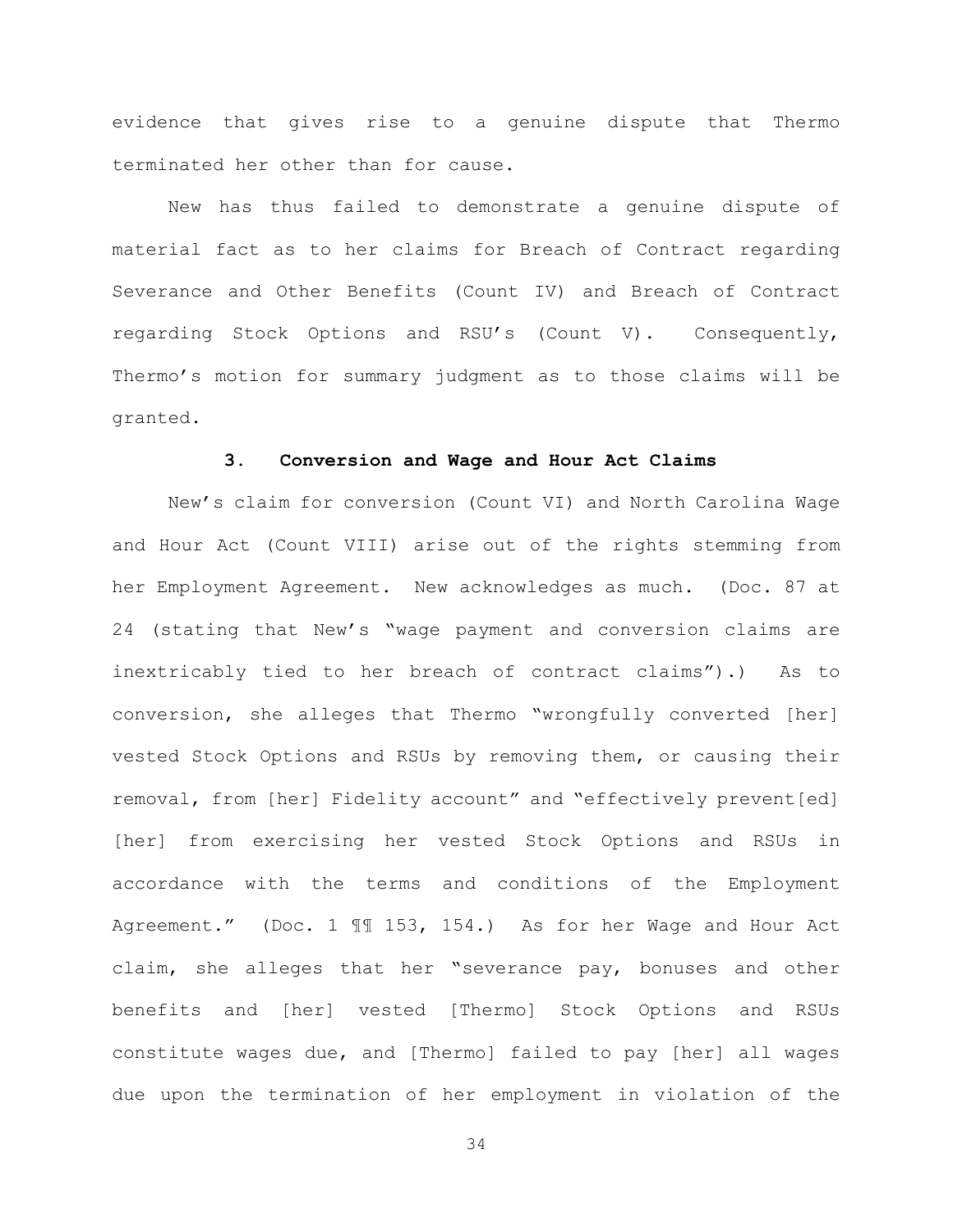North Carolina Wage and Hour Act ("NCWHA"), N.C. Gen. Stat. §§ 95- 25.1 et seq." (Id. ¶ 166.) As to both claims, she contends she is entitled to recovery because "she terminated her employment for Good Reason or was terminated [by Thermo] 'other than for Cause.'" (Doc. 87 at 24.)

In North Carolina, "[a] claim for conversion 'requires (1) an unauthorized assumption and exercise of right of ownership over property belonging to another and (2) a wrongful deprivation of it by the owner, regardless of the subsequent application of the converted property.'" Lockerman v. South River Electric Membership Corp., 794 S.E.2d 346, 354 (N.C. Ct. App. 2016) (quoting North Carolina State Bar v. Gilbert, 663 S.E.2d 1, 4 (N.C. Ct. App. 2008)). The Wage and Hour Act defines "wage" as "compensation for labor or services rendered by an employee whether determined on a time, task, piece, job, day, commission, or other basis of calculation" and provides that "[f]or the purposes of G.S. 95–25.6 through G.S. 95–25.13 'wage' includes sick pay, vacation pay, severance pay, commissions, bonuses, and other amounts promised when the employer has a policy or a practice of making such payments." N.C. Gen. Stat. § 95–25.2(16). Under the act, an employer is obliged to pay wages, including bonuses and commissions, when due. Id. § 95-25.6. However, an employee must have "earned" the wages and benefits to have a claim under the act. See Hamilton v. Memorex Telex Corp., 454 S.E.2d 278, 282-83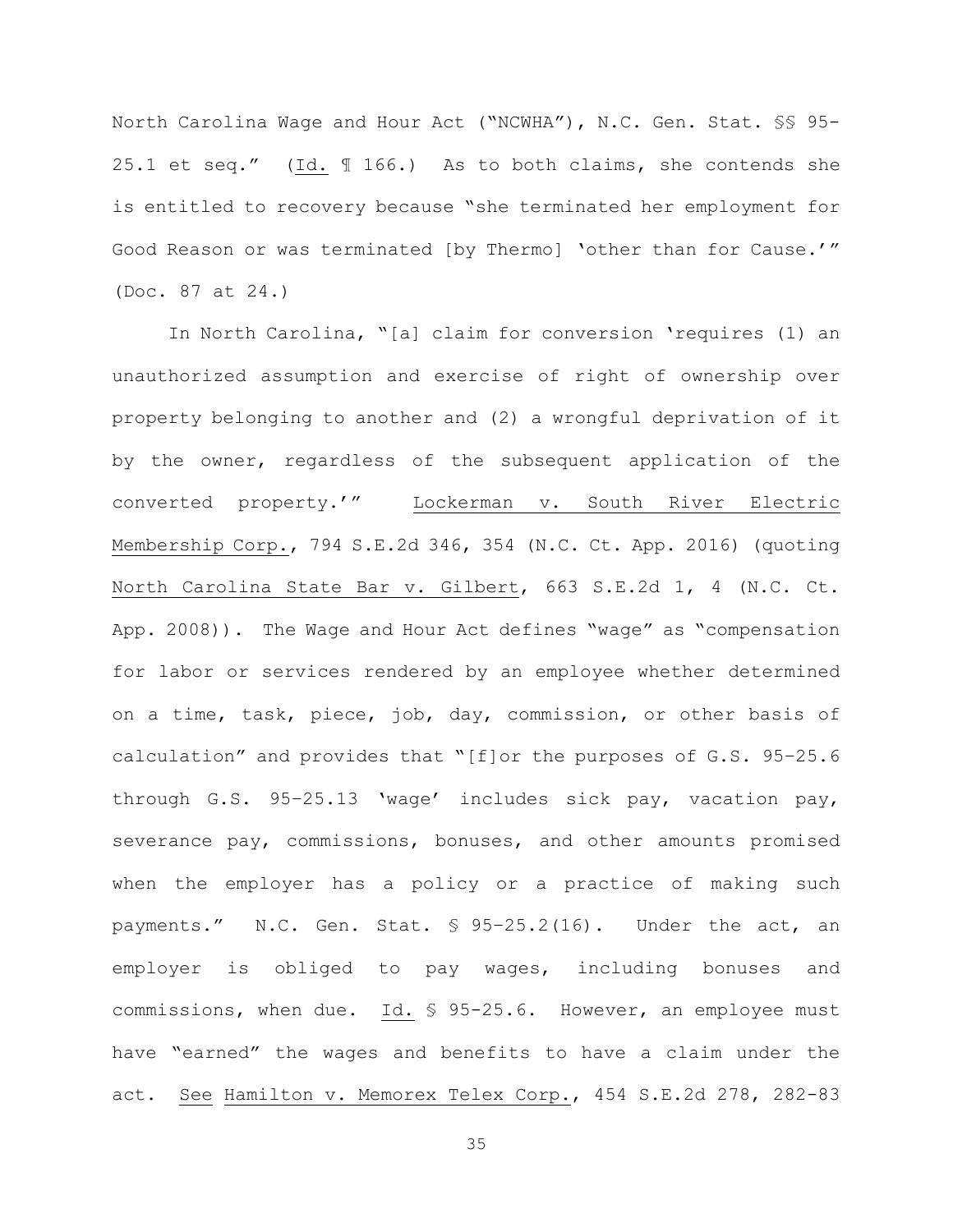(N.C. Ct. App. 1995); Myers v. Roush Fenway Racing, LLC, No. 1:09CV508, 2009 WL 5215375, at \*5 (M.D.N.C. Dec. 28, 2009), report and recommendation adopted in part, rejected in part, No. 1:09CV508, 2010 WL 2765378 (M.D.N.C. July 12, 2010) ("The North Carolina courts have consistently interpreted the Act to exclude recovery of future, unearned wages.").

Here, because New has failed to establish a genuine dispute of material fact as to whether Thermo breached the Employment Agreement entitling her to the various benefits she seeks, her conversion and Wage and Hour Act claims necessarily fail. In other words, Thermo did not wrongfully convert her benefits, nor were they earned wages under the act. Thermo's motion for summary judgment on Counts VI and VIII will accordingly be granted.

## **C. Title VII**

New's remaining causes of action allege violations of Title VII stemming from the behavior of Utiger. Title VII makes it unlawful for an employer "to discriminate against any individual with respect to [her] compensation, terms, conditions, or privileges of employment, because of such individual's . . . sex  $\ldots$  . . " 42 U.S.C. § 2000e-2(a)(1). New alleges that Thermo violated Title VII in three ways: Unlawful Sex Discrimination and Harassment (Count I); Hostile and Abusive Working Environment (Count II); and Unlawful Retaliation (Count III). Each basis for relief will be addressed in turn.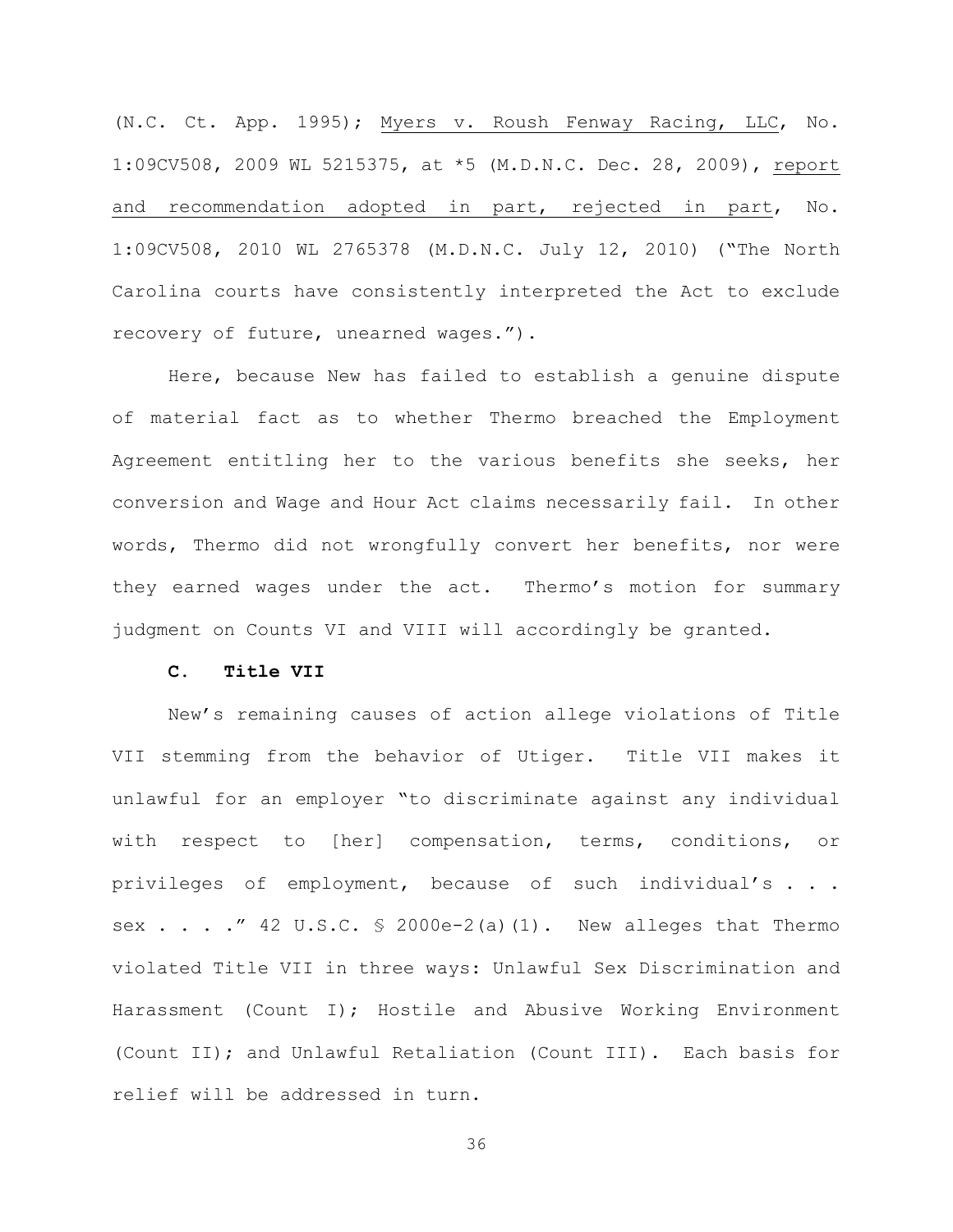### **1. Unlawful Sex Discrimination/Harassment**

A plaintiff may prove discrimination under Title VII "either through direct and indirect evidence of [discriminatory] animus, or through the burden-shifting framework of McDonnell Douglas Corp. v. Green, 411 U.S. 792 (1973)." Foster v. University of Maryland-Eastern Shore, 787 F.3d 243, 249 (4th Cir. 2015), abrogated on other grounds by University of Texas Southwestern Medical Center v. Nassar, 570 U.S. 338 (2013); Diamond v. Colonial Life & Accident Insurance Co., 416 F.3d 310, 317-18 (4th Cir. 2005) (noting that a plaintiff may either establish that her protected status, though not the sole reason, was a "motivating factor" for her adverse action, or use the McDonnell Douglas burden-shifting framework). New submits no direct evidence of discrimination. (See Doc. 87 at 25.) Instead, she advances her Title VII discrimination and retaliation claims under the burden-shifting framework of McDonnell Douglas Corp. v. Green, 411 U.S. 792 (1973). Lightner v. City of Wilmington, 545 F.3d 260, 264–65 (4th Cir. 2008) (applying McDonnell Douglas framework to Title VII sex and race discrimination claims). Under the McDonnell Douglas framework:

[T]he plaintiff-employee must first prove a prima facie case of discrimination by a preponderance of the evidence. If she succeeds, the defendant-employer has an opportunity to present a legitimate, nondiscriminatory reason for its employment action. If the employer does so, the presumption of unlawful discrimination created by the prima facie case "drops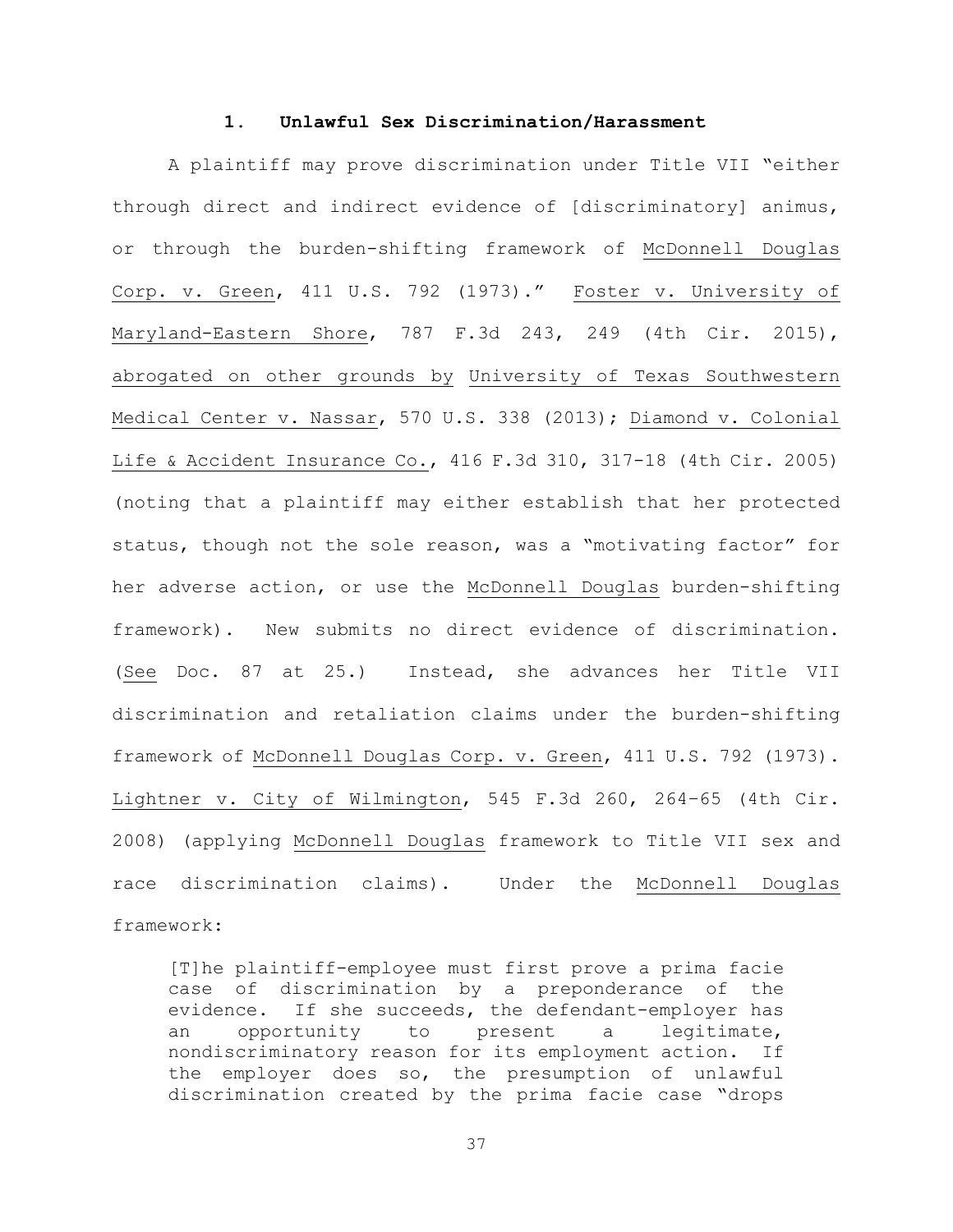out of the picture" and the burden shifts back to the employee to show that the given reason was just a pretext for discrimination.

Evans v. Technologies Applications & Service Co., 80 F.3d 954, 959 (4th Cir. 1996) (citing St. Mary's Honor Center v. Hicks, 509 U.S. 502, 511 (1993)). At the second step, the defendant's burden is one of production, not persuasion. St. Mary's Honor Center, 509 U.S. at 509. The ultimate burden of proving "the defendant intentionally discriminated against the plaintiff remains at all times with the plaintiff." Id. at 507 (citation omitted). Under the McDonnell Douglas framework, the plaintiff must develop some evidence on which a juror could reasonably base a finding that discrimination motivated the challenged employment action. Mackey v. Shalala, 360 F.3d 463, 469 (4th Cir. 2004) (citing Reeves v. Sanderson Plumbing Prods., Inc., 530 U.S. 133, 148 (2000)). If a plaintiff fails to establish a prima facie case of discrimination or fails to raise a genuine dispute about the employer's legitimate, non-discriminatory explanation for the alleged discriminatory act, the defendant is entitled to summary judgment. Henson v. Liggett Group, Inc., 61 F.3d 270, 276 (4th Cir. 1995).

To establish a prima facie case of discrimination on this claim, New must prove by a preponderance of the evidence: "(1) membership in a protected class; (2) satisfactory job performance; (3) adverse employment action; and (4) different treatment from similarly situated employees outside the protected class."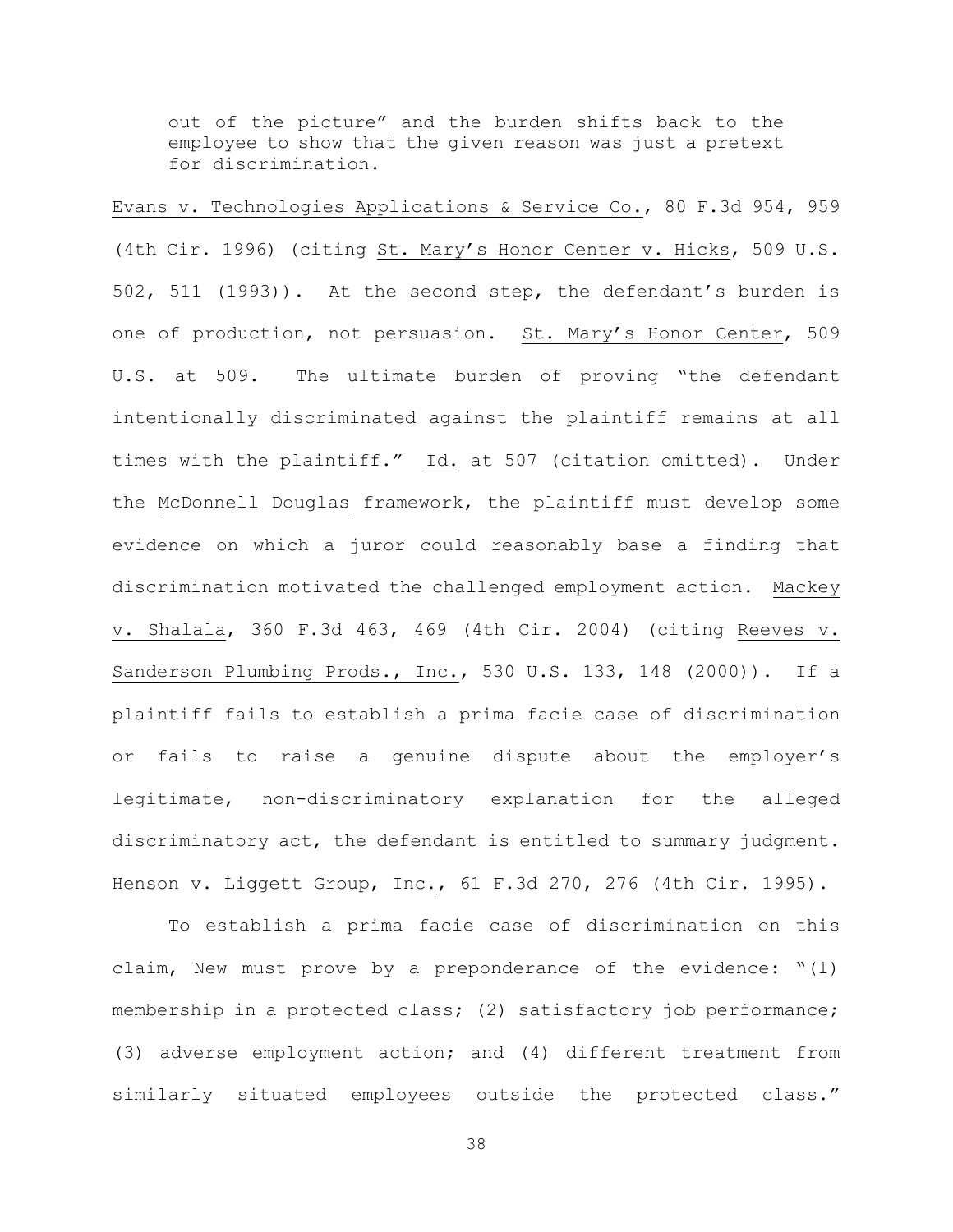Coleman v. Maryland Court of Appeals, 626 F.3d 187, 190 (4th Cir. 2010). Here, the first two elements are clearly met because New, a woman, is a member of a protected class (sex), and she has presented substantial evidence of satisfactory job performance.

### **a. Adverse Employment Action**

For the third element, an "adverse employment action" is "a discriminatory act which adversely affects the terms, conditions, or benefits of the plaintiff's employment." James v. Booz-Allen & Hamilton, Inc., 368 F.3d 371, 375 (4th Cir. 2004) (citations omitted). In determining what constitutes an "adverse employment action," there must be "a significant change in employment status, such as hiring, firing, failing to promote, reassignment with significantly different responsibilities, or a decision causing a significant change in benefits." Hoyle v. Freightliner, LLC, 650 F.3d 321, 337 (4th Cir. 2011) (citation omitted); cf. James, 368 F.3d at 376-77 (finding no adverse action in a discrimination claim, noting it was "significant" that an employee "retained his position . . . and received the same pay, benefits, and other terms and conditions of employment"). Whether an action is adverse depends on the facts relating to it as judged from the perspective of a reasonable person in the plaintiff's position, considering all circumstances. See Burlington Northern & Santa Fe Ry. Co. v. White, 548 U.S. 53, 71 (2006).

With this framework in mind, each proffered employment action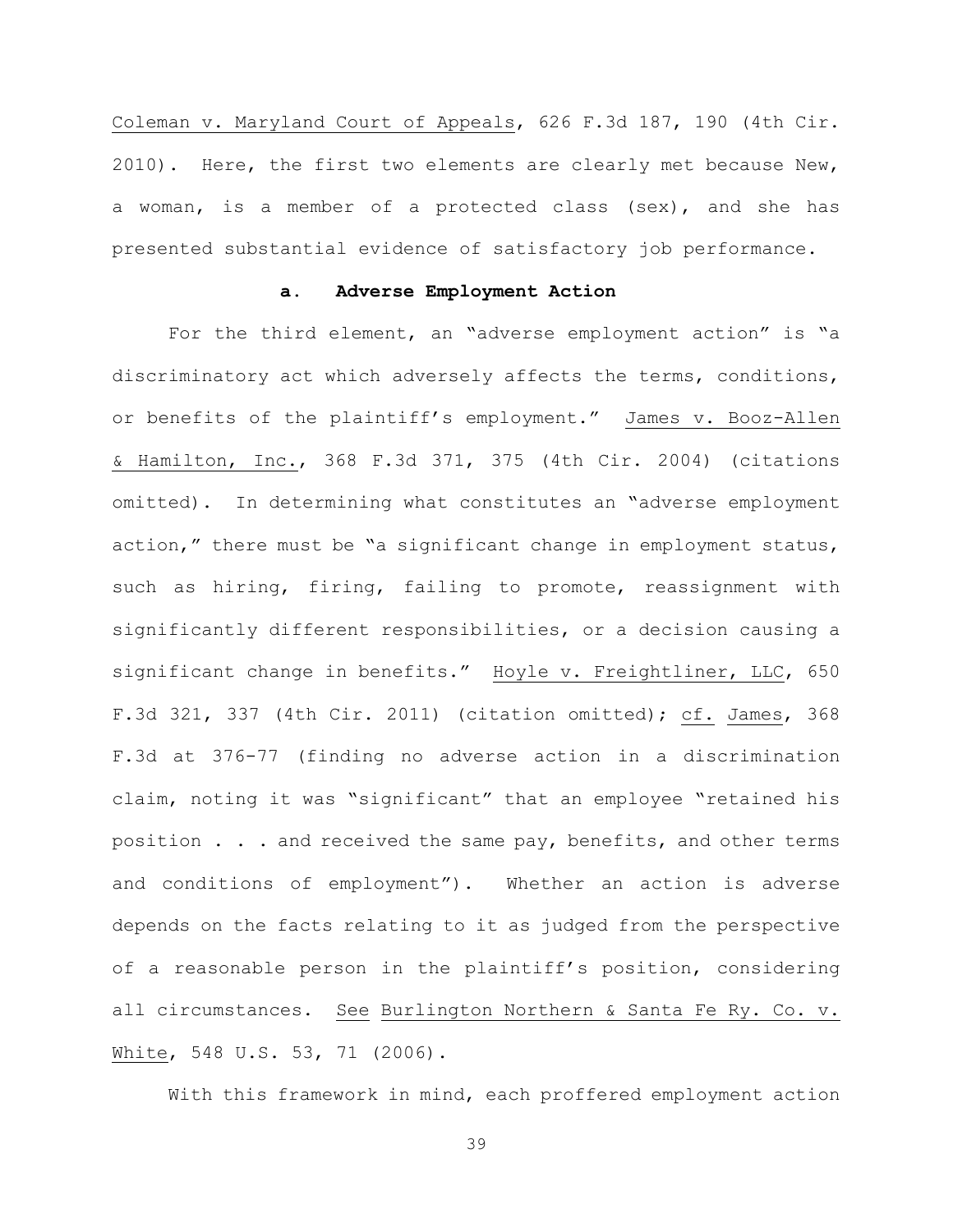will be addressed in turn.

### **i. Diminished Responsibilities**

New claims Lagarde's "diminishing" of her role constituted an adverse employment action. This includes her removal from inperson Quarterly Business Reviews, her exclusion from the Alster acquisition project, and the removal of various direct reports, including "the removal of the integration lead [PMO] as a direct report and elimination of the function and role, elimination of project management office responsibilities including management of Cognizant and outsourced operations." (Doc. 87 at 12-15, 25.)

New first claims her change from in-person to remote Quarterly Business Reviews constitutes an adverse action because it deprived her of an opportunity "to get feedback on . . . performance" and "to have face time" to "meet with senior leadership." (Doc. 87 at 12 (quoting Doc. 87-64 at 119:17-23).) However, she does not offer any evidence of how feedback received from attending the meeting remotely – with the majority of attendees – is of lesser value, or even completely nonexistent, and any implication of adverse consequences from a mere lack of feedback or "face time" is purely speculative. James, 368 F.3d at 377 (rejecting a discrimination claim based on exclusion from "important meetings" because it "lack[ed] specificity" and "fail[ed] further to substantiate how the alleged exclusions, whatever they might have been, adversely affected him"); cf. Adams v. Anne Arundel County Public Schools,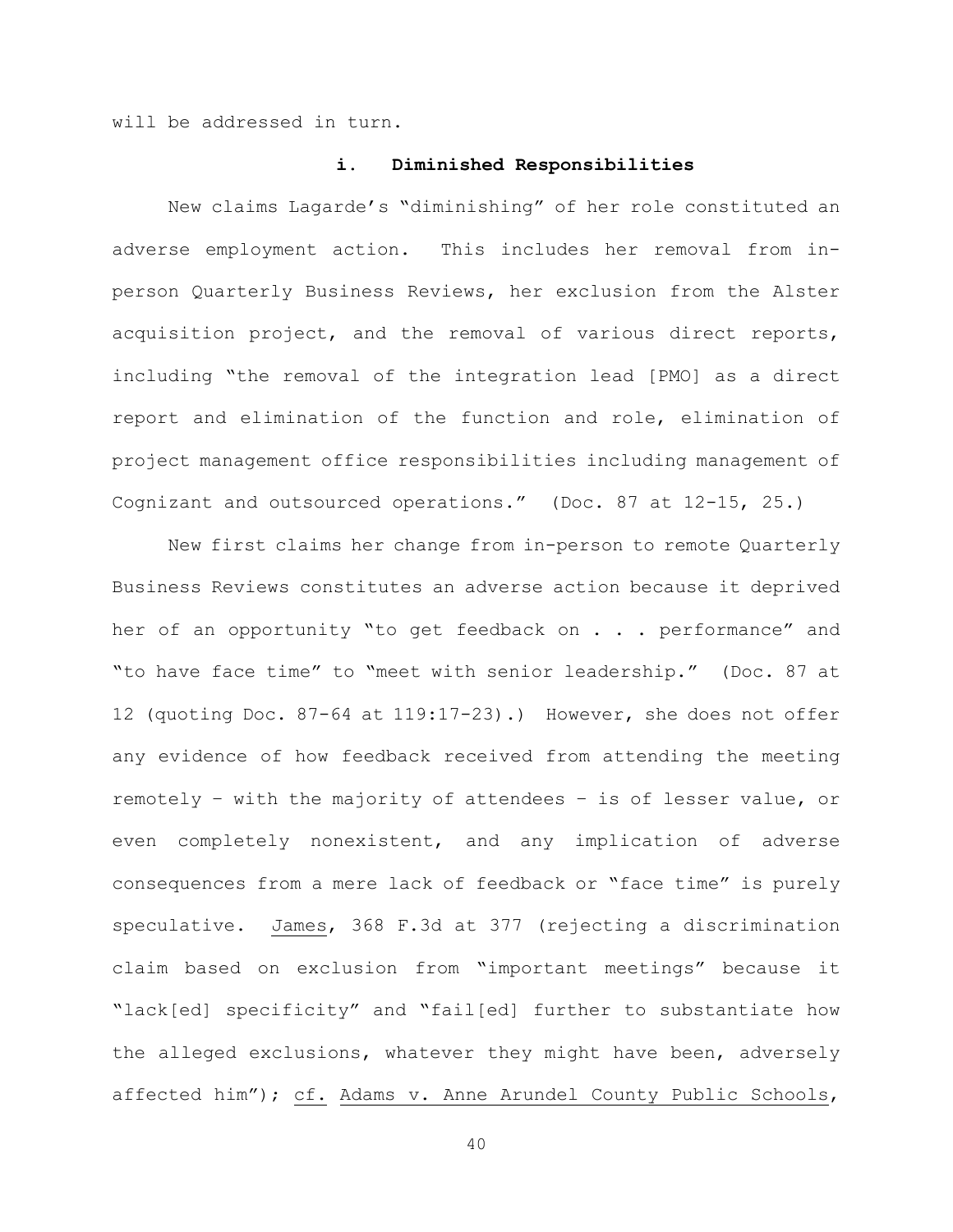789 F.3d 422, 431 (4th Cir. 2015) (noting that "reprimands and poor performance evaluations . . . are much less likely to involve adverse employment actions than the transfers, discharges, or failures to promote whose impact on the terms and conditions of employment is immediate and apparent"); Forkkio v. Powell, 306 F.3d 1127, 1130-31 (D.C. Cir. 2002) ("Purely subjective injuries . . . are not adverse actions.").

New next bases her claim on her not being involved in mergers and acquisitions and Thermo's Alster acquisition project. The court has already addressed this claim in detail, and for the reasons noted concludes that the loss of any opportunity related to mergers and acquisitions does not constitute an "adverse employment action."

Finally, New cites her loss of direct reports. Her direct report under OneSource left sometime in late 2017, and the team then instead reported directly to her. (Doc. 86-46 at 28:16-18, 29:8-30:19.) Then in March 2018, New's integration team lead was placed on leave following her arrest. (Id. at 74:15-75:24.) Thereafter, the integration team also reported directly to New. (Id. at 32:8-11.) In neither case did New lose any responsibility, just the intermediary who reported to her. In March or April, New was notified that she would begin to lose her responsibility overseeing the company's relationship with a vender, Cognizant, because Thermo moved the services that Cognizant was providing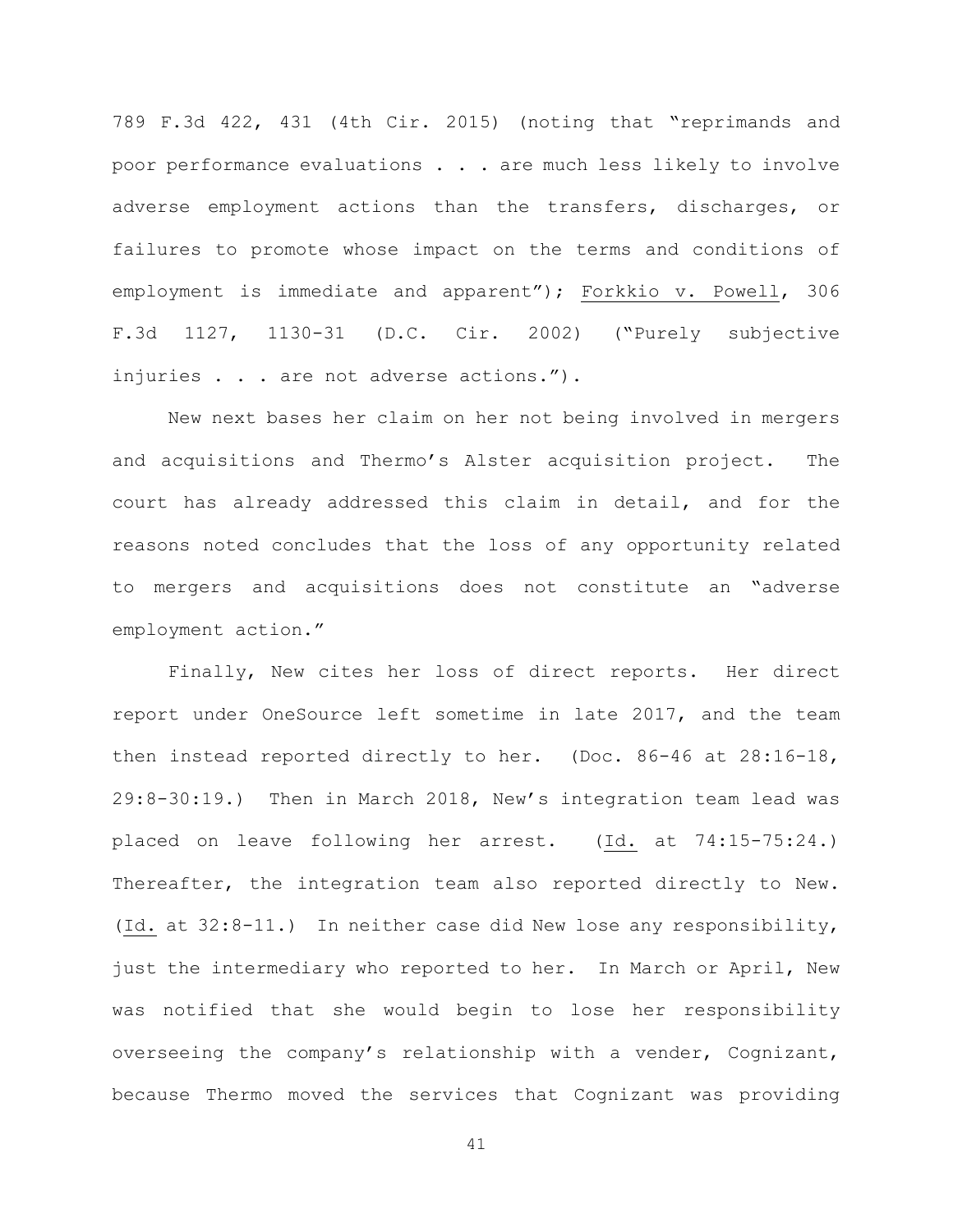inhouse. (Id. at 35:11-21, 97:6-98:6.) New also lost her Shared Services responsibility (for back-office services) in May. (Doc. 87-3 ¶ 17.) And sometime before July 2018, Thermo moved some client-facing responsibilities from New's project-management team to a sales leader inhouse. (Docs.  $86-46$  at  $73:1-21$ ;  $1-1$  at  $153$ .)

While it is undisputed New held these various duties, responsibilities, and direct reports immediately after acquisition, these progressive changes did not have an impact on her employment conditions equivalent to "hiring, firing, failing to promote, reassignment with significantly different responsibilities, or a decision causing a significant change in benefits." Hoyle, 650 F.3d at 337 (citation omitted). New retained her position as Group Vice President, Enterprise-Wide Operations, received the same compensation, and maintained her spot on the GLT until she left on October 5, 2018. (Doc. 86-46 at 32:3-32:15, 81:16-82:15, 195:11-15.) Additionally, none of these changes had an impact on her Global Business Management function, which took up at least 80% of her time.<sup>23</sup> (Docs. 86-16; 87-14 at 10; 87-66 at 60:21-61:2; 86-43 at 48:15-49:1.).

# **ii. Job Architecture "Demotion"**

Next, New contends the August 16 Job Architecture letter

<sup>&</sup>lt;sup>23</sup> While the court takes the facts in the light most favorable to New, Thermo has maintained that these various changes in duties were "de minimis" and occurred "organically" as PSG was "absorbed into Thermo" following acquisition. (Docs.  $87-14$  at  $8; 86-43$  at  $48:15-24.$ )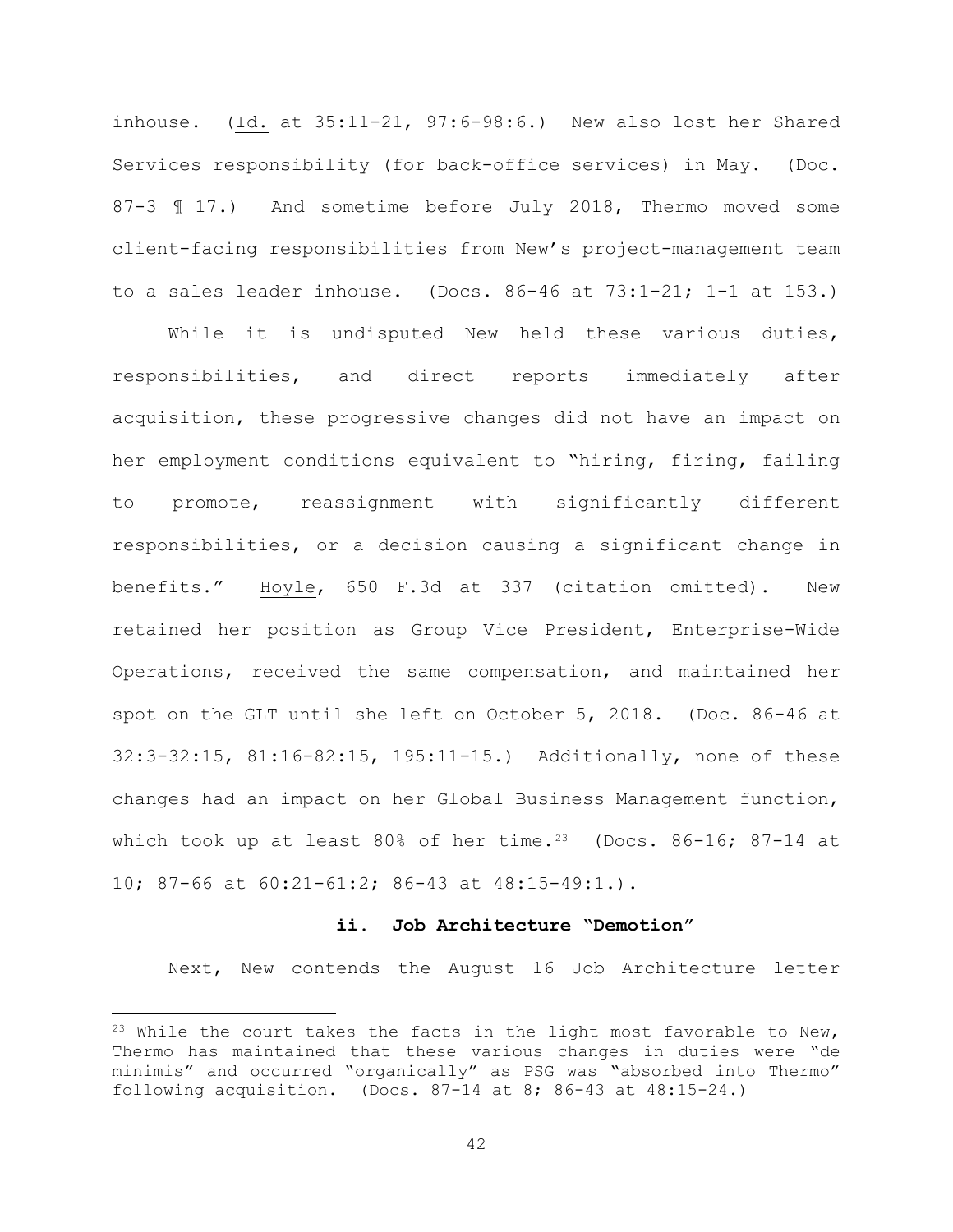reduced her title and band level and demoted her. Although conduct "short of ultimate employment decisions can constitute adverse employment action," there must be a "tangible effect on the terms and conditions of employment." James 368 F.3d at 375-77 (citations omitted). Here, the Job Architecture letter had no practical effect on New, as it is undisputed that her position, title, and compensation did not change from the time the Job Architecture letter was sent, to when it was made effective on October 1, 2018, to when she resigned four days later, on October 5, 2018.<sup>24</sup> (Doc. 86-46 at 32:3-32:15, 81:16-82:15.) Cf. Ajayi v. Aramark Business Services, Inc., 336 F.3d 520, 531 (7th Cir. 2003) (holding an employee could not establish a prima facie case of discriminatory demotion under Title VII because "a memorandum stating that her position was being eliminated and that she would be demoted two weeks later" which never materialized was "[a]n unfulfilled threat, which results in no material harm, [and] is not materially adverse"); cf. James, 368 F.3d at 377 ("[A] poor performance evaluation is actionable only where the employer subsequently uses the evaluation as a basis to detrimentally alter the terms or conditions of the recipient's employment." (citation omitted)); Dickerson v. SecTek, Inc., 238 F. Supp. 2d 66, 75 (D.D.C. 2002) ("In sum, then, the effect of [plaintiff's] demotion (if it can be

 $24$  For these reasons, the fact that the Job Architecture letter was issued in August and retracted as allegedly erroneously sent is immaterial.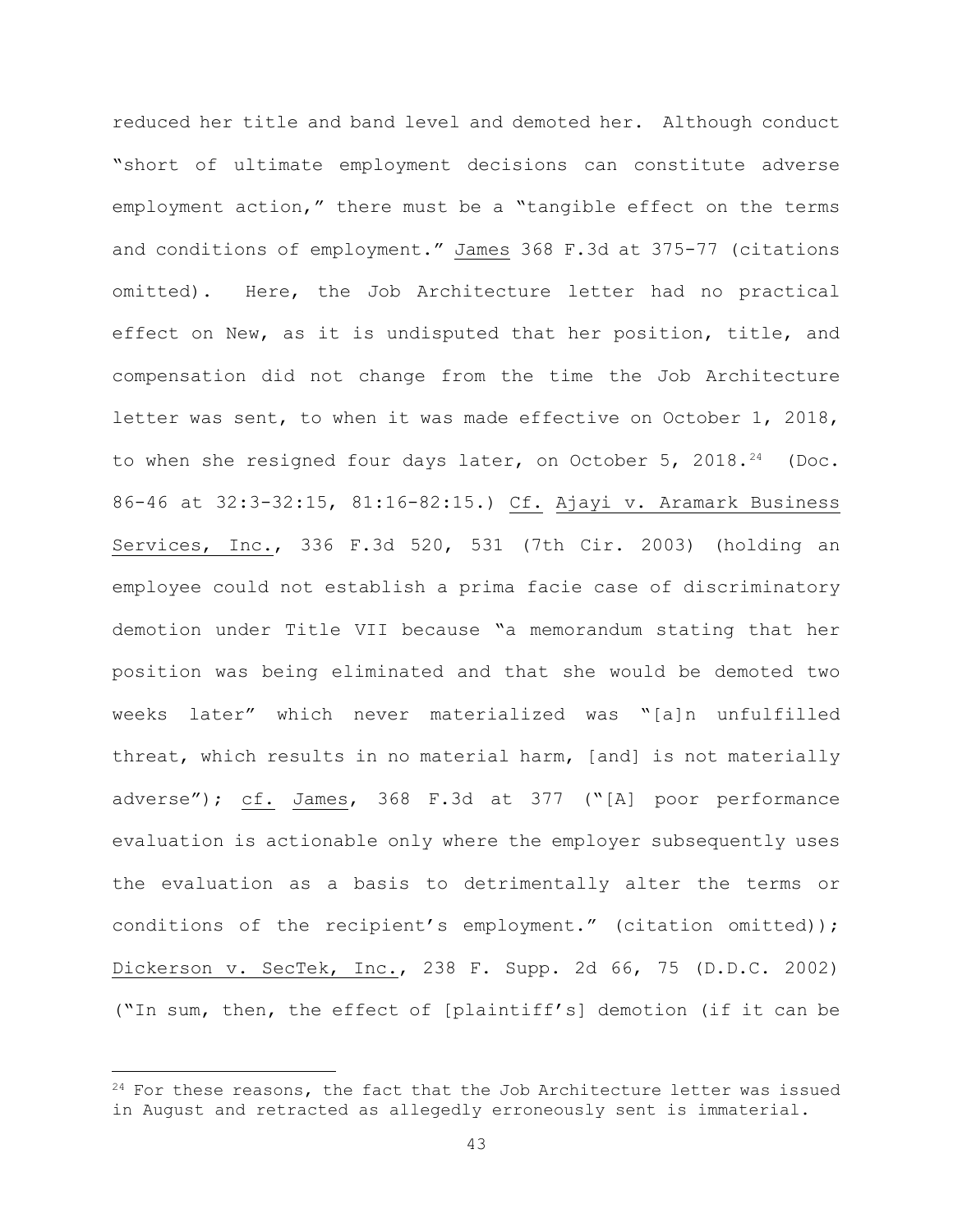called that) was simply never felt. It was a[] hypothetical employment action, not an actual one, and thus does not satisfy the requirements of the *prima facie* case.").

Even if there were some future change in benefits between the band levels, see James, 368 F.3d at 376 ("The question is whether there was a change in the terms or conditions of [plaintiff's] employment which had a significant detrimental effect on [plaintiff's] opportunities for promotion or professional development" and "speculation about the future adverse consequences . . . may not rise to the level of a genuine dispute" (citation omitted)), there is insufficient record evidence to create a genuine dispute that New was ever a "band 13" at Thermo so as to have been demoted. Banding did not exist at Patheon, and the Job Architecture process was a method to attempt to slot Patheon employees into the Thermo compensation structure. Vice Presidents and Group Vice Presidents, such as New, were not offered a "band 13" level in their offer letters upon acquisition, only "Presidents," who had a superior title. (Compare Docs 86-8, 86- 9, 86-10, 86-11, 86-12, 86-15, 86-35 with Docs. 86-13, 86-14.) Band 13 level executives did not participate in the banding process (see Doc. 87-62 at 98:2-23), and other than the levels which were assigned early, banding did not occur until the Job Architecture process was completed and implemented on October 1, 2018. (Doc. 90-12 at 12:20-13:25.) The record reflects that New was considered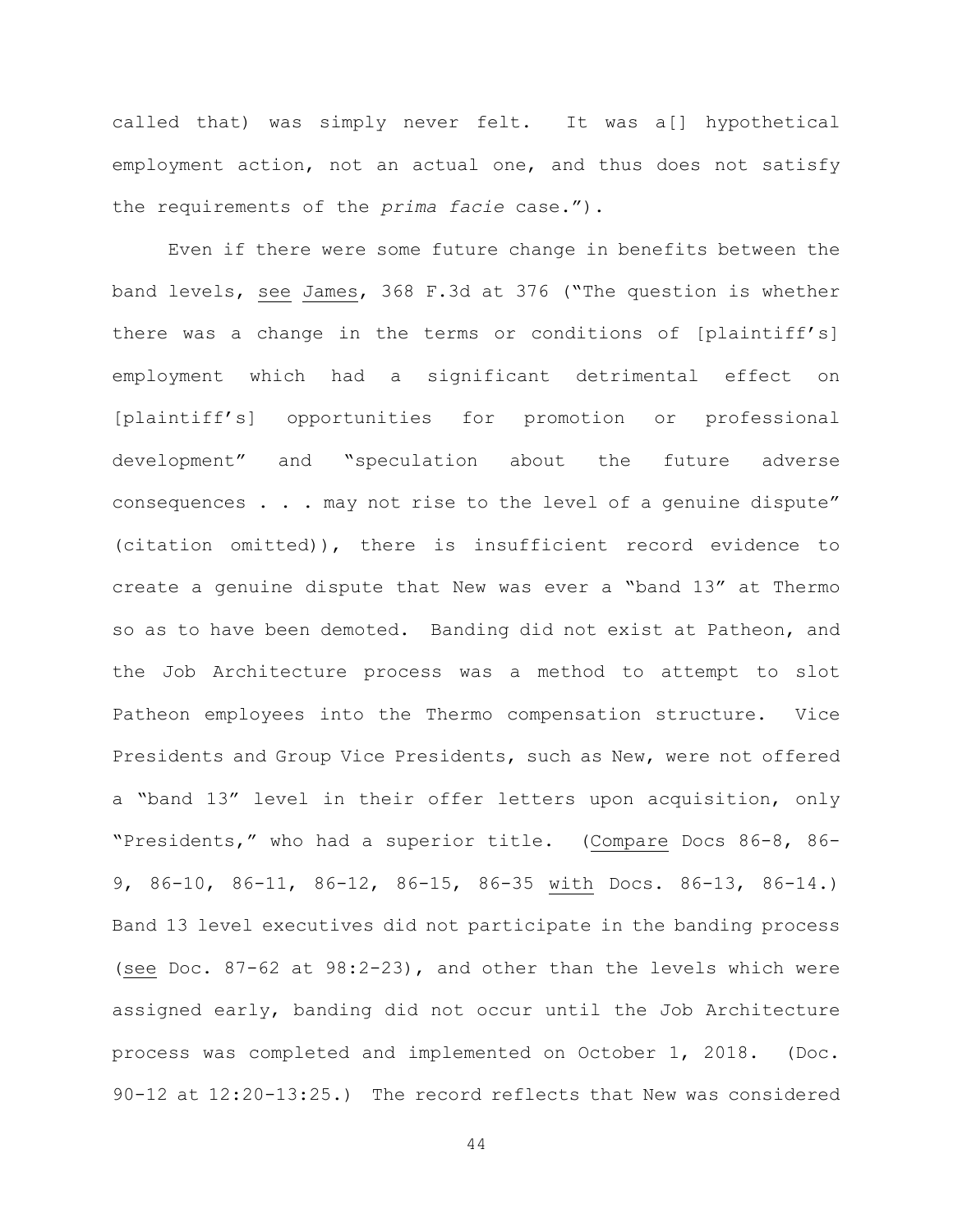a band 12 during the Job Architecture process. (See Doc. 87-34.) New also testified that Utiger (a president and band level 13) was not a "peer" because he was a different band level, among other reasons. (Doc. 87-66 at 181:23-182:6, 183:17-22.)

New cites two things for her claim she was a band 13 employee and thus demoted in the Job Architecture process. First, she says that before the merger, in June or July of 2017, Thermo's Van Walsum told her she would be a band 13. (Id. at 172:21-173:21.) Specifically, she says, Van Walsum explained that band 13 was "where most of the direct reports at this level to a business leader like Michel [Lagarde] are." (Id.) Before getting to the merit of the alleged oral statement, it is notable that it is inadmissible to determine the terms of New's employment. See Lassiter v. Bank of North Carolina, 551 S.E.2d 920, 923 (N.C. Ct. App. 2001) ("The parol evidence rule prohibits the admission of parol evidence to vary, add to, or contradict a written instrument intended to be the final integration of the transaction." (citation omitted)). And New's fraud claim based on this very allegation (Count VII) was previously dismissed without prejudice, pursuant to Federal Rule of Civil Procedure 9(b), and has not been realleged. (Doc. 13 at 20-24.) Even assuming its truth, however, this alleged statement fails to support her claim as it was allegedly made before Negron was put in place between New and Lagarde in December 2017, such that New thereafter no longer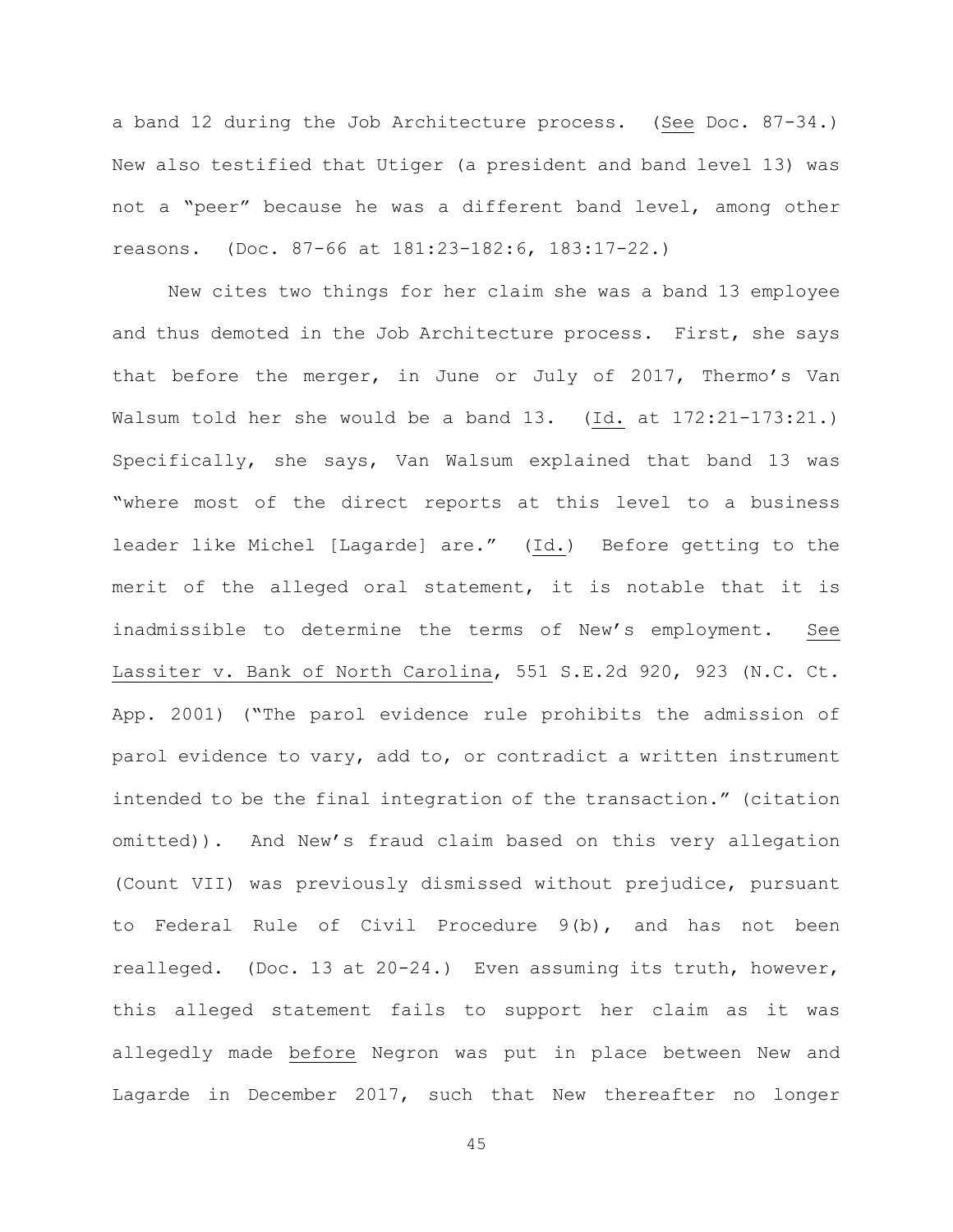reported directly to Lagarde.

The facially closer question is New's citation to Negron's deposition testimony where he stated that a band 12 would be a reduction in band and title for New. (Doc 87-65 at 81:13-18.) But on closer inspection this is insufficient to create a genuine dispute of a material fact for several reasons. First, there is no basis in the record that Negron had any foundation to draw this conclusion. He admittedly was not involved in the Job Architecture banding process or familiar with Thermo's banding system for New and other Group Vice Presidents. (Id. at 81:2-11, 199:2-15; see Docs. 87-33; 87-62 at 197:20-198:7.) Second, as noted, there is no evidence that New had previously been assigned a band level at Thermo from which she would be demoted. (See, e.g., Docs. 87-34; 87-66 at 183:17-22.) In fact, the record reflects the opposite. If New had been a band 13, it would make her Negron's "peer" in band level, which is contrary to the fact he was New's direct supervisor. (Docs. 86-13; 86-16.) Finally, New was not placed in a band until the Job Architecture went into effect, and she presents no evidence that anyone involved in the Job Architecture process ever considered her a band 13. (Doc. 90-12 at 13:2-13.) While Negron testified that the "vice president" title on the August 16 letter would be a reduction, it is clear it does not reflect the reality of what Thermo was implementing. The Job Architecture slotted New as a "vice president" within the new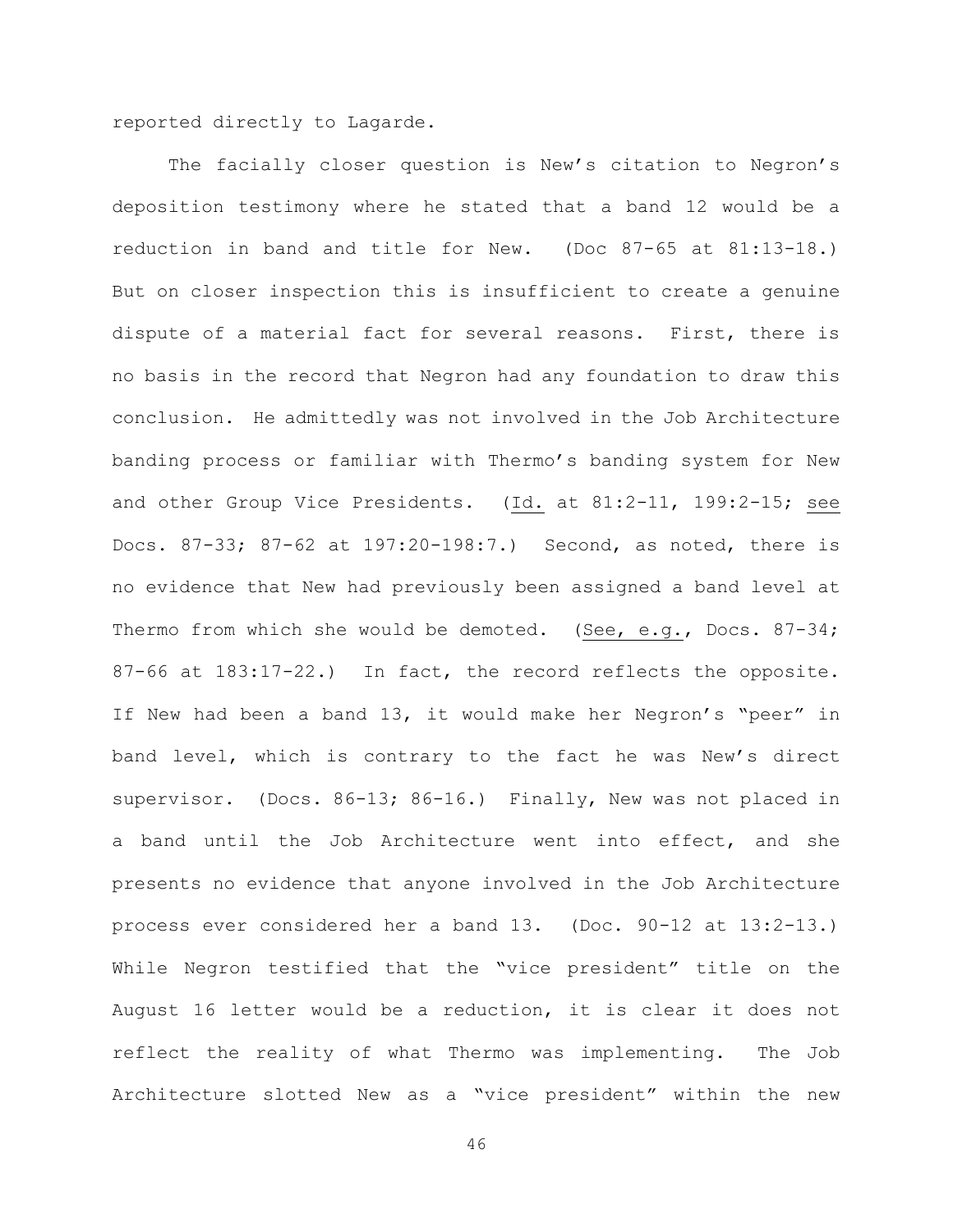banding system, but there is no dispute that Thermo confirmed to New on September 20th that "your job title of 'Global Vice President, Enterprise-Wide Operations' will not change." (Doc. 1- 1 at 150.)

Thus, while the court may not make credibility determinations at this stage, Anderson v. Liberty Lobby, Inc., 477 U.S. 242, 255 (1986), the contention New was ever a band 13 at Thermo is simply unsupported by the record. See Scott v. Harris, 550 U.S. 372, 380 (2007) ("When opposing parties tell two different stories, one of which is blatantly contradicted by the record, so that no reasonable jury could believe it, a court should not adopt that version of the facts for purposes of ruling on a motion for summary judgment.").

### **iii. BPD Offer**

New also argues the BPD offer was a demotion because it would require her to relocate (which she could not) and would result in reductions in title, band level, reporting level, and compensation (through the loss of a 2019 synergy bonus). (Doc. 87 at 15-16, 25.) However, as discussed above, the record reflects that New was not terminated, and the BPD offer was just that – an offer. New freely rejected the offer, and she was told she could remain in her current position. See James 368 F.3d at 377 (an adverse action must have a "tangible effect on the terms and conditions of employment"); cf. Laird v. Fairfax Cty., Virginia, 978 F.3d 887,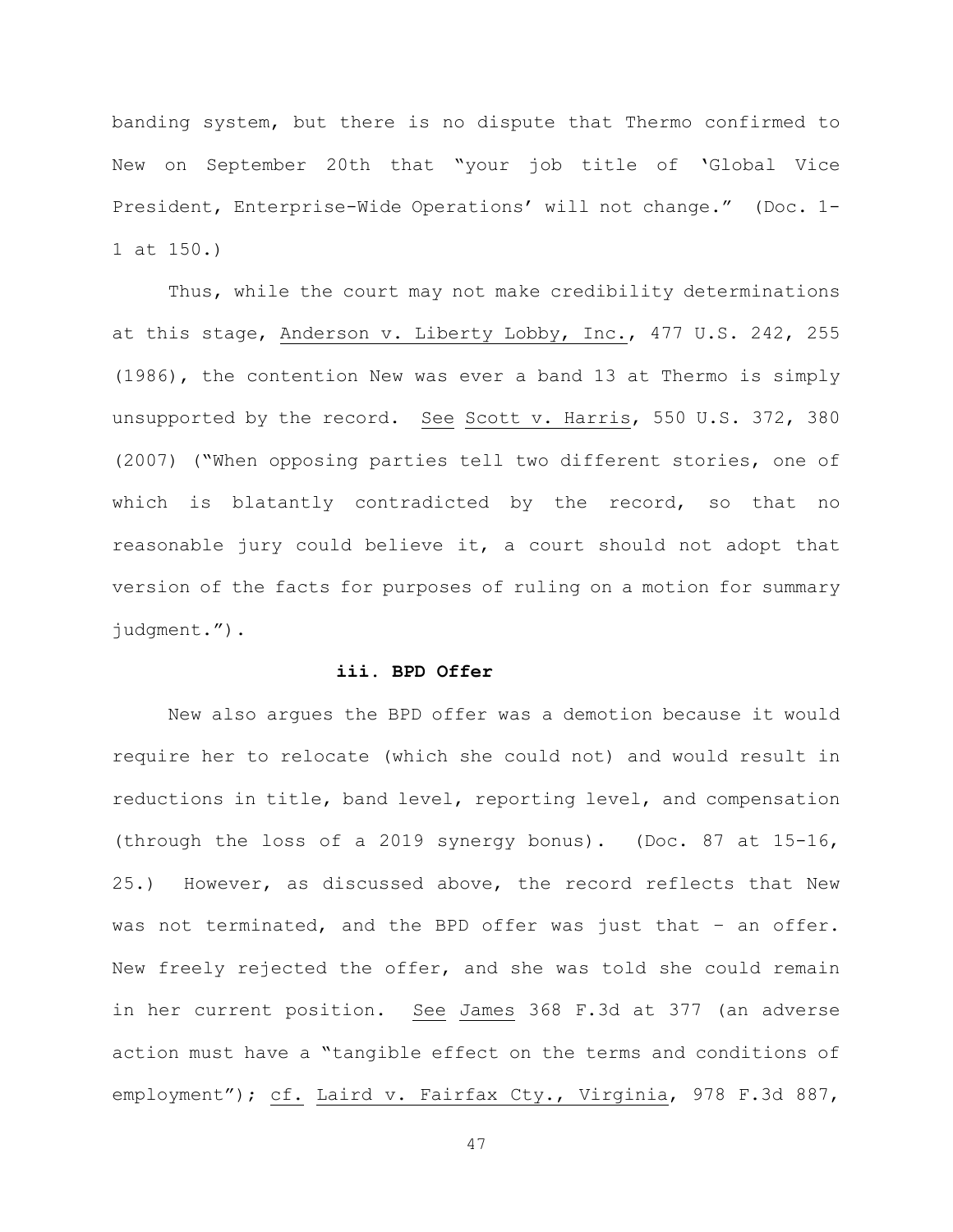895 (4th Cir. 2020) (holding, in the Americans with Disabilities Act context, that "a transfer is not an adverse action when it is voluntarily requested and agreed upon"); see also Pennington v. City of Huntsville, 261 F.3d 1262, 1267 (11th Cir. 2001) (holding that "the decision to reprimand or transfer an employee, if rescinded before the employee suffers a tangible harm, is not an adverse employment action").

#### **iv. Casper "Termination"**

New also claims her alleged termination by Casper constitutes an adverse employment action. To be sure, if New was in fact terminated, it would constitute an adverse employment action. Roberts v. Glenn Industrial Group, Inc., 998 F.3d 111, 123 (4th Cir. 2021) ("'Discharge' from employment is one form of adverse employment action"). However, for the reasons discussed in section II.B.2. supra, her employment was never terminated. New resigned. See Evans v. Davie Truckers, Inc., 769 F.2d 1012, 1014 (4th Cir. 1985) (A Title VII claim requires adverse employment action, which does not occur where plaintiff voluntarily resigns); cf. Stone v. University of Maryland Medical System Corp., 855 F.2d 167, 173 (4th Cir. 1988) ("If [an employee] resigned of his own free will even though prompted to do so by events set in motion by his employer, he relinquished his property interest voluntarily and thus cannot establish that the state 'deprived' him of it within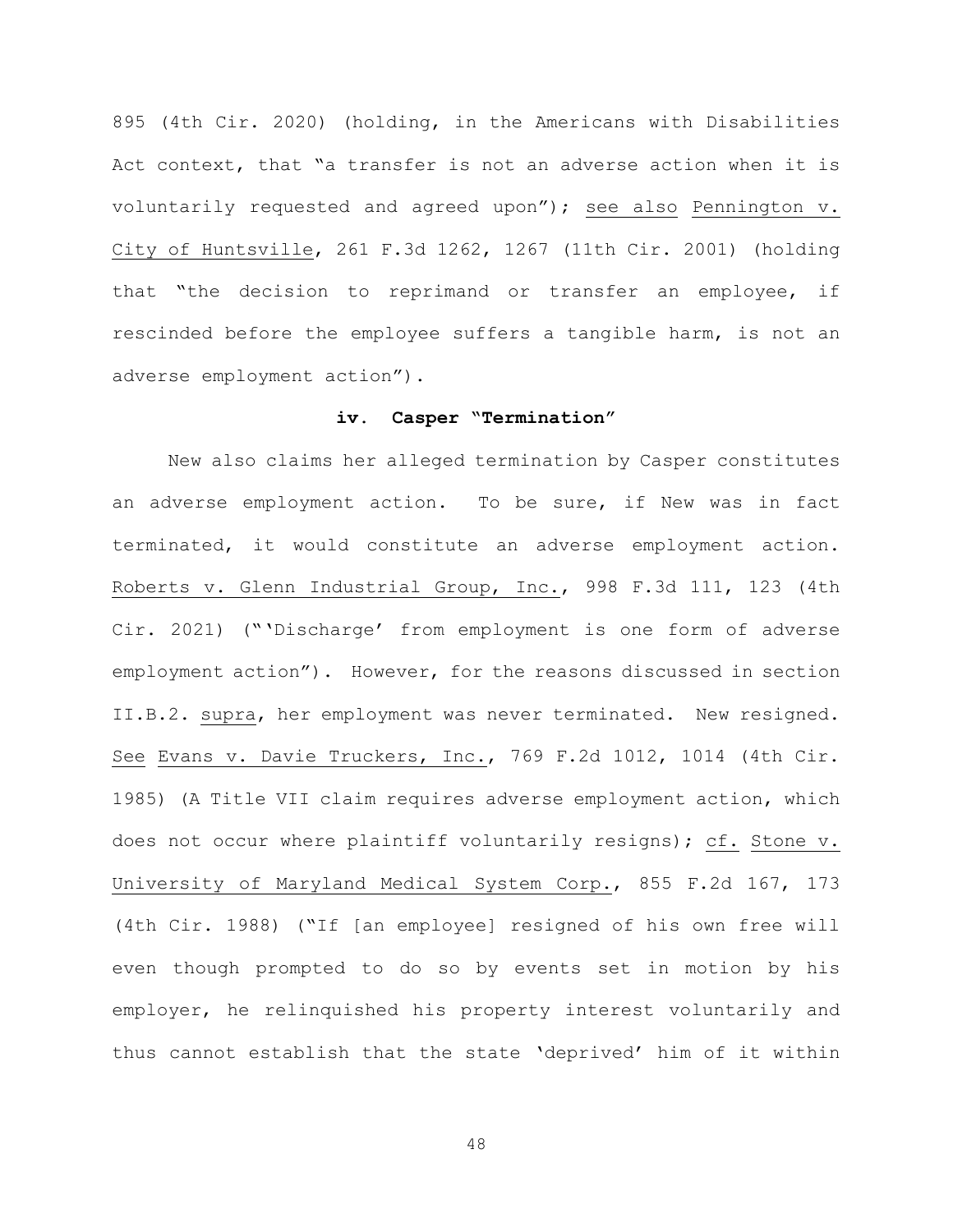the meaning of the due process clause."). $25$ 

For these reasons, New has failed to present evidence of a genuine dispute as to whether she suffered an adverse employment action.

# **b. Inference of Unlawful Discrimination**

The fourth element of a discrimination claim -- requiring that plaintiffs plausibly plead an inference of discrimination - is often satisfied by identification of a comparator. See, e.g., Okusami v. Maryland Department of Health & Mental Hygiene, No. ELH-18-1701, 2020 WL 5500167, at \*23–24 (D. Md. Sept. 11, 2020). New is "'not required as a matter of law to point to a similarly situated . . . comparator in order to succeed' on a discrimination claim." Laing v. Federal Express Corp., 703 F.3d 713, 720 (4th Cir. 2013) (quoting Bryant v. Aiken Regional Medical Centers Inc., 333 F.3d 536, 545-46 (4th Cir. 2003) ("[Plaintiff] is not required as a matter of law to point to a similarly situated white comparator in order to succeed on a race discrimination claim. We would never hold, for example, that an employer who categorically refused to hire black applicants would be insulated from judicial

 $25$  Additionally, New claims her interaction with Utiger, and Thermo's response, constitutes a constructive discharge. The Fourth Circuit has yet to expressly rule on the question of whether constructive discharge constitutes an independent cause of action. See, e.g., Perkins v. Int'l Paper Co., 936 F.3d 196, 203 n.1 (4th Cir. 2019) (noting lack of clarity in the district court regarding whether constructive discharge was a separate cause of action but declining to rule on the issue). For the reasons discussed infra, New was not constructively discharged.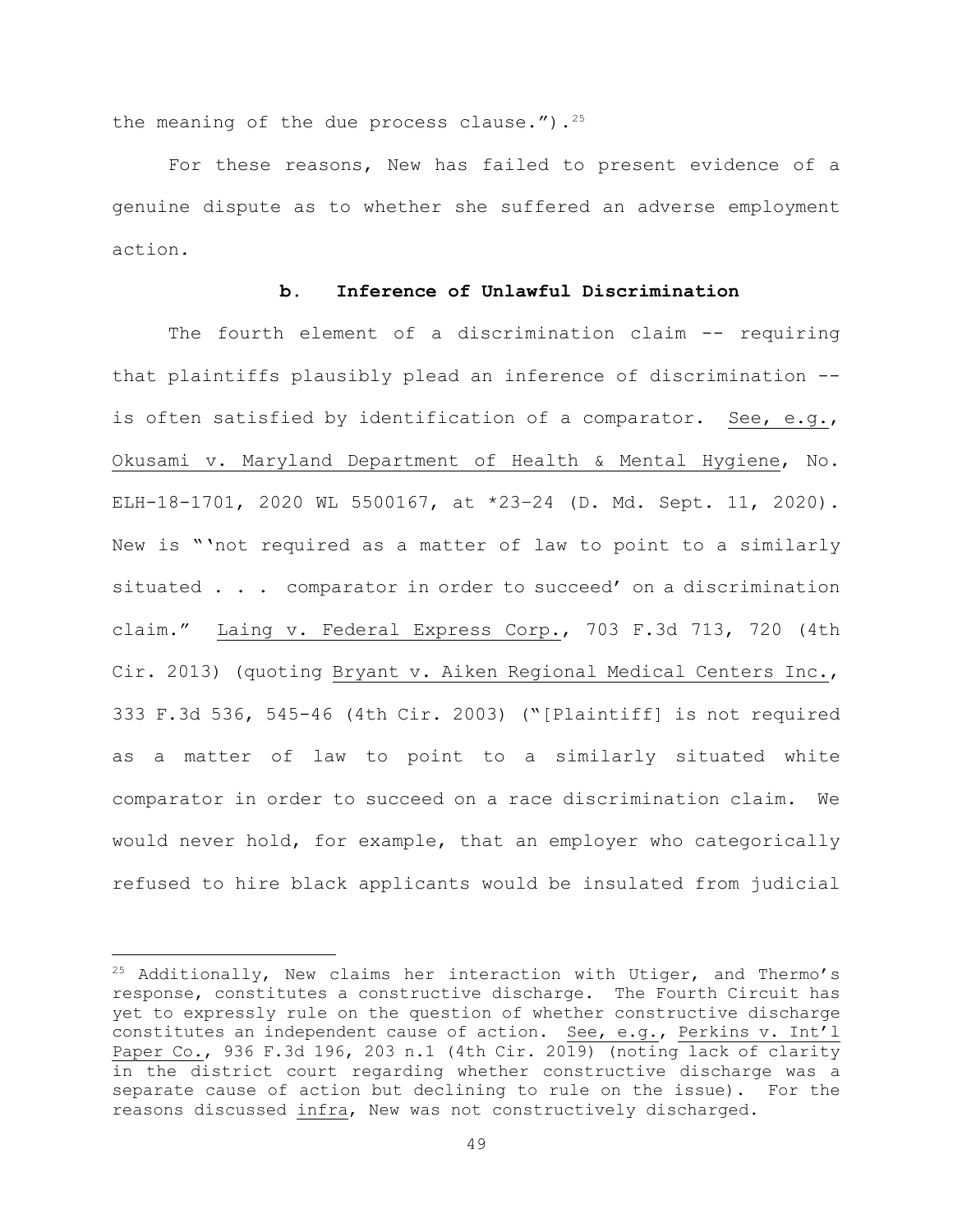review because no white applicant had happened to apply for a position during the time frame in question." (citation omitted))). However, where a plaintiff relies on comparator evidence to establish circumstances giving rise to an inference of unlawful discrimination, "[t]he similarity between comparators . . . must be clearly established in order to be meaningful." Lightner v. City of Wilmington, North Carolina, 545 F.3d 260, 265 (4th Cir. 2008) (rejecting comparison evidence as "too loose" because plaintiff and comparator held different job positions).

Here, even assuming New suffered an adverse employment action, she fails to provide evidence that the adverse employment action occurred under circumstances giving rise to an inference of discrimination. New bases her sex discrimination claims on her disparate treatment compared to male GLT colleagues. (Doc. 87- 26.) While a comparison between employees "will never involve precisely the same set of work-related offenses occurring over the same period of time and under the same set of circumstances," Haynes v. Waste Connections, Inc., 922 F.3d 219, 223 (4th Cir. 2019) (citation omitted), if a plaintiff "seeks to establish a prima facie case of . . . discrimination by pointing to" a comparator, "[t]he similarity between comparators . . . must be clearly established in order to be meaningful." Lightner, 545 F.3d at 265. Overall, "[c]ourts must look at all relevant factors in determining whether . . . employees are in fact similarly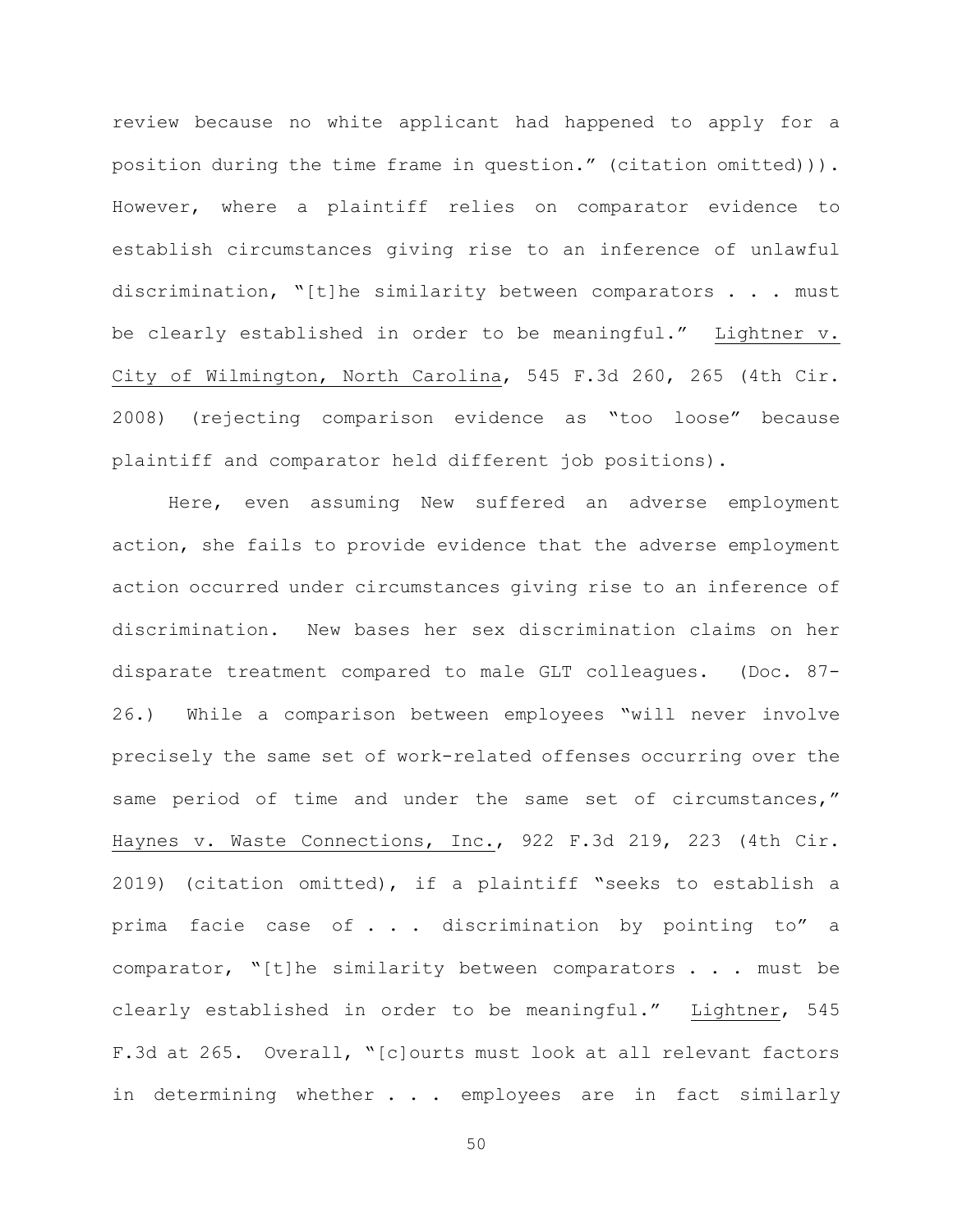situated." Robinson v. Volvo Group North America, LLC, 65 F. Supp. 3d 458, 463 (M.D.N.C. 2014). The inquiry is whether the would-be comparator's commonalities are such that, taken together with the other prima facie evidence, a jury could reach an inference of discrimination. See Ajayi, 336 F.3d at 531–32 (declining to consider supervisory employee and nonsupervisory employee as similarly situated); Pense v. Maryland Department of Public Safety & Correctional Services, No. PWG-17-1791, 2020 WL 5946574, at \*3 (D. Md. Oct. 7, 2020) ("The purpose of the similarly situated requirement is to eliminate confounding variables, such as differing roles, performance histories, or decision-making personnel." (citation omitted)).

New claims she was "treated differently from her male GLT colleagues" as "she was the only GLT member not directly reporting to Lagarde," her "male colleagues did not have the same type of conflicts with [fellow GLT member] Utiger," she was "the sole GLT member to receive a [Job Architecture] letter . . . demot[ing] her," and no fellow GLT member was "given the ultimatum [she] received: relocate for a lesser position or hit the road." (Doc. 87 at 26.) In response, Thermo argues that New "does not point to any similarly-situated male [Group Vice President] who was treated differently." (Doc. 90 at 3.)

New's claim presupposes the status of "GLT member" as sufficient to meet the comparator requirement. However, while the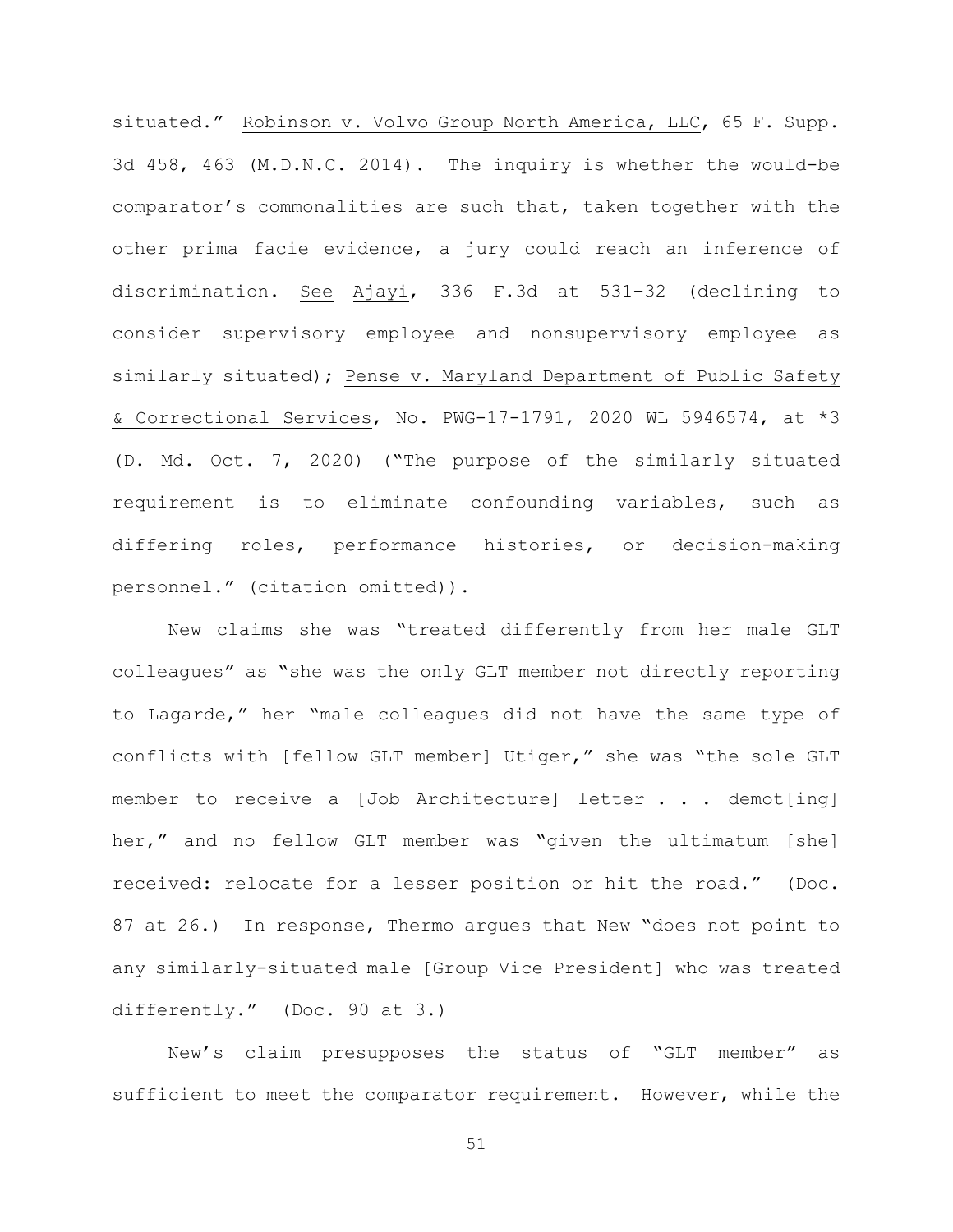other GLT members were males and thus outside the protected class (Doc. 87-62 at 187:14-17), the record indicates that such comparison is "too loose." Lightner, 545 F.3d at 265. As New testified in her deposition, members of the GLT are not sufficiently similar to be considered "peers" in many key respects. (See Doc. 87-66 at 181:10-14.) Members may be "peers" on the GLT but have different band levels, job titles, and reporting levels, and they receive various levels of compensation,  $26$  perform diverse functions, and bear different levels of responsibility in the organization. (Id. at 183:10-22; see also Doc. 87 at 5 n.38.) New has not presented evidence of any specific male GLT member with whom to compare her treatment, such as a comparator that was also a Group Vice President with a similar job function and reporting level. Therefore, the court finds there are too many variables to fairly compare "GLT members" generally to allow a jury to reach an inference of discrimination.

For these reasons, New has failed to present evidence of a genuine dispute as to whether she received different treatment from similarly situated employees outside the protected class.

# **c. Thermo's Proffered Legitimate, Non-Discriminatory Reasons**

Even assuming New was successful in establishing her prima

<sup>&</sup>lt;sup>26</sup> New was one of the highest compensated Group Vice Presidents on the GLT. (See Docs. 86-33; 86-35.)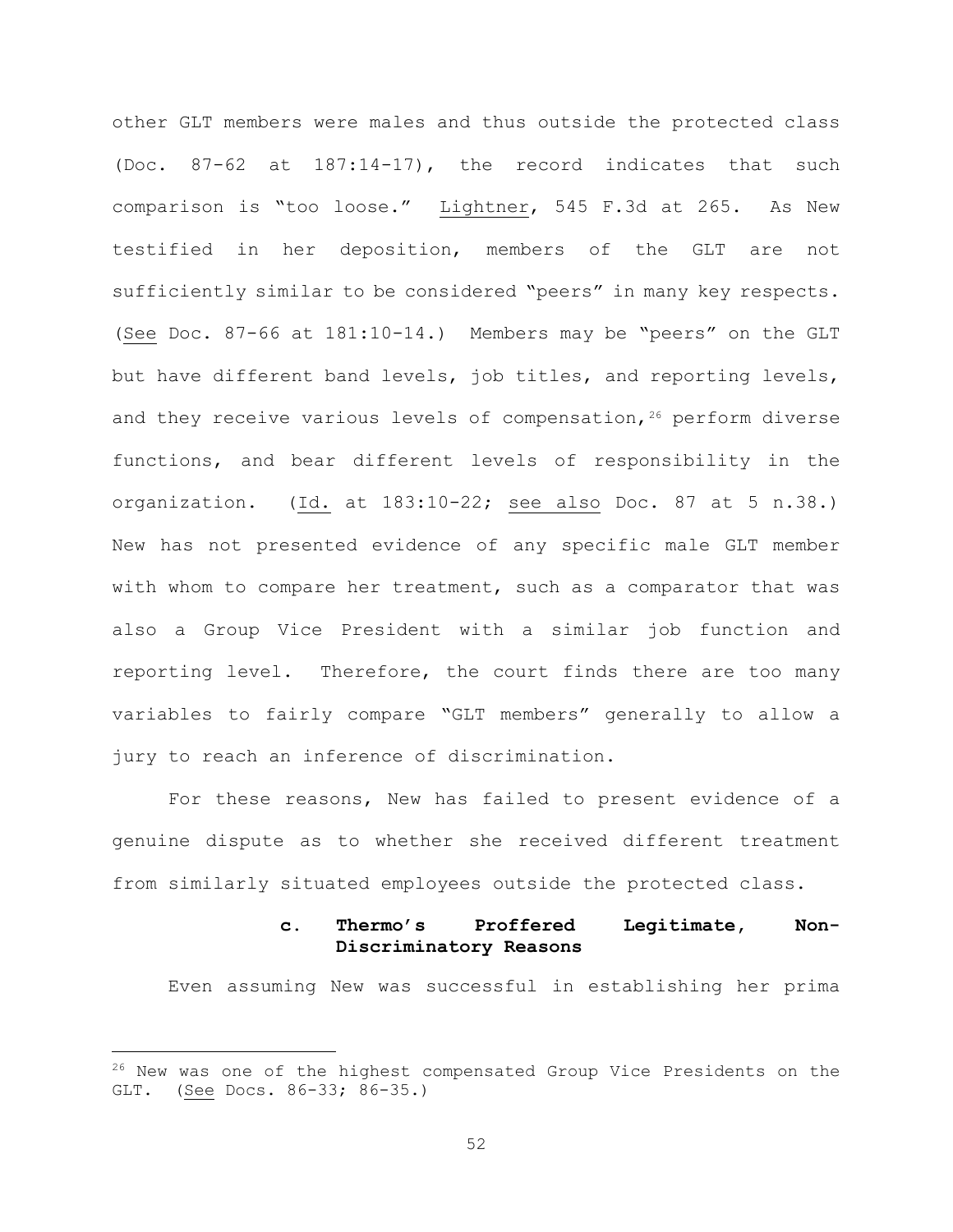facie case of discrimination, the burden would then shift to Thermo to articulate some legitimate, non-discriminatory reason for each of the asserted adverse employment actions. McDonnell Douglas, 411 U.S. at 807. Thermo has met this burden.

First, New complains she was "excluded" from Quarterly Business Reviews. (Doc. 87 at 30.) As the court has noted, Thermo has presented evidence that she was merely moved to remote attendance with the vast majority of other attendees for logistical reasons. (Docs. 87-63 at 41:18-21 (Lagarde noting attendance needed to be cut back because "there were too many people"); 87- 66 at 211:10-23.)

New also complains she was removed from M&A and the Alster acquisition project, but (as also discussed above) Thermo has produced evidence showing mergers and acquisitions was not one of New's core business management functions, she was not on Thermo's M&A team, and her work on the Alster acquisition was a mere knowledge transfer from her previous involvement. (Docs. 86-44 at 147:16-148:7; 86-46 at 58:19-59:3, 71:10-15.)

Next, New contends that her role was "diminish[ed]" through the removal from various integration duties, client-facing responsibilities, and employees. (Doc. 87 at 25.) However, Thermo has produced evidence that such duties and responsibilities were moved inhouse as Patheon was becoming fully integrated into Thermo, and that they did not impact New's chief Global Business Management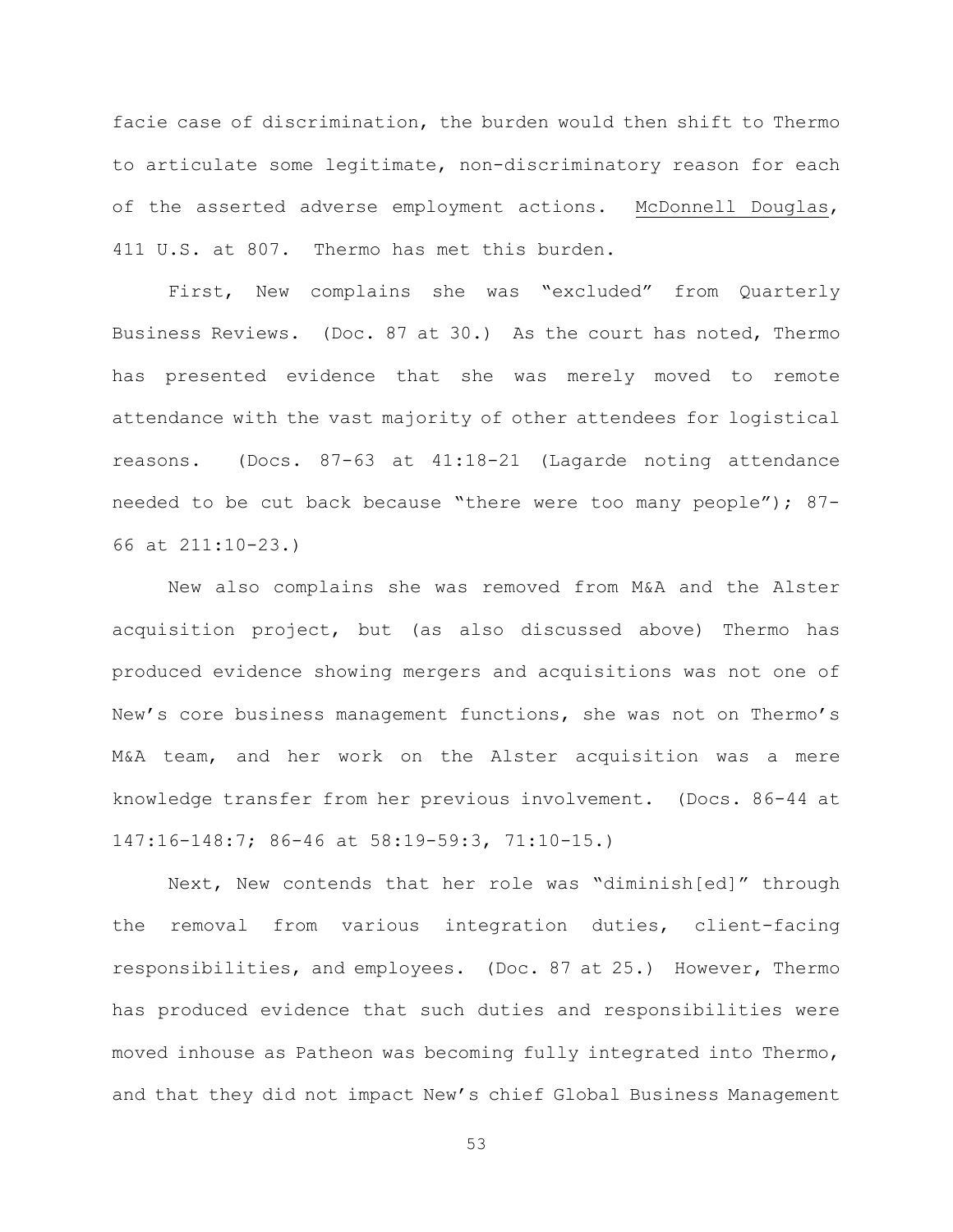function. (See, e.g., Docs. 87-14 at 8, 14; 90-11 at 37:6-39:25; 87-63 at 48:15-49:1.)

New complains that her job was "identified . . . as one to be eliminated" under the Job Architecture. (Doc. 87 at 30.) Thermo has produced evidence that the Job Architecture program was a company-wide cost-cutting measure, which identified and assessed the positions of multiple executives and GLT members as part of the integration of PSG into Thermo, and there is no evidence that New was treated adversely compared to similar executives. Thus, Thermo has articulated a legitimate, nondiscriminatory reason for eventually eliminating New's position following the Job Architecture process or purportedly "demoting" her position.<sup>27</sup> See Atkinson v. Food Lion, LLC, 433 F. Supp. 2d 628, 634-35 (M.D.N.C. 2005), aff'd, 173 F. App'x 248 (4th Cir. 2006) (finding that the employer's proffered reason for the plaintiff's termination, that the plaintiff's department was eliminated as part of cost-cutting efforts, was a legitimate business reason); Bennett v. Charles County Public Schools, No. AW-04-1501, 2006 WL 4738662, at \*3 (D. Md. May 23, 2006), aff'd, 223 F. App'x 203 (4th Cir. 2007) ("By averring that its wastewater plants were reaching the end of their useful life expectancies, and that it made business sense to

 $27$  At the hearing on the present motion, Thermo noted, and New did not dispute, that Thermo did not eliminate New's job for over a year and a half after New resigned.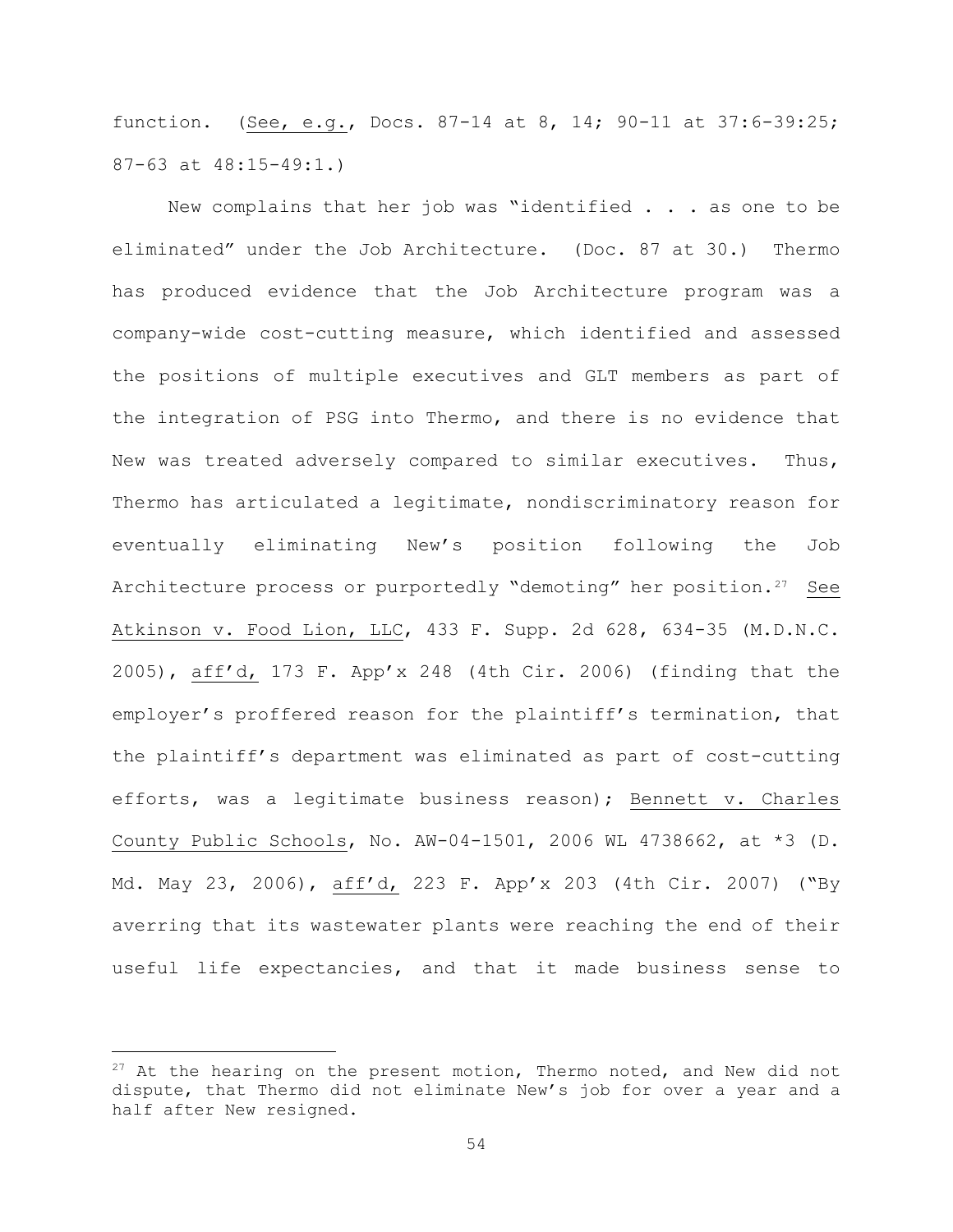eliminate some plants, place others with modern facilities, and retain an independent contractor to oversee the plants that remained, Defendant has met its burden of stating a legitimate, nondiscriminatory reason for its employment decision.").

As for New's contention that Thermo "pushed the BPD job even though they understood that New could not relocate" and that it was a demotion in title, compensation, and reporting level (Doc. 87 at 30), Thermo has produced evidence that the BPD offer was meant to reflect New's high potential in the company and Thermo's desire to meet her career goal of running a business unit during the Human Resources Review process. Put another way, there are only so many jobs running a business unit available in any corporate organization, and Thermo identified one for New based on an anticipated acquisition. See supra I.A.4. Thermo has also demonstrated that the position did not require relocation until a year after the effective date in an effort to mitigate her concerns. Thus, Thermo has articulated a legitimate, nondiscriminatory reason for offering her the BPD role.

Finally, as for the claim that Casper terminated New's employment, Thermo has provided ample evidence that not only did he not do so, but he was merely responding to New's assertions, including those made through her legal counsel on seeking a departure from the company based on her asserted "Good Reason" bases of her Employment Agreement, that she wanted to run a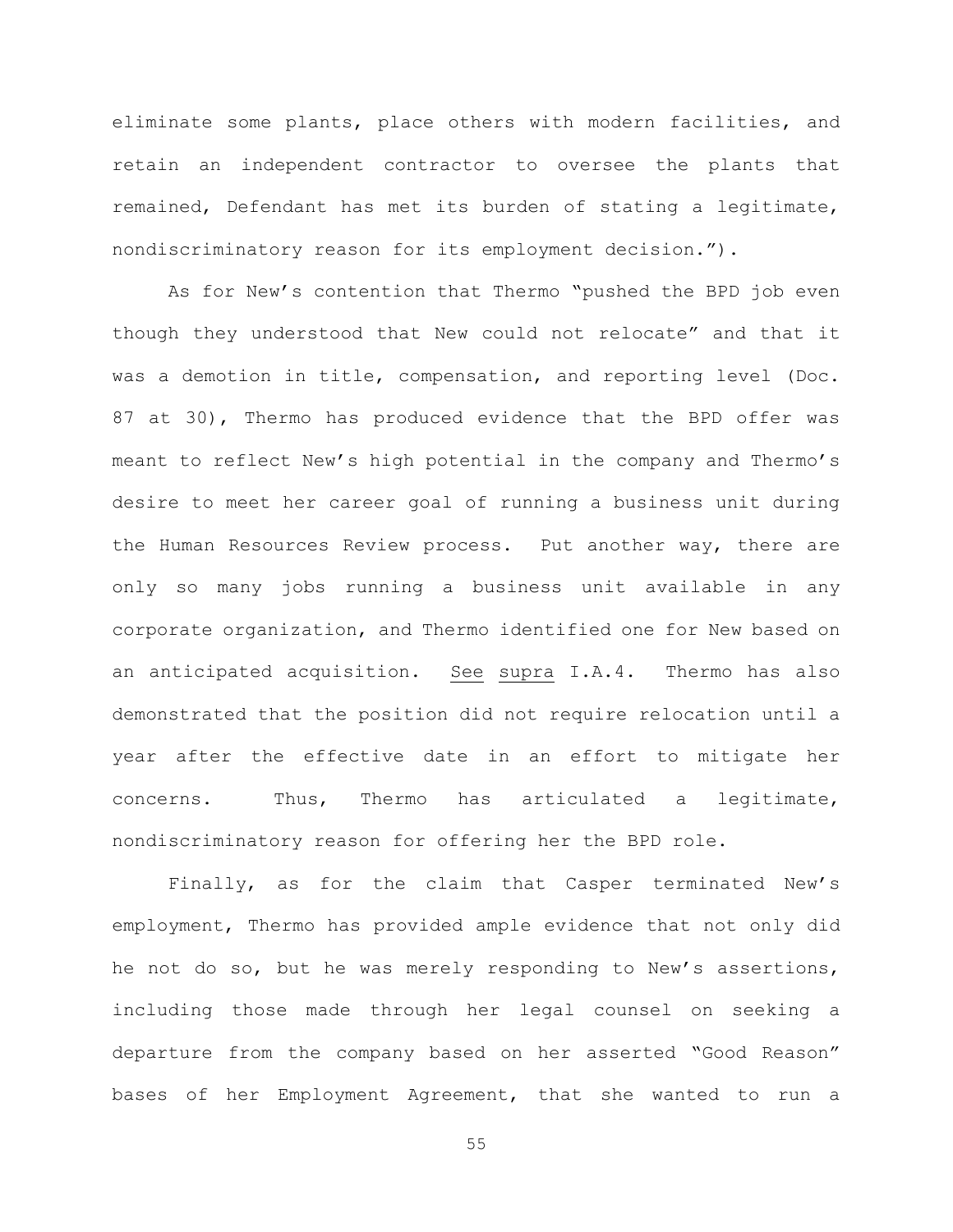business unit. Thermo has noted that other than the BPD role, it had no other available job for her in the organization meeting her desires and that if she was not interested in that offer, she should coordinate with Lagarde and Jewett on her intended departure. (Doc. 87-66 at 309:2-23.)

# **d. Pretext for Discrimination**

Because Thermo has met its burden of production, New bears the burden to establish pretext. To survive a summary judgment motion, a plaintiff must develop some evidence on which a juror could reasonably base a finding that discrimination motivated the challenged employment action. Mackey v. Shalala, 360 F.3d 463, 469 (4th Cir. 2004). To establish a genuine factual dispute, a plaintiff must show both that the reason offered by the defendant was false and that discrimination was the real reason. Jiminez v. Mary Washington College, 57 F.3d 369, 378 (4th Cir. 1995). A plaintiff can prove pretext by showing that the employer's explanation is "unworthy of credence" or by offering other forms of circumstantial evidence sufficiently probative of discrimination. Walker v. Mod-U-Kraf Homes, LLC, 775 F.3d 202, 211 (4th Cir. 2014); Khoury v. Meserve, 268 F. Supp. 2d 600, 615 (D. Md. 2003) ("It is not enough for Plaintiff to allege pretext based on her own view of the truth; in order to rebut Defendant's non-discriminatory reason, Plaintiff's task is to proffer evidence showing that Defendant's stated reason was not the real reason for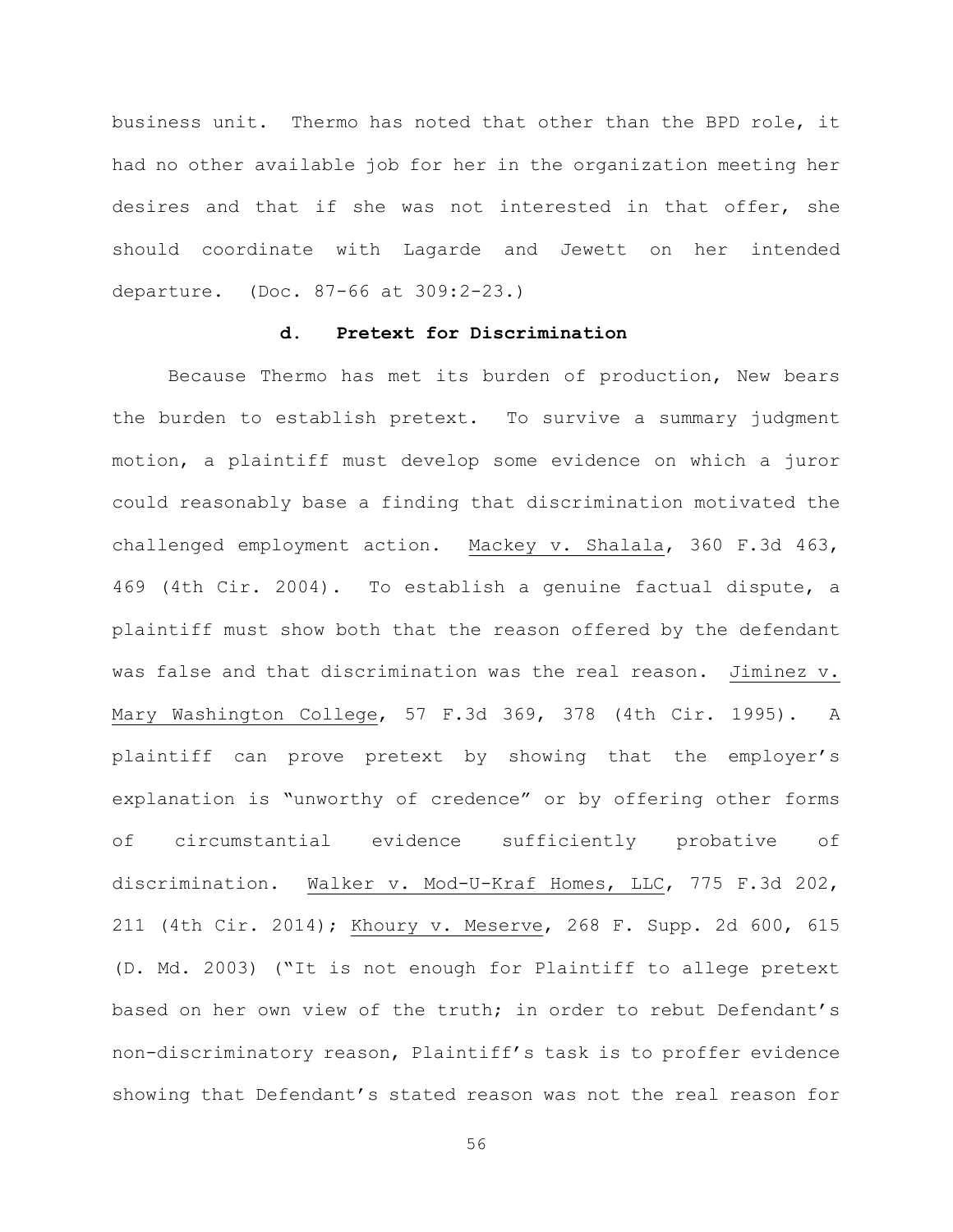its actions."). In evaluating a plaintiff's allegation of pretext, "it is not a court's province to decide whether an employer's reason for terminating an employee was wise, fair, or even correct, ultimately, so long as it truly was the reason for the employee's [adverse employment action]." Walker, 775 F.3d at 211 (citation omitted).

New argues that Thermo's "reasons are false and pretextual." (Doc. 87 at 27-28.) But New's response does not explain how this is so. Rather, she reiterates her arguments why each action is adverse. (See Doc 87 at 27-28.) New began reporting Utiger's behavior on a monthly basis beginning in January 2018. She does not challenge Thermo's explanation for her removal from the Alster project, or that any of her responsibilities or direct reports (including one who was removed because she was arrested) as Group Vice President, Enterprise-Wide Operations were subsequently moved as an "organic" consequence of Thermo fully integrating PSG.<sup>28</sup> New also does not present evidence that Thermo's legitimate reason of moving the vast majority of meeting attendees to remote attendance is pretextual, other than conclusorily suggesting the timing in the summer of 2018 must have been punitive. (Doc. 87 at 14-15.) See Felty v. Graves-Humphreys Co., 818 F.2d 1126, 1128 (4th Cir.

<sup>&</sup>lt;sup>28</sup> Thermo's decision during the Job Architecture process not to backfill the Group Vice President, Enterprise-Wide Operations position when New "move[d] into her next role" is consistent with this reason.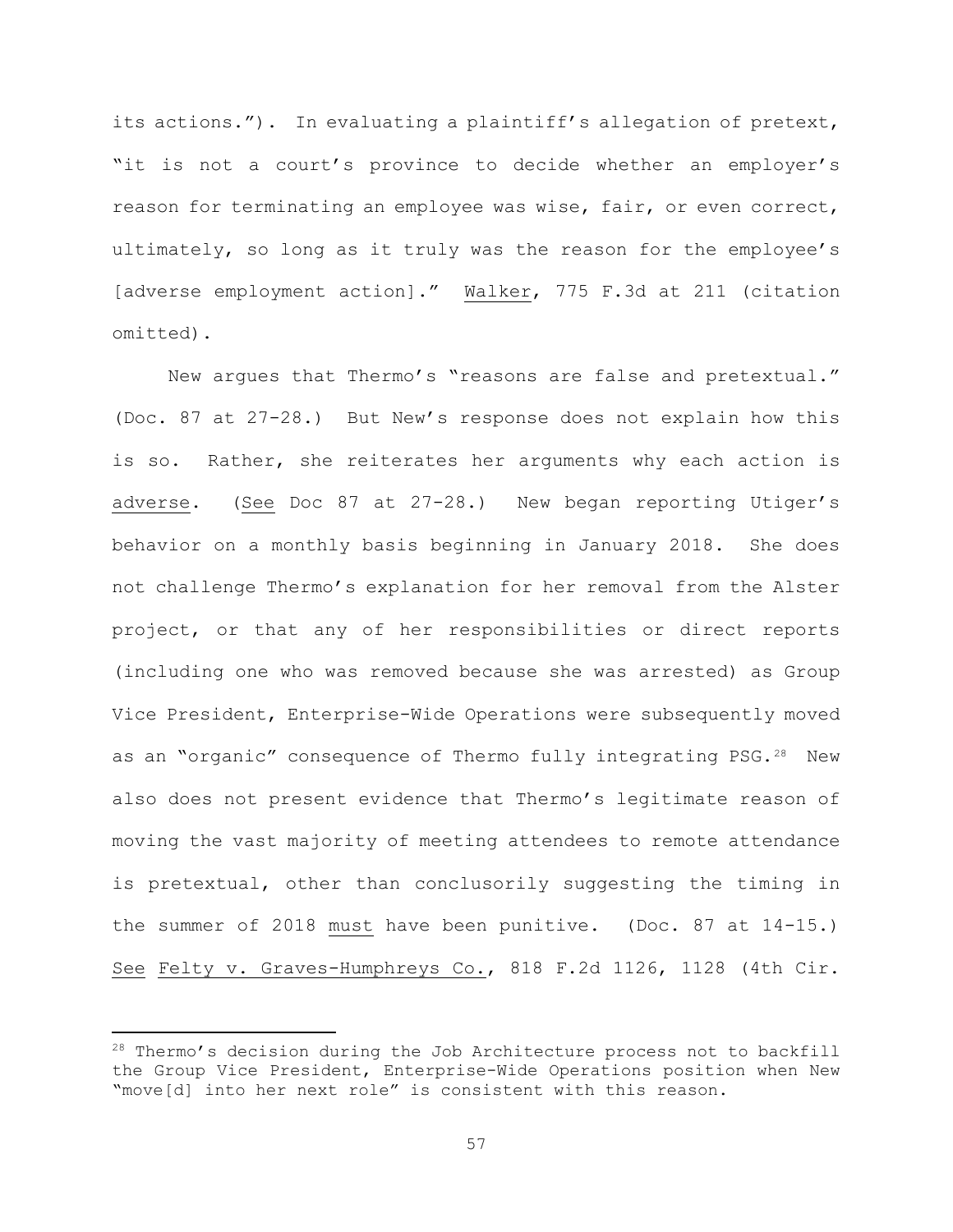1987) ("Unsupported speculation is not sufficient to defeat a summary judgment motion."); see also Walker, 775 F.3d at 211 n.3 (noting that "timing is unlikely to defeat a nonretaliatory explanation on its own").

New argues that the Job Architecture was pretextual by noting that while the August 16 Job Architecture letter was withdrawn shortly thereafter, the substance was eventually implemented unchanged on October 1, 2018. But this fails to respond to Thermo's non-discriminatory reason that Job Architecture was a company-wide cost-cutting program that identified multiple potential executive positions to be re-assessed. Thermo also proffered evidence that there are "two titles" in its system, the "business title" (chosen by the employee) and the "system title" in the Job Architecture. Thus, even if New had not resigned, her "business title" of Group Vice President, Enterprise-Wide Operations would not have changed. (Docs. 90-10 at 236:14-22, 240:1-15; 87-62 at 241:1-242:13; 1-1 at 150.) She has also not shown any other executive at her organizational level who was banded at a level 13.

Additionally, New does not offer evidence challenging Thermo's goal of offering the BPD role to further her career goal of running a business unit, other than by highlighting her inability to relocate and Thermo's failure to offer her another position before she resigned. See Bryan v. Prince George's County,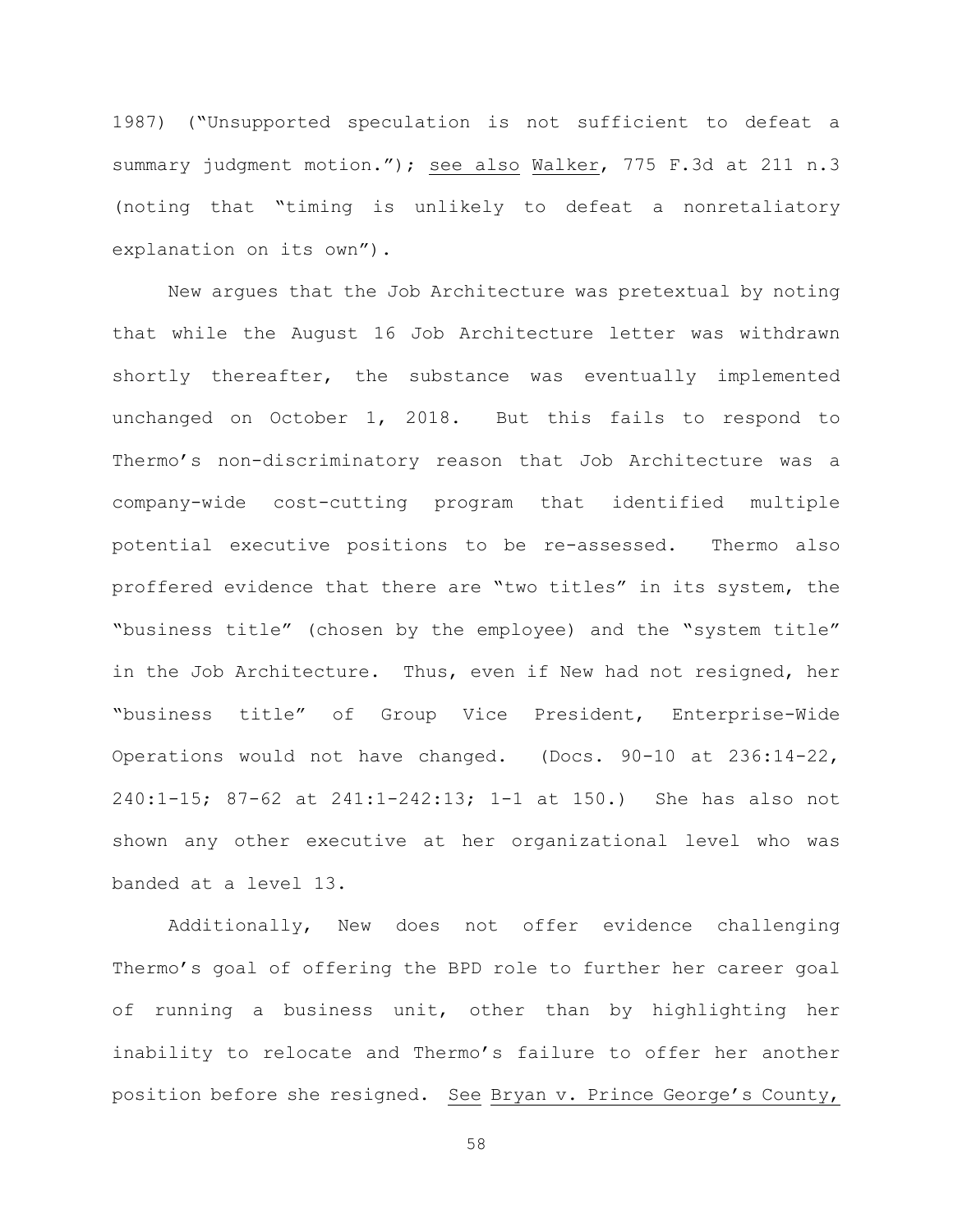Maryland, No. DKC-10-2452, 2011 WL 2650759, at \*6 (D. Md. July 5, 2011) (noting that, to demonstrate pretext, the employee "must point to facts that render the employer's reason so questionable as to raise an inference of deceit"). Of note, she highlights the "Soft Gels" role, offered to another female executive, as a possible alterative position and evidence the BPD offer was extended pretextually. (Docs. 87 at 28; 87-65 at 169:3-9.) However, this would have been a demotion to band 11 (Doc. 87-33), and New's criteria to determine which role was preferable is based on (1) her previous work related to "Soft Gels" at Patheon and (2) her personal preference to remain in PSG. (See Doc. 87 at 12 n.128.) New "cannot establish pretext by relying on criteria of her choosing when the employer based its decision on other grounds." Anderson v. Westinghouse Savannah River Co., 406 F.3d 248, 271 (4th Cir. 2005).

For these reasons, even if New could establish a prima facie case, she cannot demonstrate that Thermo's legitimate, nondiscriminatory reason for each of the asserted adverse employment actions was pretextual. Thus, New has failed to meet her burden to produce a genuine dispute of material fact that would demonstrate discrimination. Thermo's motion for summary judgment on New's discrimination claim will therefore be granted.

## **2. Hostile and Abusive Working Environment**

New's second Title VII claim alleges that Utiger's actions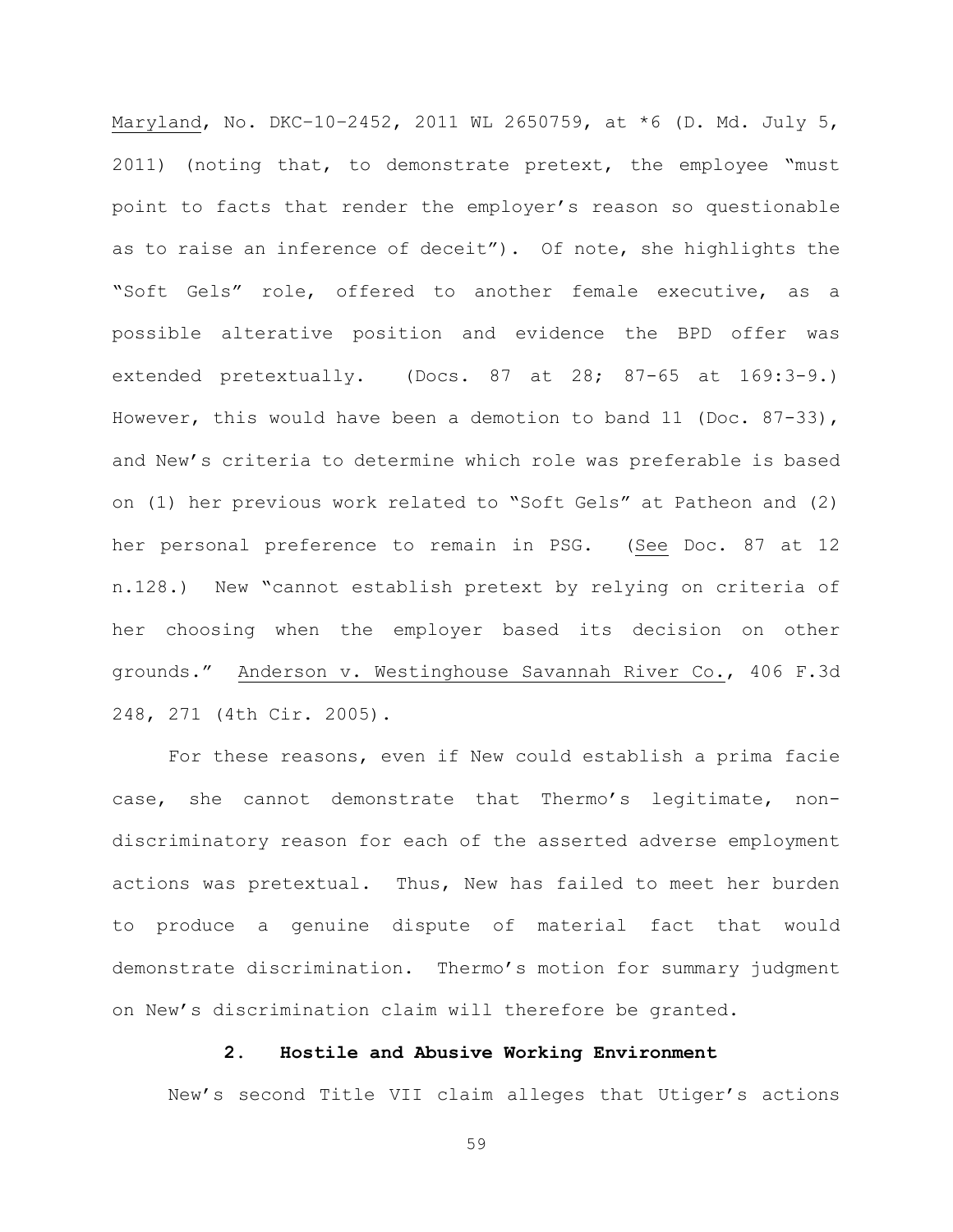created a hostile and abusive working environment. Thermo moves for summary judgment on the grounds that New failed to demonstrate Utiger's actions were based on sex, objectively severe or pervasive, or caused her to be constructively discharged. (Doc. 86 at 11-16.)

A hostile work environment exists "[w]hen the workplace is permeated with discriminatory intimidation, ridicule, and insult that is sufficiently severe or pervasive to alter the conditions of the victim's employment and create an abusive working environment." Harris v. Forklift Systems, Inc., 510 U.S. 17, 21 (1993) (citations omitted). To establish a claim of hostile work environment, a plaintiff must show that she experienced harassment that was (1) unwelcome; (2) based on her protected status; (3) sufficiently severe or pervasive to alter the conditions of employment and create an abusive atmosphere; and (4) imputable to the employer. See EEOC v. Fairbrook Medical Clinic, P.A., 609 F.3d 320, 327 (4th Cir. 2010); Jennings v. University of North Carolina, 482 F.3d 686, 696 (4th Cir. 2007) (en banc) (noting that, in reviewing hostile environment claims, "[a]ll the circumstances are examined . . . [and] [e]vidence of a general atmosphere of hostility toward those of the plaintiff's gender is considered in the examination of all the circumstances" (citations omitted)).

Here, the first and fourth elements are clearly met because New would discuss the "harassment" from Utiger "at least on a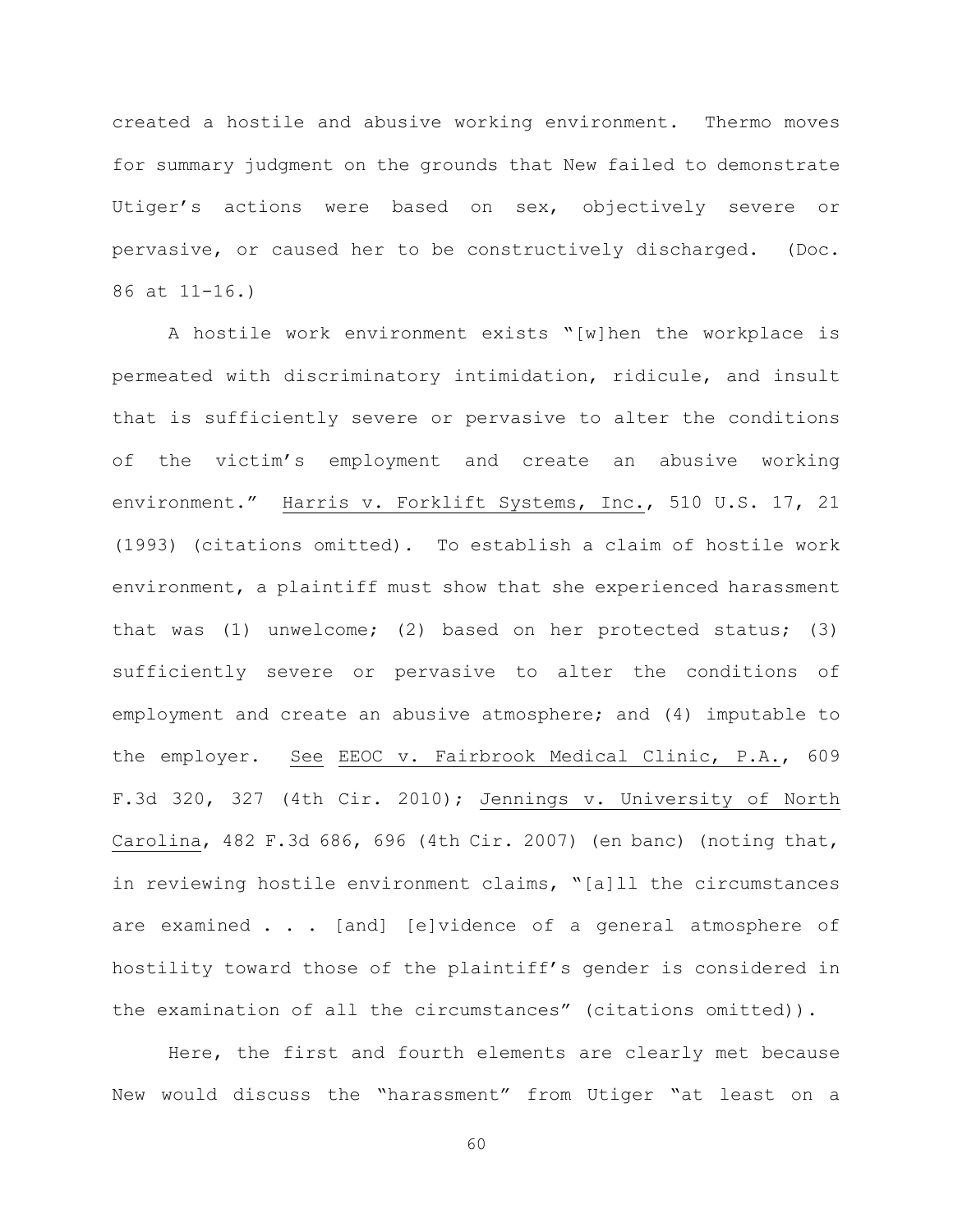monthly basis" with multiple Thermo executives, including Lagarde, Negron, Jewett, and with Human Resources employees. (Doc. 87-66 at 44:12-45:17, 117:23-118:11.) The question is whether New has made out a prima facie case that the alleged conduct was based on her sex and was severe or pervasive so as to constitute a basis upon which a reasonable jury could determine that Thermo had a hostile work environment.

### **a. Based on Sex**

For the second element, New argues Utiger's conduct demonstrated general hostility toward women. See Oncale v. Sundowner Offshore Services, Inc., 523 U.S. 75, 80 (1998) ("A trier of fact might reasonably find such discrimination, for example, if a female victim is harassed in such sex-specific and derogatory terms . . . as to make it clear that the harasser is motivated by general hostility to the presence of women in the workplace."). Viewed in the light most favorable to New, the record supports that she was subjected to rude, petty, and abrasive behavior from Utiger. However, there is little evidence of behavior that is facially related to her sex. The vast majority of New's complaints reflect a contentious business relationship with Utiger, who was known as a "direct" and "results oriented leader," based on his opinion of her performance and the business management function. (Docs. 86-39 at 35:2-18; 86-43 at 247:21-248:7; 86-48 at 67:16- 21.) Utiger had "contentious conversations" concerning his "very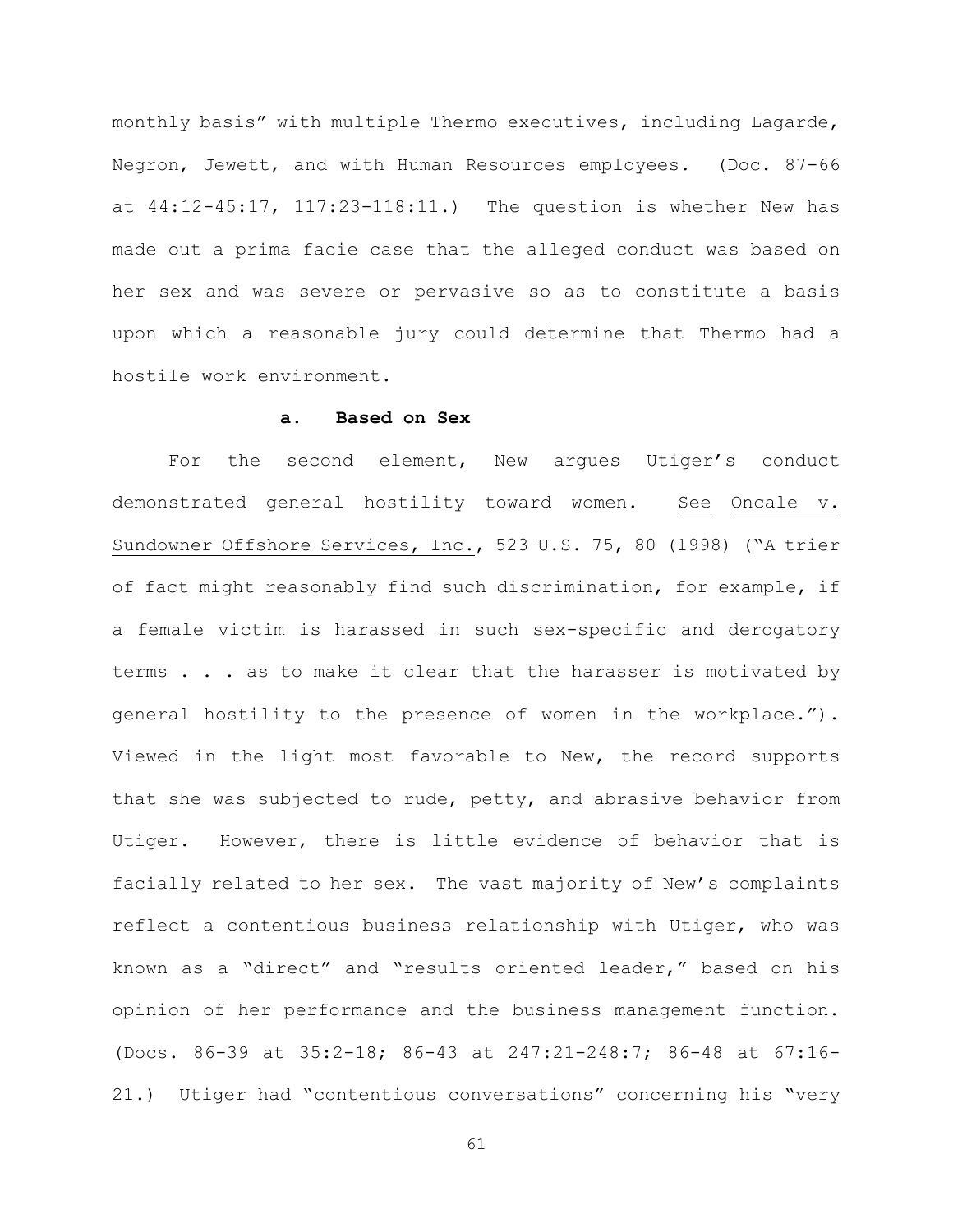strong position" of the business management function not only with New, but also with Lagarde and Negron. (Docs. 86-45 at 121:14- 122:14; 86-43 at 187:15-22.)

New proffers evidence of Utiger's behavior toward other women to demonstrate general hostility toward women.<sup>29</sup> While "the primary focus in the hostile work environment analysis is on the plaintiff's experience, evidence of how others were treated in the same workplace can be relevant to a hostile work environment claim." Perkins v. International Paper Co., 936 F.3d 196, 209-10 (4th Cir. 2019). Here, the record shows that Utiger's abrasive behavior was largely indiscriminately directed to other Thermo employees of both sexes, as female employees considered him "incredibly difficult" for both men and women to work with if he believed his high standards were not being met. (Docs. 86-42 at 296:14-22; 86-45 at 264:7-11). For example, Amanda Bosse testified that Utiger "was pretty direct and equally difficult for . . . a male led [business.]" (Doc. 86-39 at 35:2-18.) She also testified that even though it "took a while" to get used to "his style,"

<sup>&</sup>lt;sup>29</sup> New relies on Utiger's purported statement that he "never met a woman that [he] liked." (Docs. 87 at 31; 87-2 at 2.) While such a statement could be admissible for proof of Utiger's state of mind, Fed. R. Evid. 803(3), Thermo correctly objects to the use of the evidence as inadmissible because of multiple levels of hearsay – Goodfellow allegedly learned from Jewett who allegedly learned from Lagarde who allegedly heard from Utiger (Doc. 90 at 8). See Maryland Highways Contractors Ass'n, Inc. v. State of Md., 933 F.2d 1246, 1251 (4th Cir. 1991) ("[H]earsay evidence, which is inadmissible at trial, cannot be considered on a motion for summary judgment.")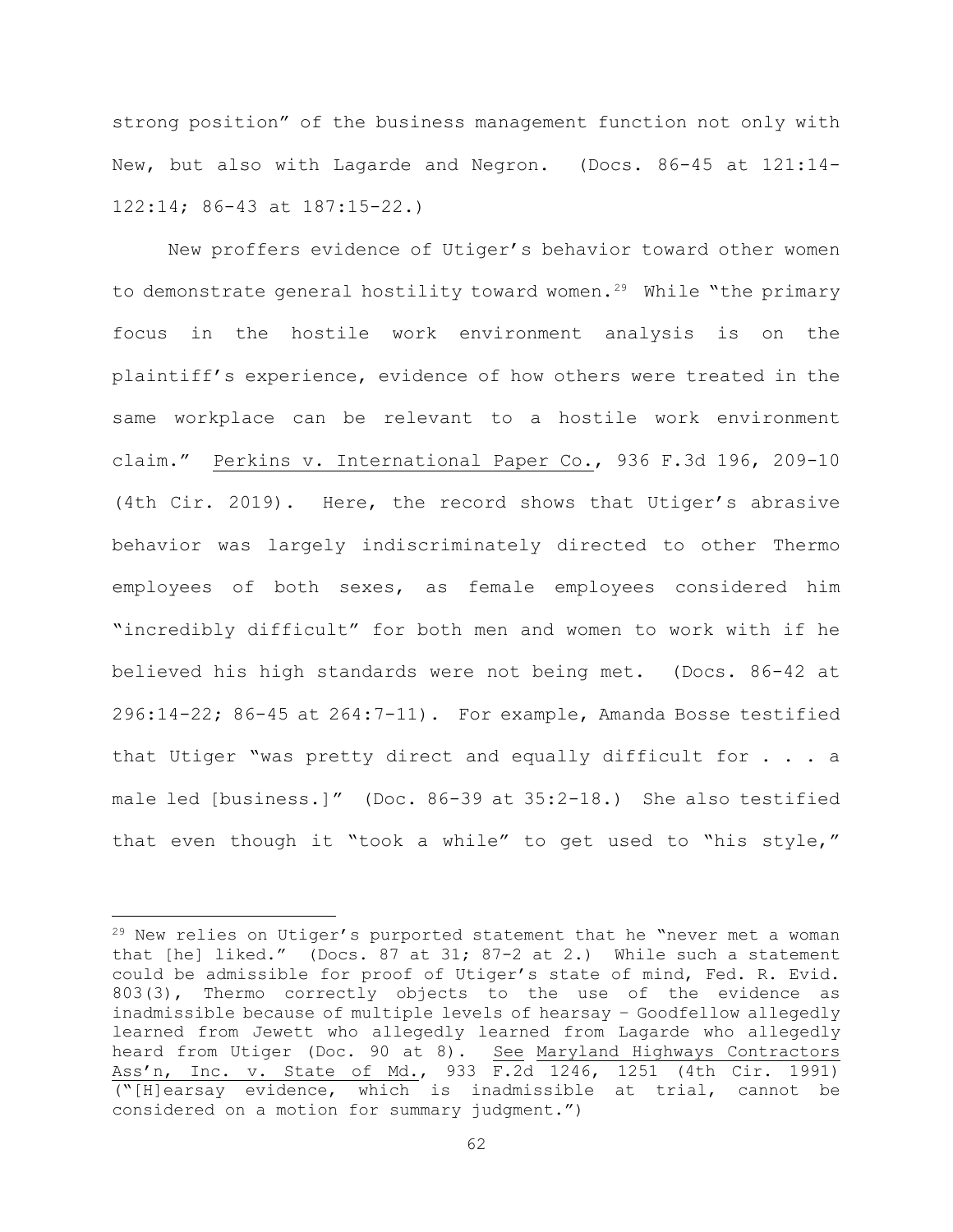Bosse did not believe Utiger's behavior was gender related. (Doc. 90-9 at 54:5-17, 64:3-17.) Similarly, Jillian Otto testified that even though Utiger was clearly a "jerk[]" and "difficult to work with," his behavior was not based on her sex. (Doc. 90-14 at 115:22-116:5.) Furthermore, Toni Sweeney testified in her deposition that she believed problems stemmed from Utiger's "dismissive and very demanding" demeanor, especially when "he was not on board with an approach." (Doc. 87-68 at 128:17-129:14.) She noted that Utiger "wanted individuals on his team . . . to be very direct . . . to create a natural tension" because "he felt it would elevate the business." (Id. at 77:5-10.) However, she disagreed with his approach because she could be "just as effective" without being "nasty." (Id. at 77:5-25.)

Next, New points to the rumors that Utiger had on at least two occasions told others that she was "the queen" and other women were "princesses." These isolated incidents occurred over the course of a year -- once in "the fall of 2017" and again "in the spring of 2018." (Doc. 86-46 at 160:3-13.) Thermo points out that there is no claim or evidence that Utiger ever uttered these words to New.

Finally, New highlights Utiger "seeking to replace Held with a man" (Doc. 87 at 33), his rejection of an internal female candidate New proposed to replace Jillian Otto, and his comment that the candidate "would be having children and could not do the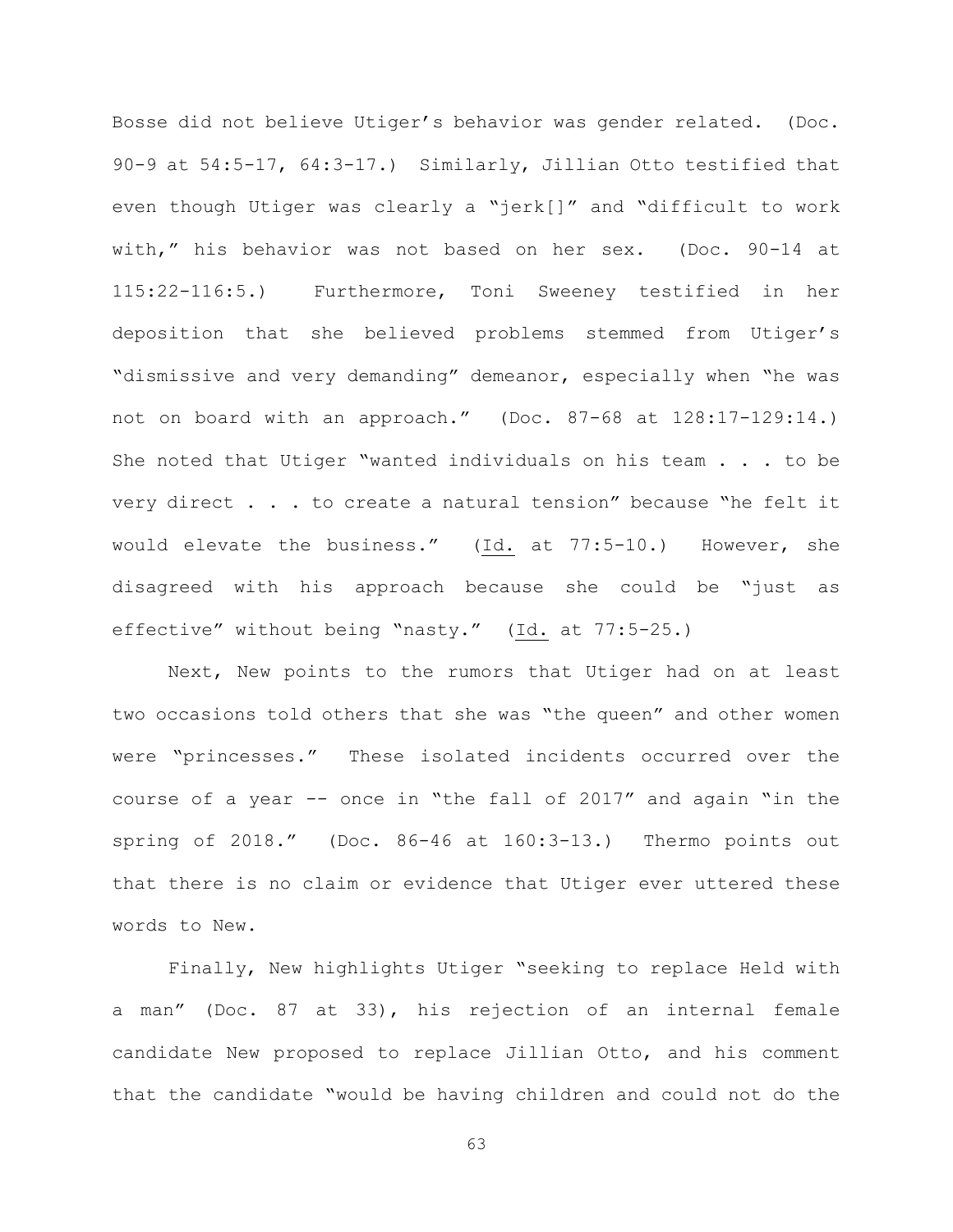job" and its required travel. (Doc. 87-3 ¶ 15.) New proposes that his comments about Otto's potential replacement and his recommendation of a man to fill Held's position instead shows animus against women in the workplace. (Docs. 87-8 ¶ 2; 87 at 9.) Thermo responds that this inference is plainly contrary to Utiger's subsequent recommendation of Bosse - a woman - to be his eventual successor because he viewed her as "the only one on the team that could actually run the business" based on her "extensive experience in business management" at multiple levels. (Doc. 90-15 at 173:1- 15.) However, even assuming that Utiger's motivation for rejecting Otto's potential successor was avoiding someone who he felt "could not do the job" which required travel (Doc. 87-3 ¶ 15), the basis of his reasoning – that potentially having children might prevent the female candidate from travelling – may reflect a prejudiced view toward women. See, e.g., 42 U.S.C.A. § 2000e(k) ("The terms 'because of sex' or 'on the basis of sex' include, but are not limited to, because of or on the basis of pregnancy, childbirth, or related medical conditions."); Woods v. City of Greensboro, 855 F.3d 639, 651 (4th Cir. 2017) (holding that "imposing unique burdens or stereotypical expectations on an individual based on her membership in a protected group is illicit discrimination," including the "stereotypical assumption that pregnant women will eventually require substantial absences from work" (citation omitted)).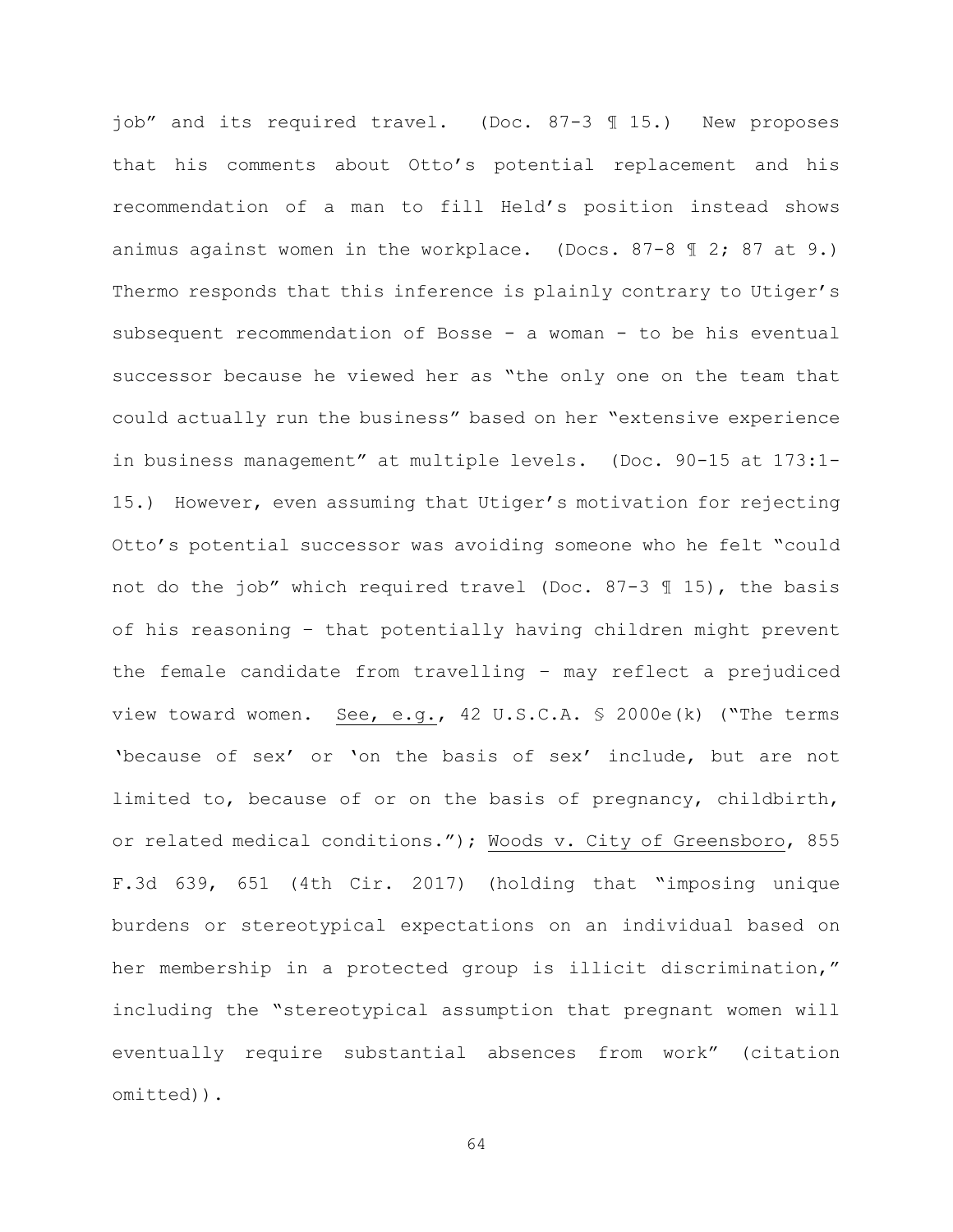The question is whether this conduct amounts to general hostility toward women in the workplace, including New, or rather relates to a professional disagreement over New's job performance. See Honor v. Booz-Allen & Hamilton, Inc., 383 F.3d 180, 191 (4th Cir. 2004) (holding a "hostile work environment claim fails because it is based on professional frustrations, not personal racial attack"); Adefila v. Select Specialty Hospital, 28 F. Supp. 3d 517, 525 (M.D.N.C. 2014) (holding that a "stray '[Nigerians are] cannibals' remark  $-$  even if considered by the court  $-$  cannot transform a garden variety dispute between an employee and her supervisor into a Title VII claim"). No doubt Utiger's isolated comments of "princess" and "queen" are based on sex, and his assessment of a female replacement for Otto and recommendation of a man to fill Held's position may have been. While the remaining comments and conduct attributable to Utiger are certainly rude, petty, boorish, and abrasive, the court need not reach a firm conclusion whether they also are based on sex because, for the reasons that follow, New fails to demonstrate they are severe or pervasive.

# **b. Severe or Pervasive**

To satisfy the third element of a hostile work environment claim, New must establish that Utiger's behavior was sufficiently severe or pervasive to alter the conditions of employment and create an abusive atmosphere. New argues that Utiger's conduct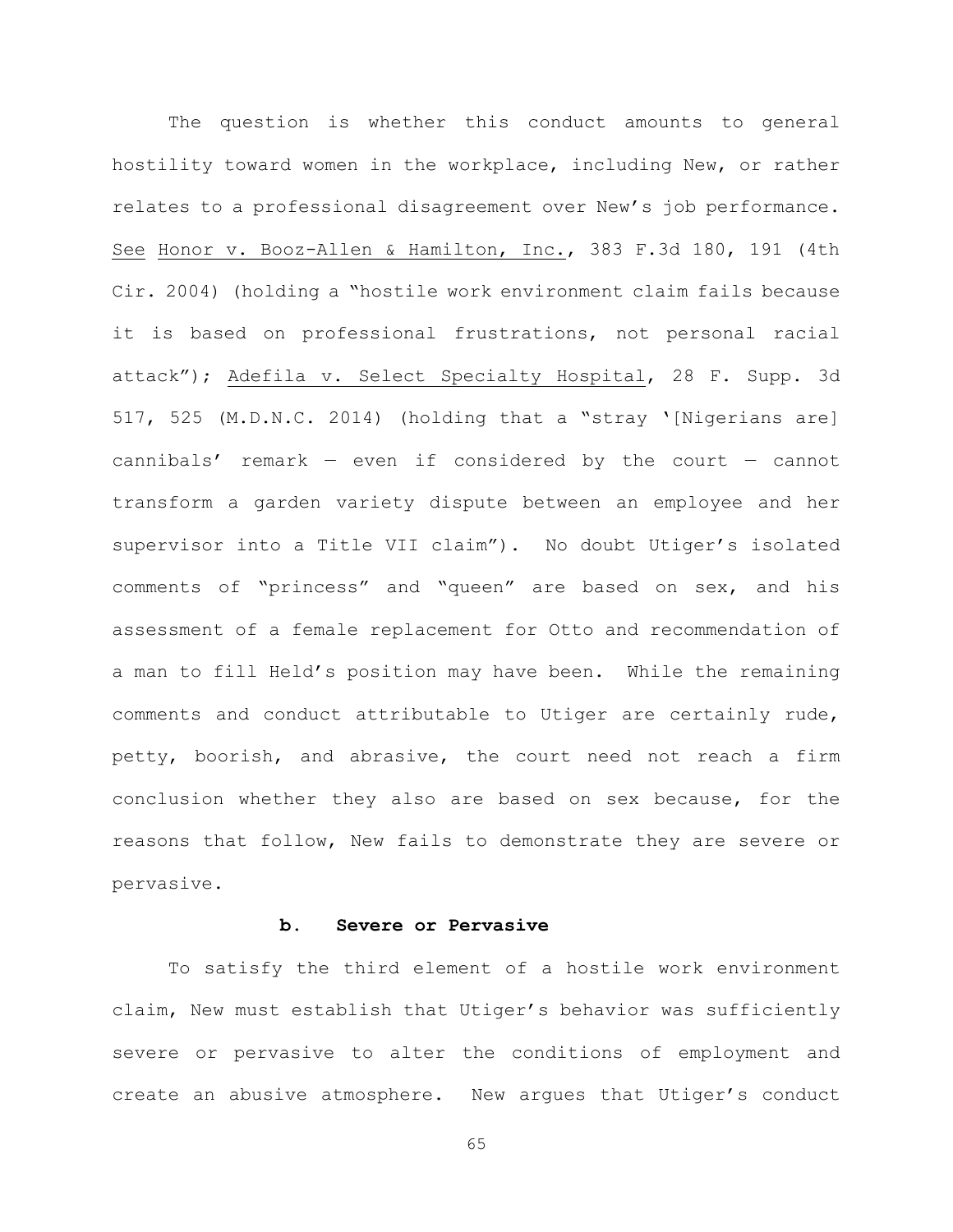was severe or pervasive due, in part, to his general hostility toward women as demonstrated by his (1) recommendation of a man to fill Held's position; (2) "immediate" criticisms of Sweeney and Otto despite never working with them before; (3) complaint of "harsh" behavior from Sweeney, Otto, and Bosse; and (4) "rude and adversarial" and "negative attitude toward [Otto]." (Doc. 87 at 32-34.) Additionally, she argues his "constant disparagement and criticisms" -- such as calling New a "queen" and other women "princesses," and regularly telling people New had "no skills," and was "incompetent," "unqualified," and a "waste of resources" -- created a "contentious" and "toxic" relationship that was abusive. (Id. at 34.) Furthermore, she argues Utiger's "abuse impacted [her] work performance" because his criticisms were "without justification" and were described by others as "one step forward, two steps back," "distracting," "trivial," and even a "waste of time and resources." (Id.) In response, Thermo argues that Utiger's "toxic" relationship with New concerning her job performance, and his isolated statements referring to her as a "queen" and other women as "princesses" behind her back, are insufficient to establish an objectively abusive work environment. (Doc. 90 at 7-8.)

Whether the environment is objectively hostile or abusive is "judged from the perspective of a reasonable person in the plaintiff's position." Oncale, 523 U.S. at 81. The ultimate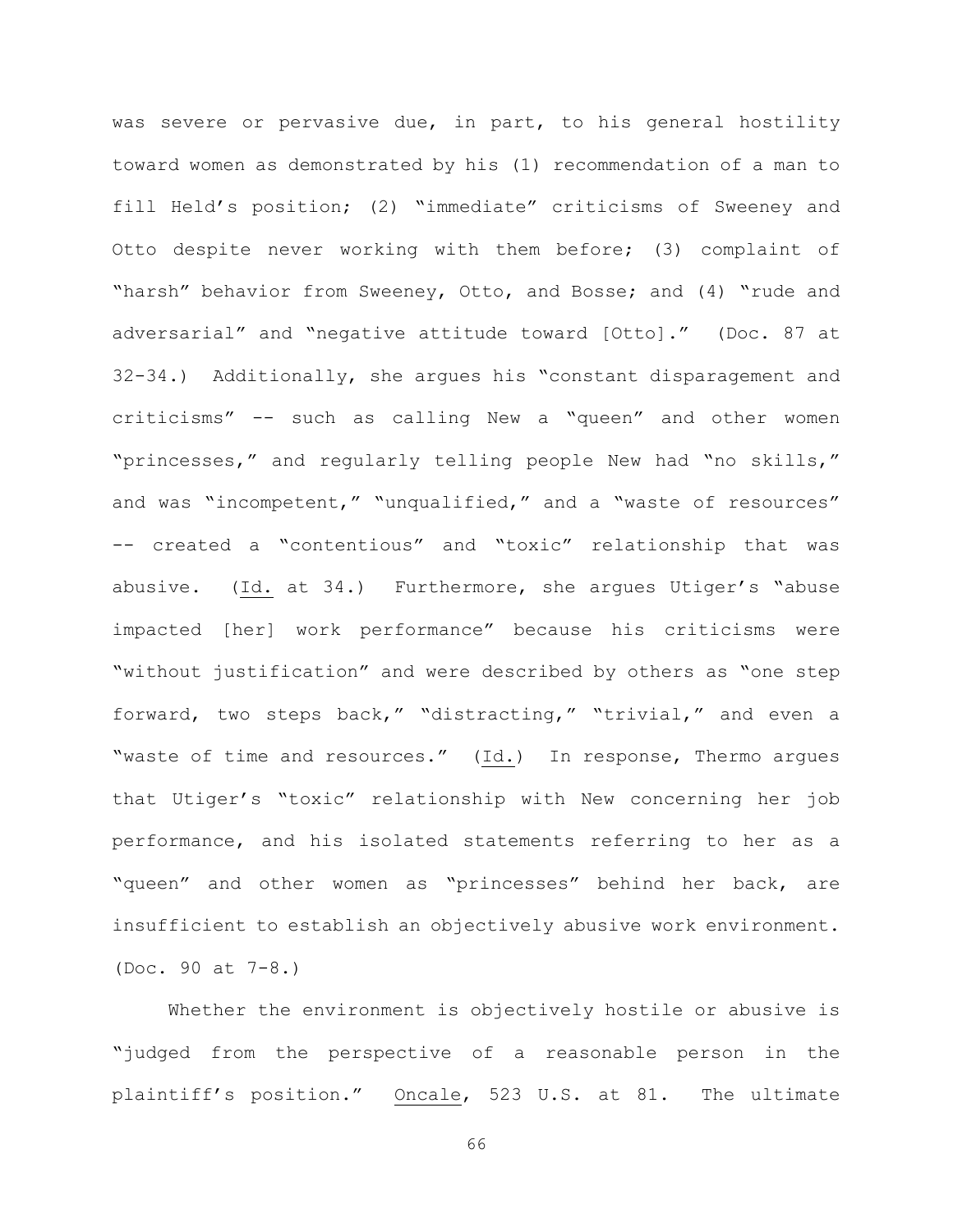determination has both objective and subjective elements and is made by examining the totality of the circumstances, which "may include the frequency of the discriminatory conduct; its severity; whether it is physically threatening or humiliating, or a mere offensive utterance; and whether it unreasonably interferes with an employee's work performance." Harris, 510 U.S. at 23 (noting that "no single factor is" dispositive); see Perkins, 936 F.3d at 211 (while courts may "discuss[] the evidence offered by [a plaintiff] in categories" they still must "consider the totality of the plaintiff's experiences in evaluating whether an environment is severe or pervasive")

Title VII was not intended to create a general workplace civility code. See Jennings v. University of North Carolina, 482 F.3d 686, 717 (4th Cir. 2007) (Niemeyer, J., dissenting) (citing Faragher v. City of Boca Raton, 524 U.S. 775, 788 (1998)). As such, it "does not provide a remedy for every instance of verbal or physical harassment in the workplace." Murray v. City of Winston–Salem, 203 F. Supp. 2d 493, 499 (M.D.N.C. 2002) (quoting Lissau v. Southern Food Service, Inc., 159 F.3d 177, 183 (4th Cir. 1998)). Plaintiffs must "clear a high bar in order to satisfy the severe or pervasive test." EEOC v. Sunbelt Rentals, Inc., 521 F.3d 306, 315 (4th Cir. 2008). "[S]imple teasing, offhand comments, and isolated incidents (unless extremely serious) will not amount to discriminatory changes in the terms and conditions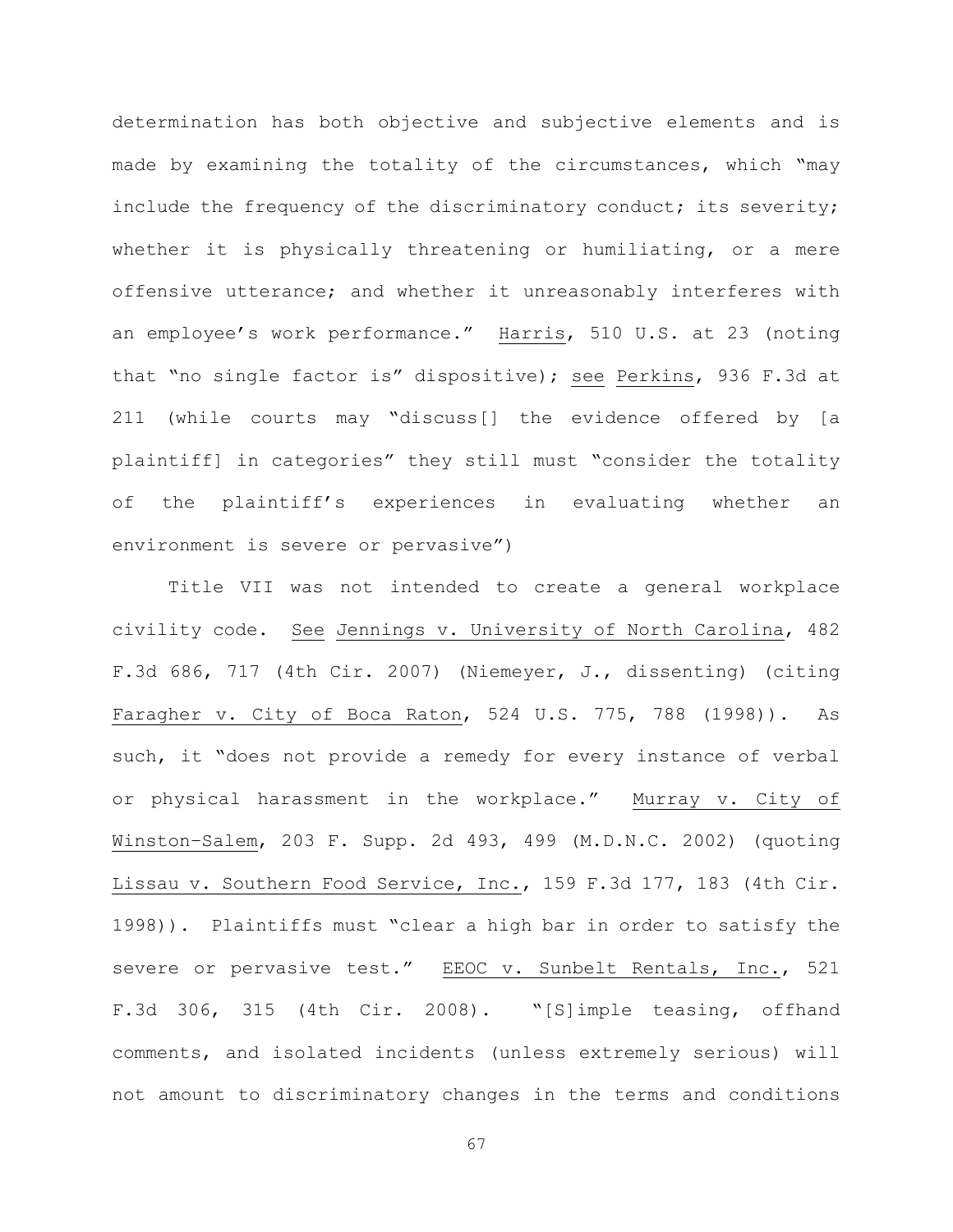of employment." Id. (quoting Faragher, 524 U.S. at 788). On summary judgment, the court must "identify situations that a reasonable jury might find to be so out of the ordinary as to meet the severe or pervasive criterion." Id. at 316. "The more severe the harassment, the less pervasive it needs to be, and vice versa." Boyer-Liberto v. Fontainebleau Corp., 786 F.3d 264, 284 (4th Cir. 2015) (quoting Ayissi–Etoh v. Fannie Mae, 712 F.3d 572, 579 (D.C. Cir. 2013) (Kavanaugh, J., concurring)).

As discussed above, New has established that those at Thermo were subjected to rude, petty, and abrasive behavior from Utiger. But such allegations fail to rise to an actionable level under Title VII. See Evans v. International Paper Co., 936 F.3d 183, 192 (4th Cir. 2019) ("[R]ude treatment from coworkers, callous behavior by one's superiors, or a routine difference of opinion and personality conflict with one's supervisor are not actionable under Title VII."); Baqir v. Principi, 434 F.3d 733, 747 (4th Cir. 2006) ("[The plaintiff] merely complains of rude treatment by [his colleagues] — conduct falling short of that required to sustain a hostile work environment claim."); Bass v. E.I. DuPont de Nemours & Co., 324 F.3d 761, 765 (4th Cir. 2003) (holding that the plaintiff did not state a hostile work environment claim despite allegations of "callous behavior by her superiors"). New does not allege any physically threatening conduct, unwanted touching, or offensive sexist language used in her presence. See Boyer-Liberto,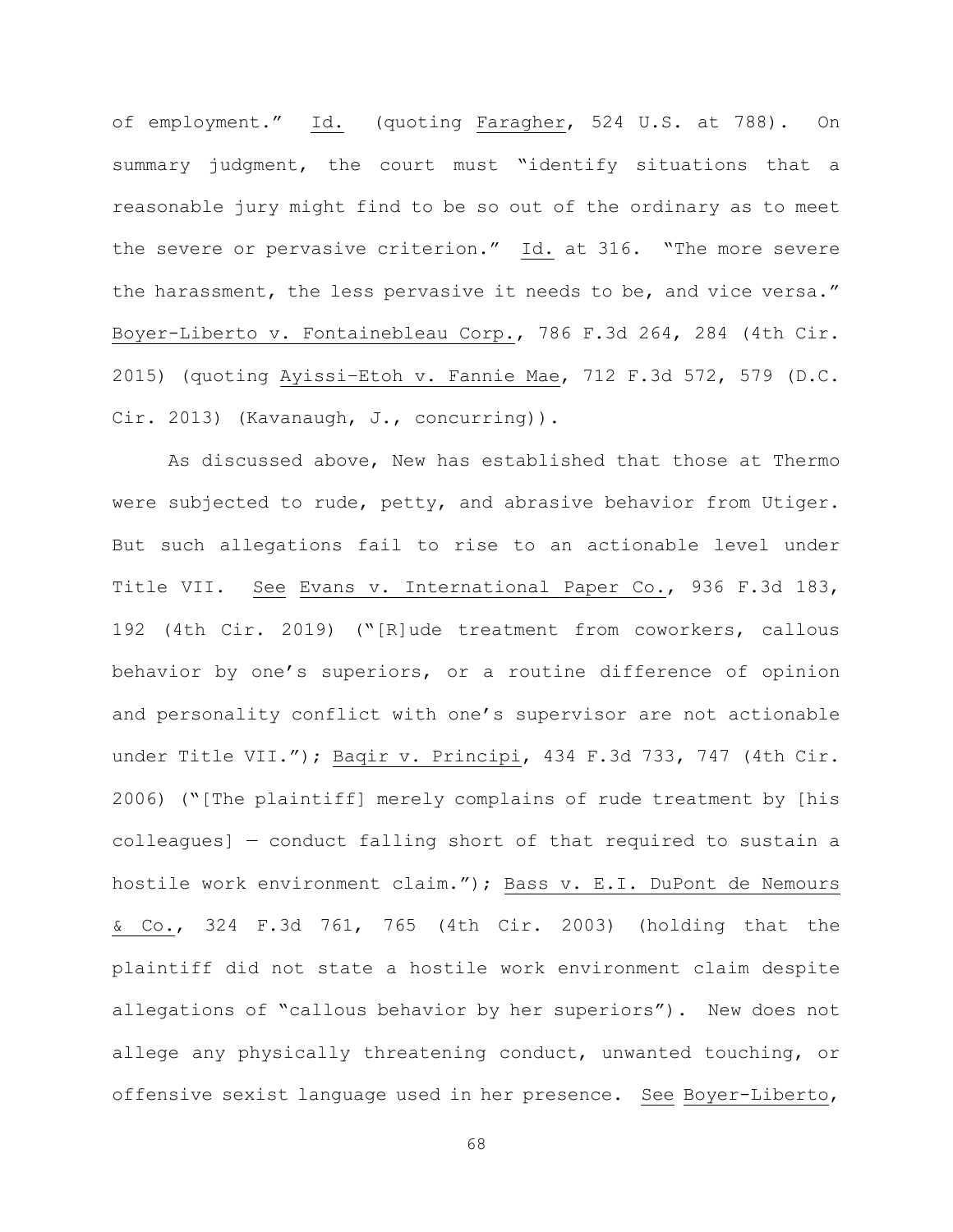786 F.3d at 277; Evans, 936 F.3d at 192 ("[I]ncidents that would objectively give rise to bruised or wounded feelings will not on that account satisfy the severe or pervasive standard." (quoting Sunbelt Rentals, Inc., 521 F.3d at 315)).

The record, when viewed in the light most favorable to New, shows she encountered Utiger at business meetings a few times a week beginning in September 2017 (Doc. 86-46 at 107:3-21). But even New contends that Utiger did not interact with her enough to have an educated opinion on her performance or the intricacies of her position. (Doc. 87-66 at 131:13-23.) New first points to the rumors she heard from other GLT members that Utiger had called her "the queen," and other women "princesses," but these two isolated incidents took place months apart over the course of over a year and outside of New's presence. See Perkins, 936 F.3d at 210 (noting that while "the evidence of racially offensive conduct that [plaintiff] heard about second-hand should not be disregarded simply because he did not witness it," it "does not create a genuine issue of material fact . . . because the statements are remote in time relative to each other and to [plaintiff's] decision to leave [the employer]").

New would also "usually" hear about Utiger's insults about her job performance second hand from others on the GLT, but Utiger would tell her she was "incompetent," had "no skills," or "wasn't qualified" directly at least once a week. (Doc. 87-66 at 129:1-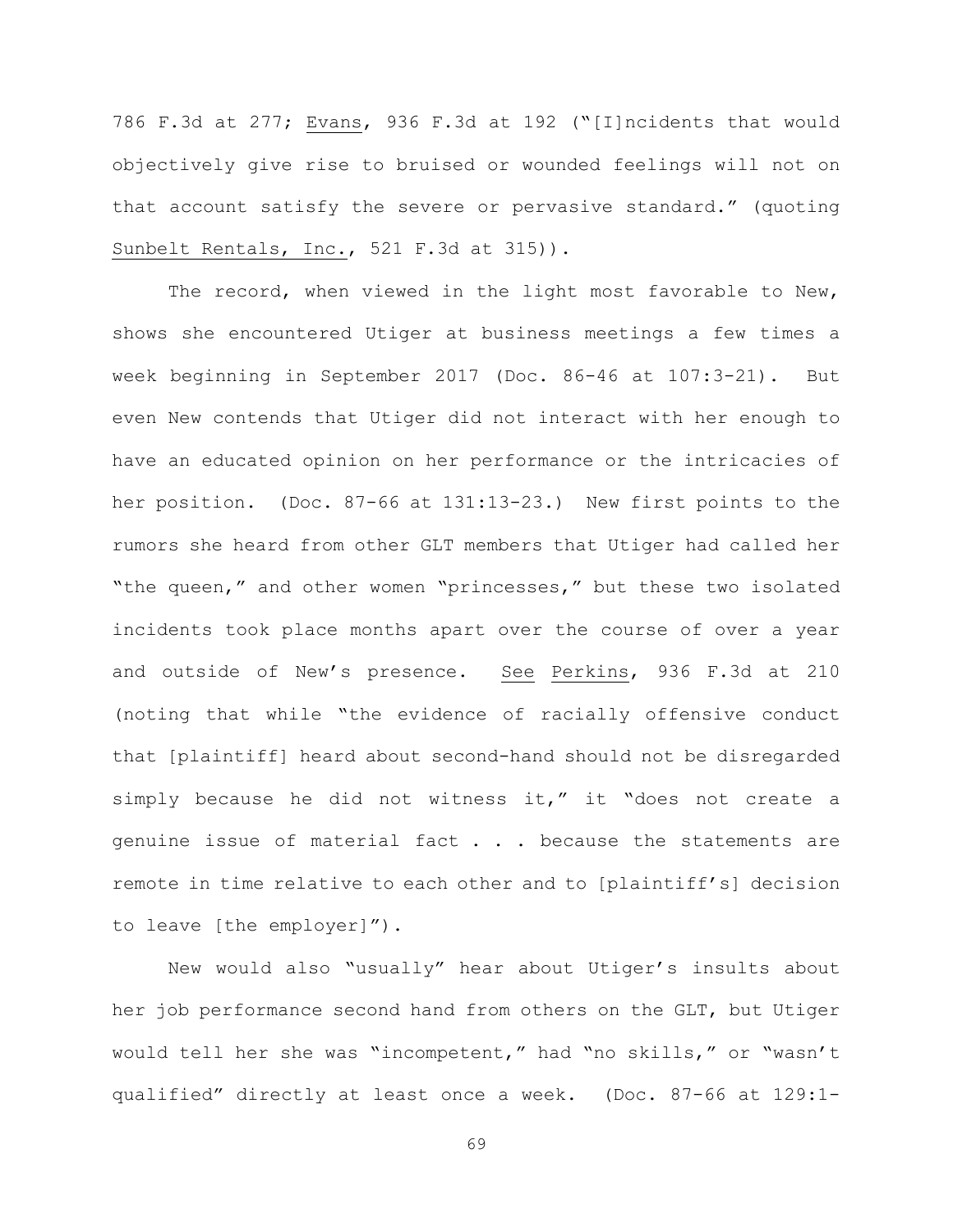14, 157:16-158:22.) These performance-related comments are at worst rude, disrespectful, unpleasant, or even unprofessional but fall far short of the frequent racial or sexually-demeaning comments courts have found sufficient to give rise to an abusive work environment. Compare EEOC v. Central Wholesalers, Inc., 573 F.3d 167, 175-77 (4th Cir. 2009) (finding alleged gender-based and race-based harassment was sufficiently severe or pervasive where co-workers referred to women as "b\*\*\*hes" and a co-worker in a cubicle next to the plaintiff had Playboy items, watched pornography in her presence, had a pornographic screensaver, and placed a screwdriver in a Halloween decoration in a sexual manner more than once; and where co-workers frequently used racial epithets, some directed at the plaintiff, and two co-workers "kept blue-colored mop-head dolls in their offices which they had hanging by nooses tied around the dolls' necks") and Spriggs v. Diamond Auto Glass, 242 F.3d 179, 184-85 (4th Cir. 2001) (holding that supervisor's constant, even daily, use of racial epithets was sufficiently severe or pervasive to survive summary judgment) and Amirmokri v. Baltimore Gas & Electric Co., 60 F.3d 1126, 1131 (4th Cir. 1995) (hostile work environment survived summary judgment where Iranian plaintiff was "intentionally . . . embarrass[ed]" with impossible tasks and called offensive names like "local terrorist" on a daily basis) with Walker, 775 F.3d at 205-06, 210 (finding a "near-daily" barrage of targeted vulgarities persisting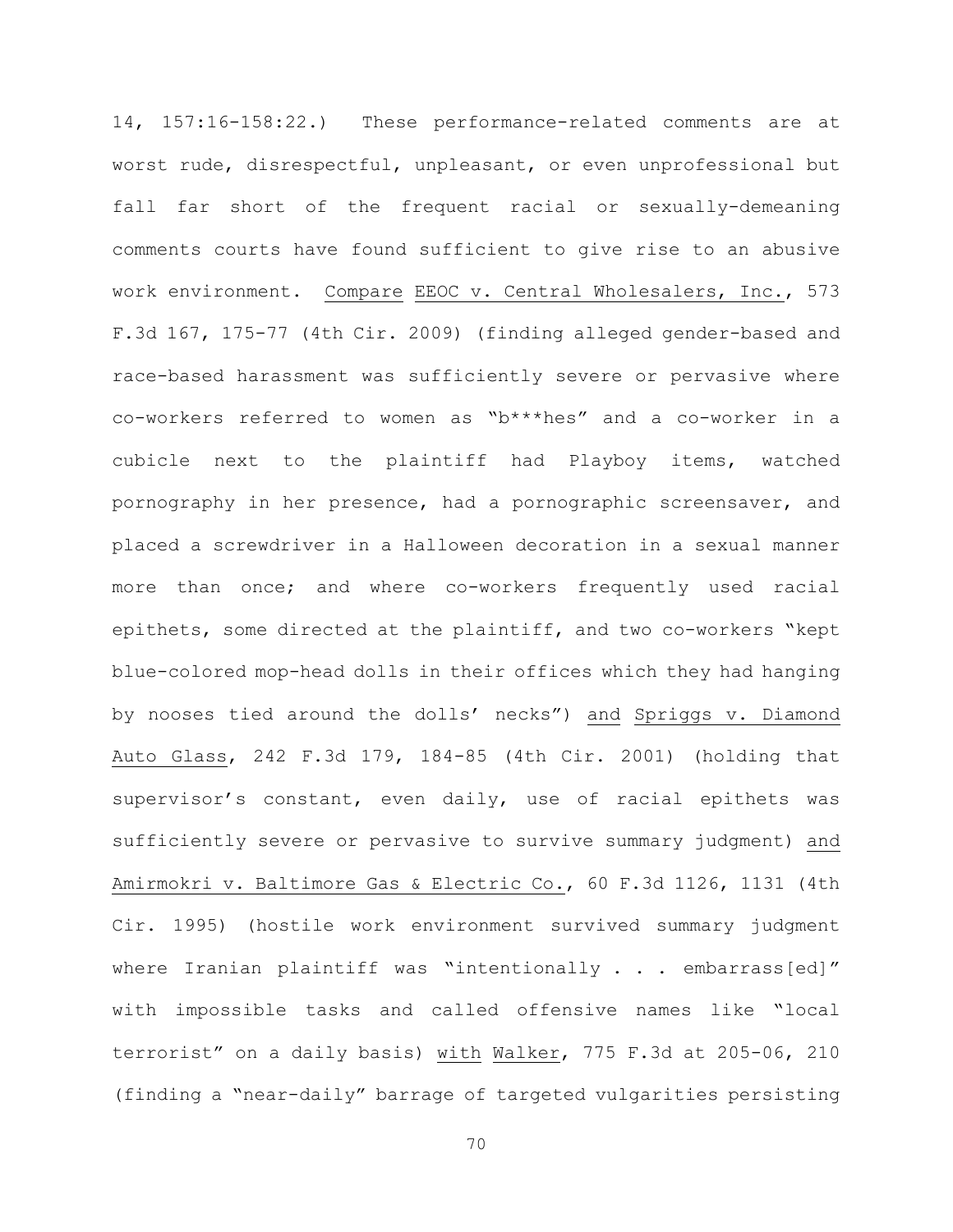for over a year, such as a male co-worker regularly grabbing his crotch and saying "these nuts are looking for you"; referring to the plaintiff as "fresh meat"; and suggesting that if another male co-worker "want[ed] a blow job" he should go join the plaintiff where she was working, to be "simply too close to that line for summary judgment to be appropriate") and Singleton v. Department of Correctional Education, 115 F. App'x 119, 120-22 (4th Cir. 2004) (unpublished) (affirming summary judgment where the harasser "made offensive comments, showed [the plaintiff] unwanted attention that made her uncomfortable, and continuously expressed a sexual interest in her" for over a year "approximately four times a week," as "conduct that [the plaintiff] complains of, though boorish and offensive, is more comparable to the kind of rude behavior, teasing, and offhand comments that we have held are not sufficiently severe and pervasive to constitute actionable sexual harassment") and Skipper v. Giant Food, Inc., 68 F. App'x 393, 399 (4th Cir. 2003) (unpublished) (no racially hostile work environment where plaintiff was exposed to daily racist graffiti, overheard white co-workers using racial slurs 13 times over four years, and referred to by manager with a racial slur).  $30$ 

Further, Utiger and New were both members of the GLT. It was

<sup>&</sup>lt;sup>30</sup> While the Fourth Circuit does not accord precedential value to its unpublished opinions, it has noted that "they are entitled only to the weight they generate by the persuasiveness of their reasoning." See Collins v. Pond Creek Mining Co., 468 F.3d 213, 219 (4th Cir. 2006) (citation omitted).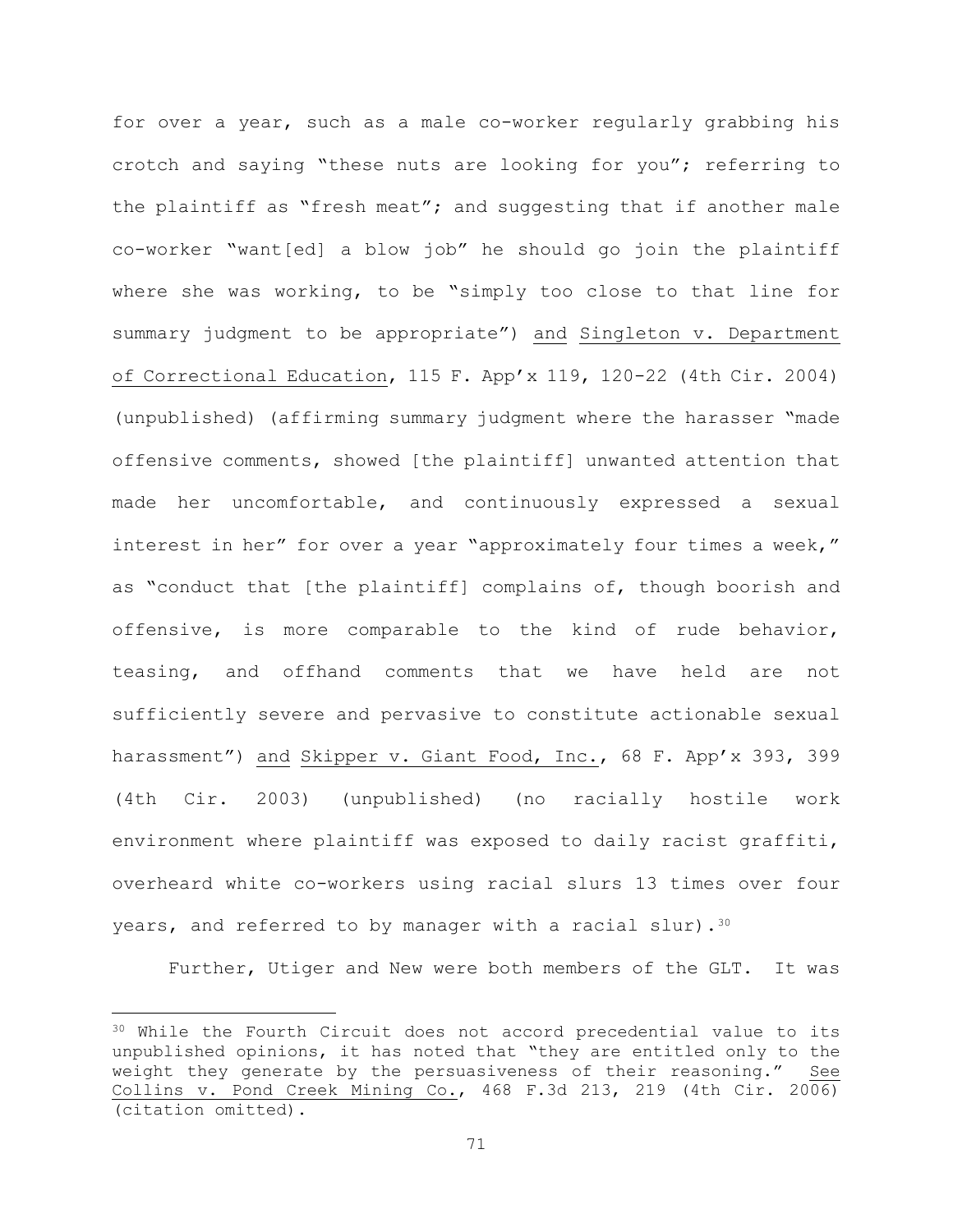in this "peer" context that Utiger made his comments to others and to New about New's job performance and her Business Management function. (Doc. 87-66 at 158:23-159:4, 159:15-22.) Although Utiger was her superior in many respects, he was not her supervisor and he never managed her. (Id. at 131:13-20) Boyer-Liberto, 786 F.3d at 278 ("[A] supervisor's power and authority invests his or her harassing conduct with a particular threatening character." (quoting Burlington Industries, Inc. v. Ellerth, 524 U.S. 742, 763 (1998))); see Vance v. Ball State University, 570 U.S. 421, 424 (2013) ("[A]n employee is a 'supervisor' for purposes of vicarious liability under Tide VII if he or she is empowered by the employer to take tangible employment actions against the victim."); Howard v. Winter, 446 F.3d 559, 566 (4th Cir. 2006) ("The fact that [defendant] was her superior in rank, however, [is] not enough to show that he [is] her supervisor for purposes of Title VII."). As for Utiger's comment of "queen," it is true that infrequent uses of gender or racially-charged language can establish a hostile work environment if the offensive action was sufficiently severe. See, e.g., Boyer–Liberto, 786 F.3d at 278, 280 ("[A] reasonable jury could find that [a supervisor's] two uses of the 'porch monkey' epithet . . . were severe enough to engender a hostile work environment."). But here, unlike in Boyer–Liberto, Utiger is not New's supervisor, these comments were made outside of her presence, and he did not use the equivalent of an explicit, odious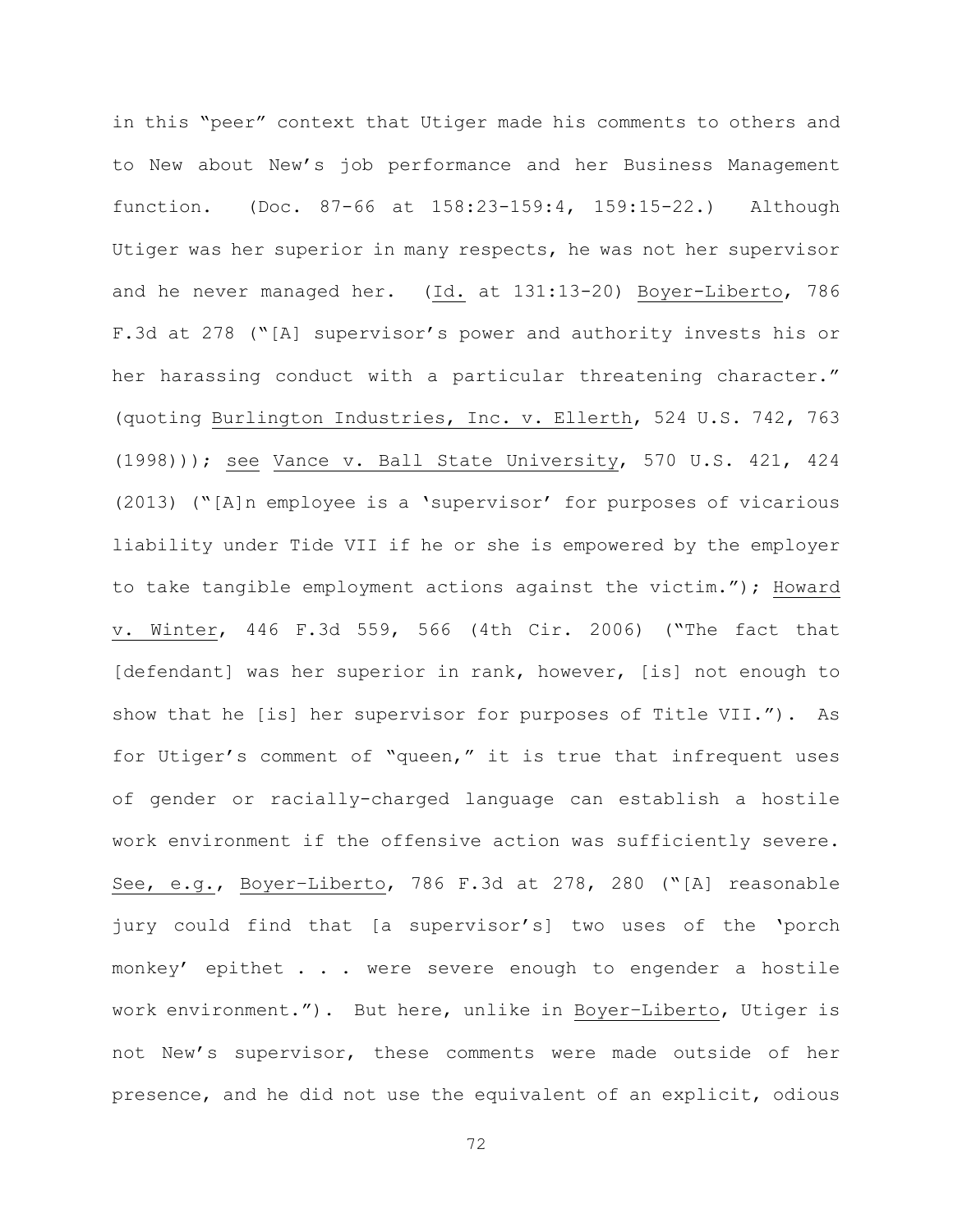racial slur that would support the finding that the comment, standing alone or in conjunction with the other conduct, established a hostile work environment.

Finally, even crediting New's characterization of Utiger's treatment as a whole as "abusive," the record compels the conclusion that while New's relationship with Utiger may have been "toxic," he treated many (of both sexes) with whom he worked in a similar manner. To be sure, no employee is required to endure unlawful discrimination, and one who does should not be prejudiced because of his or her willingness to tolerate it. But here New continued to do her job well and remained on the GLT for over a year despite her "toxic" relationship with Utiger. Moreover, New authorized her counsel to send a Good Reason letter, and she continued to communicate with Thermo to address her issues, in the sincere hope that she would remain with the company. (See Doc. 1- 1 at 136, 139, 148, 152-54; see also Doc. 87-66 at 306:24-307:11 (New "thought very highly of" PSG and Thermo and "wanted to stay and grow").) Accordingly, regardless of how unpleasant Utiger may have made the work environment, his conduct does not appear to have unreasonably interfered with her work performance or desire to remain a part of Thermo or PSG. 31 See Bass, 324 F.3d at 765

 $31$  It is notable that New's argument that the BPD offer was an adverse action is based in part on her claimed desire to remain in PSG despite Utiger's behavior. See supra II.C.1.d.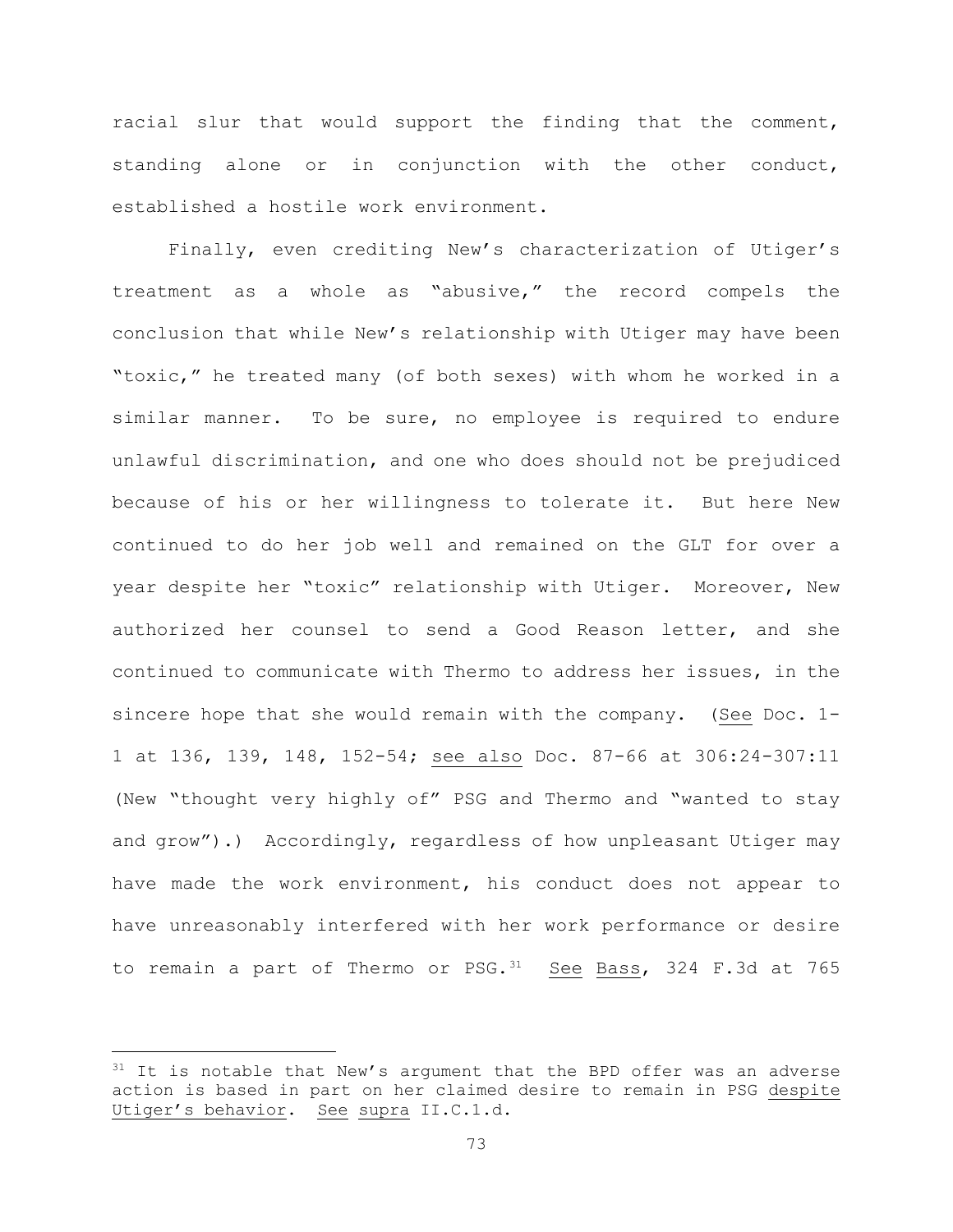("The words 'hostile work environment' are not talismanic, for they are but a legal conclusion[.]").

For these reasons, New has failed to present evidence of a genuine dispute that Utiger's conduct was sufficiently severe or pervasive to support a claim of hostile work environment. Thermo's motion for summary judgment as to New's hostile work environment claim will therefore be granted.

## **c. Constructive Discharge**

New also contends that Utiger's alleged unlawful conduct caused her to resign. Thermo responds that she has failed to present evidence that a reasonable person would have felt compelled to resign and thus be constructively discharged.

To establish constructive discharge, New must show "(1) the deliberateness of [Thermo']s actions, motivated by [sexist] bias, and (2) the objective intolerability of the working conditions." Freeman v. Dal-Tile Corp., 750 F.3d 413, 425 (4th Cir. 2014) (citation omitted). Mere "dissatisfaction with work assignments, a feeling of being unfairly criticized, or difficult or unpleasant working conditions are not so intolerable as to compel a reasonable person to resign." Honor, 383 F.3d at 187 (citation omitted); see Evans, 936 F.3d at 193 (noting that constructive discharge requires "something more" than a hostile work environment). "To establish a constructive discharge claim, a plaintiff must show 'that [s]he was discriminated against by h[er] employer to the point where a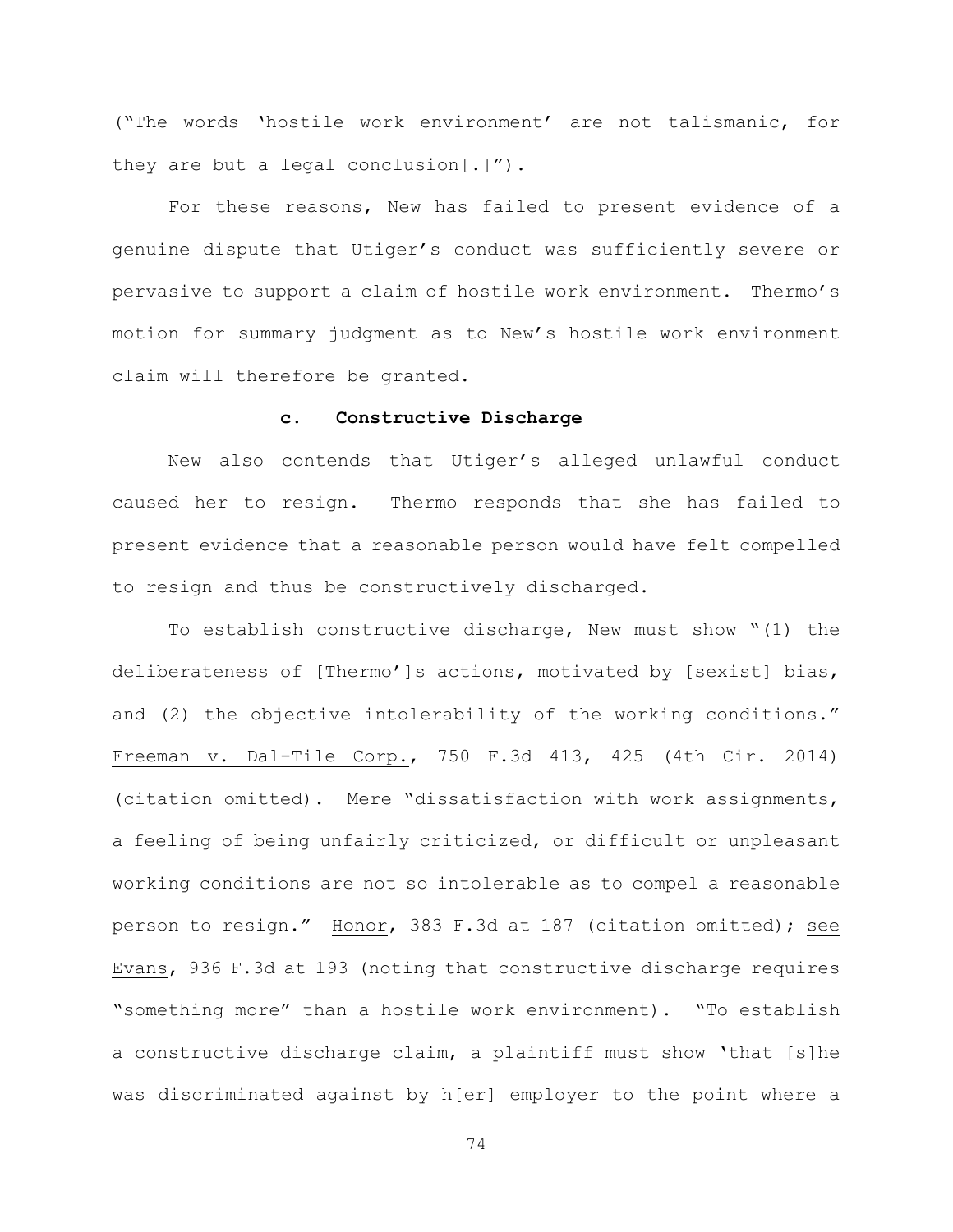reasonable person in h[er] position would have felt compelled to resign.'" Evans, 936 F.3d at 193 (quoting Green v. Brennan, 136 S. Ct. 1769, 1777 (2016) (noting that "difficult or unpleasant working conditions, without more, are not so intolerable as to compel a reasonable person to resign")).

Here, as New has not demonstrated she was subjected to a hostile work environment, "it necessarily follows that [s]he cannot show constructive discharge." Perkins, 936 F.3d at 212. While Utiger's behavior toward New was rude, boorish, and insensitive, it was not "to the point where a reasonable person in her position would have felt compelled to resign." Evans, 936 F.3d at 193 (citation omitted); Williams v. Giant Food Inc., 370 F.3d 423, 434 (4th Cir. 2004) (concluding allegations that plaintiff's "supervisors yelled at her, told her she was a poor manager and gave her poor evaluations, chastised her in front of customers, and once required her to work with an injured back" failed to establish "the objectively intolerable working conditions necessary to prove a constructive discharge"); Matvia v. Bald Head Island Management, Inc., 259 F.3d 261, 272-73 (4th Cir. 2001) (co-worker ostracism, denial of a management position, and mandatory counseling for turning in an inaccurate time card would not have compelled a reasonable person to resign); Carter v. Ball, 33 F.3d 450, 459 (4th Cir. 1994) (noting that even a "slight decrease in pay coupled with some loss of supervisory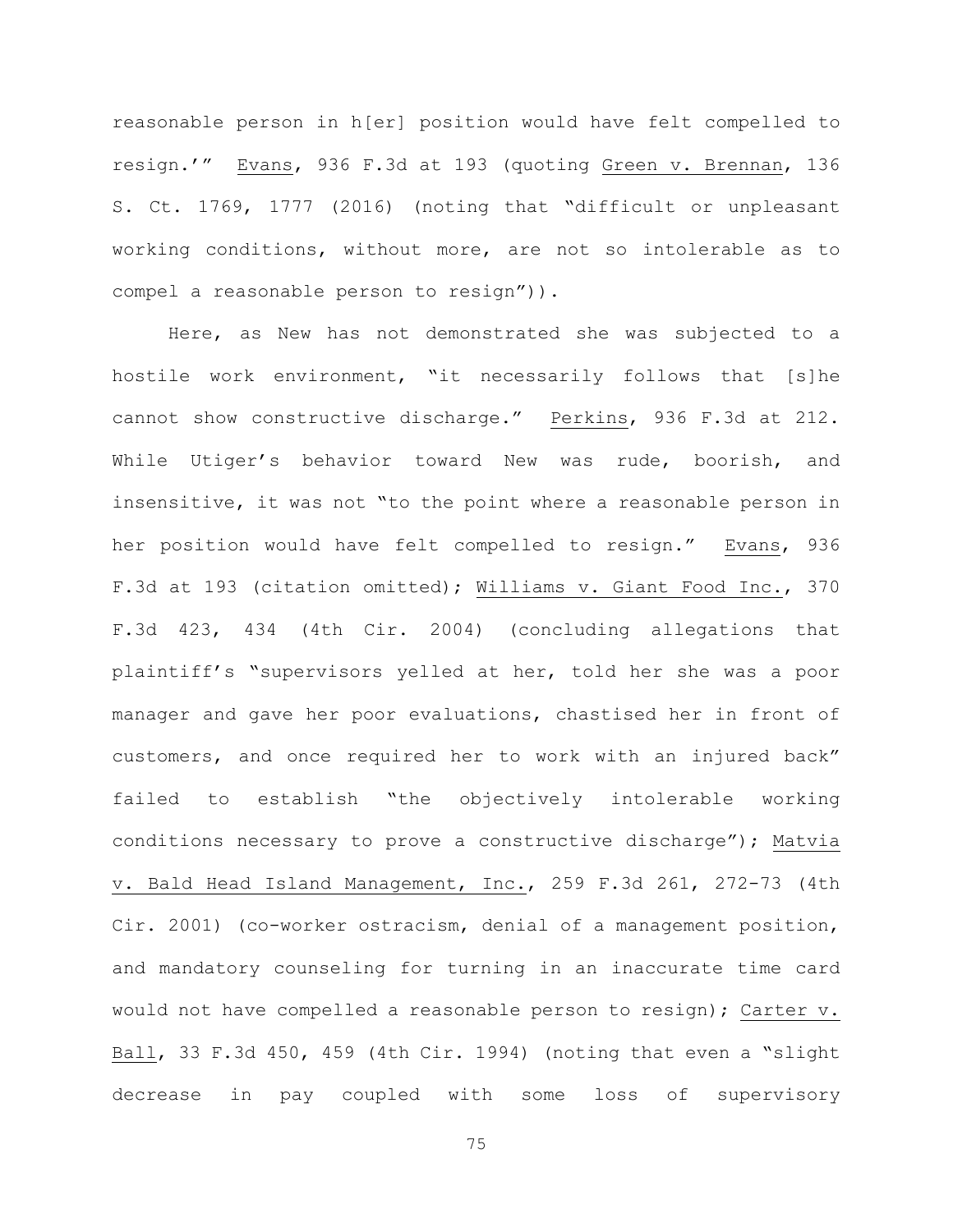responsibilities is insufficient evidence of constructive discharge" (citation omitted)).

Moreover, it is significant that New did not work on Utiger's team or even report to him. Thus, her interactions with him were more limited. This is reflected by the reality that her counsel did not raise Utiger's behavior with Thermo for weeks, and not until counsel's final communication before New's October 5 separation (Doc. 1-1 at 152-54), and New does not cite Utiger's behavior as a reason for her departure in her deposition (Doc. 86- 46 at 186:22-187:11 (New claims she left at that time because she believed she was "told to leave" by Casper and had "no choice but to leave" once Jewett "took a significant period of time to get back to [her]" about her severance)). Rather, New expressed a desire to remain with Thermo and PSG, even though Utiger's behavior did not change before she left. (Id. at 304:13-16, 306:24-307:11.) Cf. Evans, 936 F.3d at 194 (holding workplace conditions could not objectively "rise to the level of intolerability required by Supreme Court and Fourth Circuit precedent," even though they were "frustrating and unpleasant," where plaintiff stated in a resignation letter that she had a "great experience" that was "on the whole, satisfying and productive").

For these reasons, New has failed to present evidence of a genuine dispute that she was constructively discharged.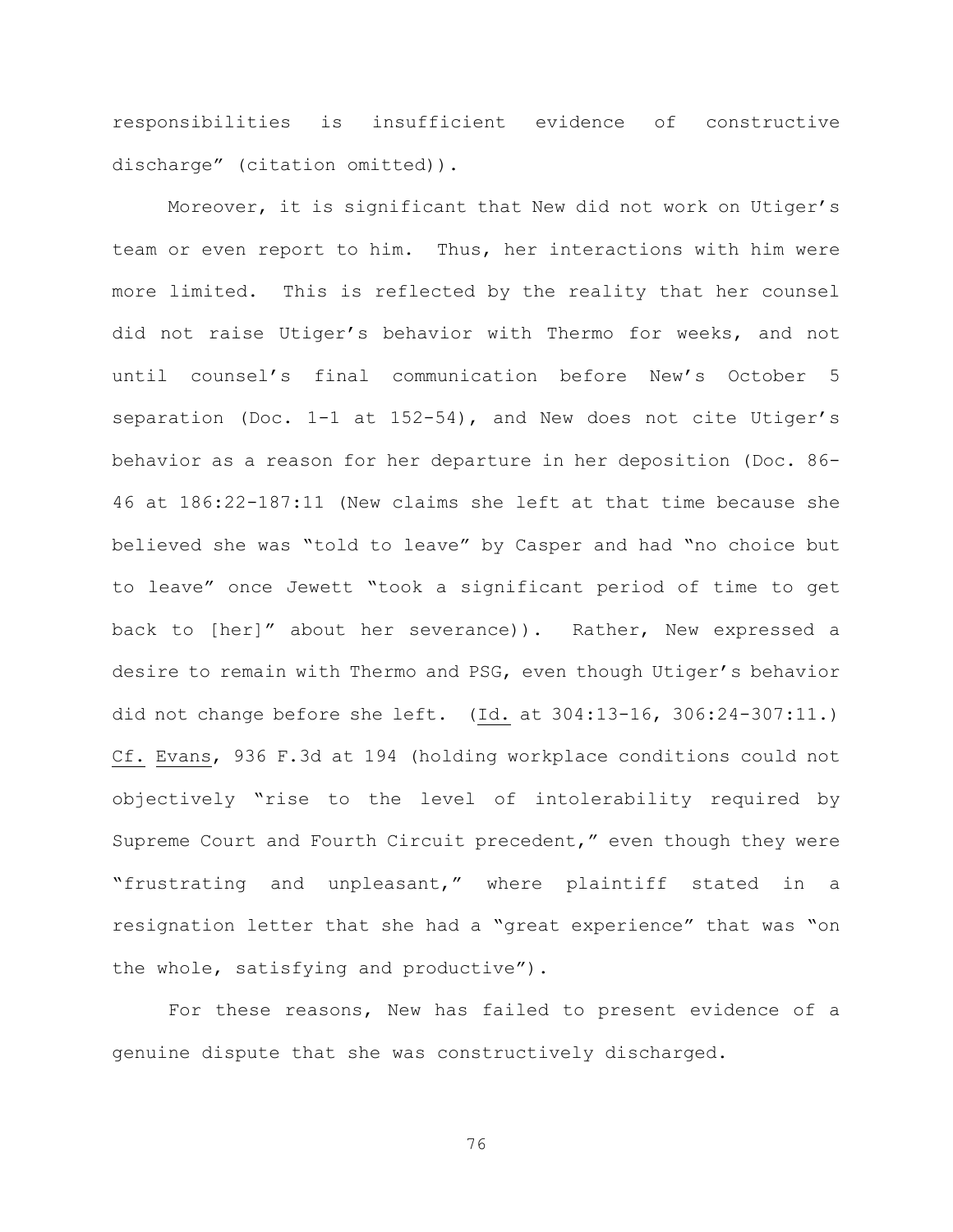## **3. Retaliation Claim**

New's final Title VII claim alleges that Thermo retaliated against her for reporting Utiger's actions throughout 2018.<sup>32</sup> Thermo moves for summary judgment on the ground that New failed to establish an adverse action or a causal link between her alleged reporting and an adverse action. (Doc. 86 at 17.)

Employers are prohibited from "retaliating against an employee for complaining about prior discrimination" or participating in a protected activity. Foster, 787 F.3d at 249; Baqir, 434 F.3d at 748, 747 n.16 (4th Cir. 2006) (citing 29 C.F.R. § 1614.101(b)). Title VII retaliation claims require a showing that the action would not have happened "but-for" the plaintiff's protected activity. Nassar, 570 U.S. at 360. A plaintiff may prove retaliation "either through direct and indirect evidence of retaliatory animus, or through the burden–shifting framework of McDonnell Douglas." Foster, 787 F.3d at 249. To establish a retaliation claim using direct and indirect evidence, a plaintiff must present "evidence of conduct or statements that both reflect directly the alleged discriminatory attitude and that bear directly on the contested employment decision." Jacobs v. North Carolina Administrative Office of the Courts, 780 F.3d 562, 577– 78 (4th Cir. 2015) (citation omitted). Here, New has not presented

<sup>32</sup> New's EEOC Charge of Discrimination alleges discrimination beginning in May 2018. (Doc 86-34.)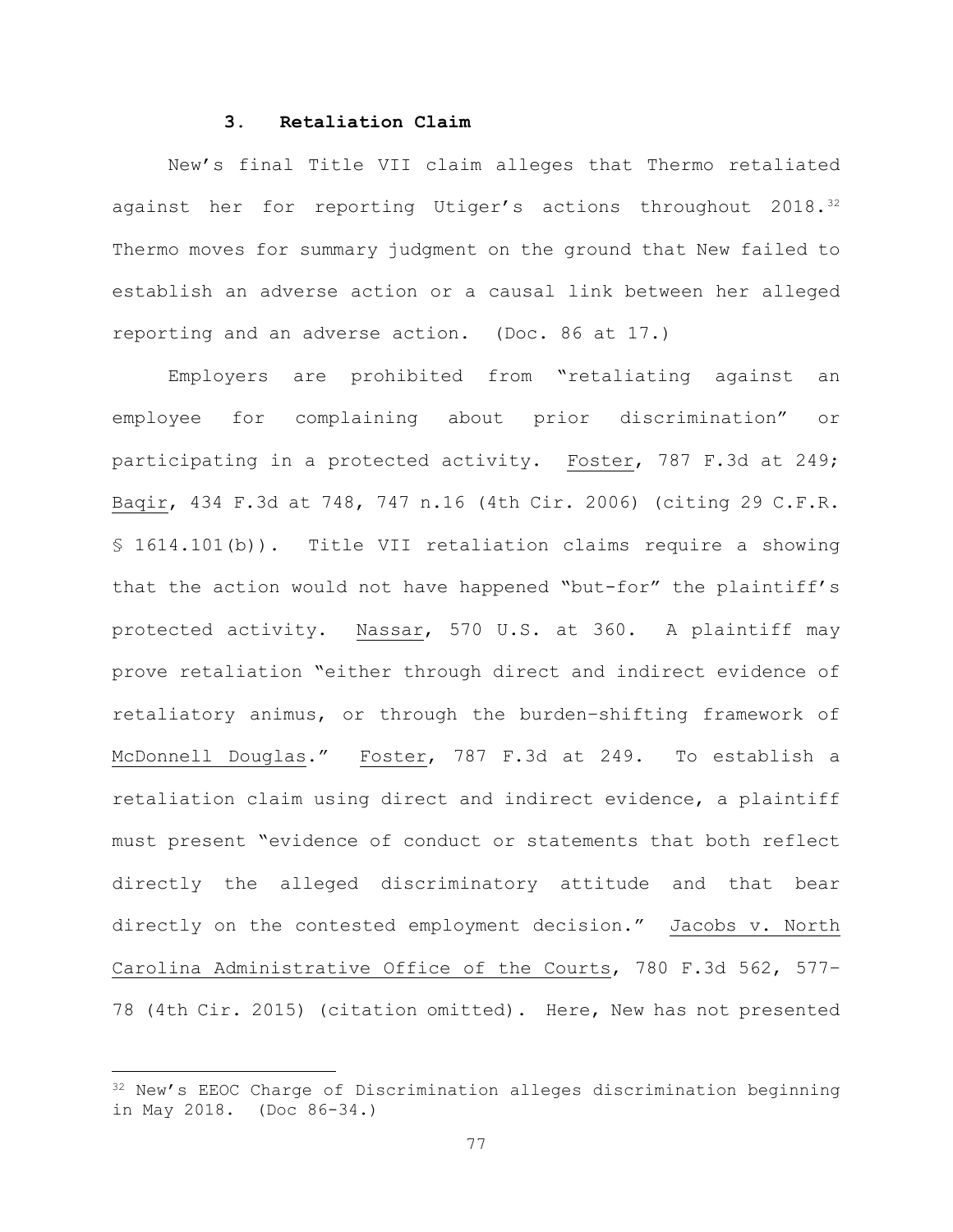any direct or indirect evidence of conduct reflecting a discriminatory attitude that would bear directly on her alleged adverse actions.

To state a prima facie claim of retaliation under Title VII, a plaintiff must establish (1) engagement in a protected activity; (2) a materially adverse action; and (3) a causal connection between the protected activity and the asserted materially adverse action. Strothers v. City of Laurel, 895 F.3d 317, 327 (4th Cir. 2018); Hinton v. Virginia Union University, 185 F. Supp. 3d 807, 825–31 (E.D. Va. 2016) (citing Burlington Northern & Santa Fe Ry. Co. v. White, 548 U.S. 53 (2006)). In the context of a retaliation claim, a "protected activity" is an employee's participation in an ongoing investigation or proceeding under Title VII, or an employee's opposition to discriminatory practices in the workplace. Laughlin v. Metropolitan Washington Airports Authority, 149 F.3d 253, 259 (4th Cir. 1998); 42 U.S.C.A. § 2000e-3(a). For the second element, the "'materially adverse action' standard is explicitly less restrictive than the 'adverse employment action' standard for discrimination claims" because while "'adverse employment actions' in the discrimination context must 'affect employment or alter the conditions of the workplace,' a 'materially adverse action' in the retaliation context need not impact conditions in the workplace to be actionable." Hinton, 185 F. Supp. 3d at 826 (quoting White, 548 U.S. at 62); Cravey v. Hill,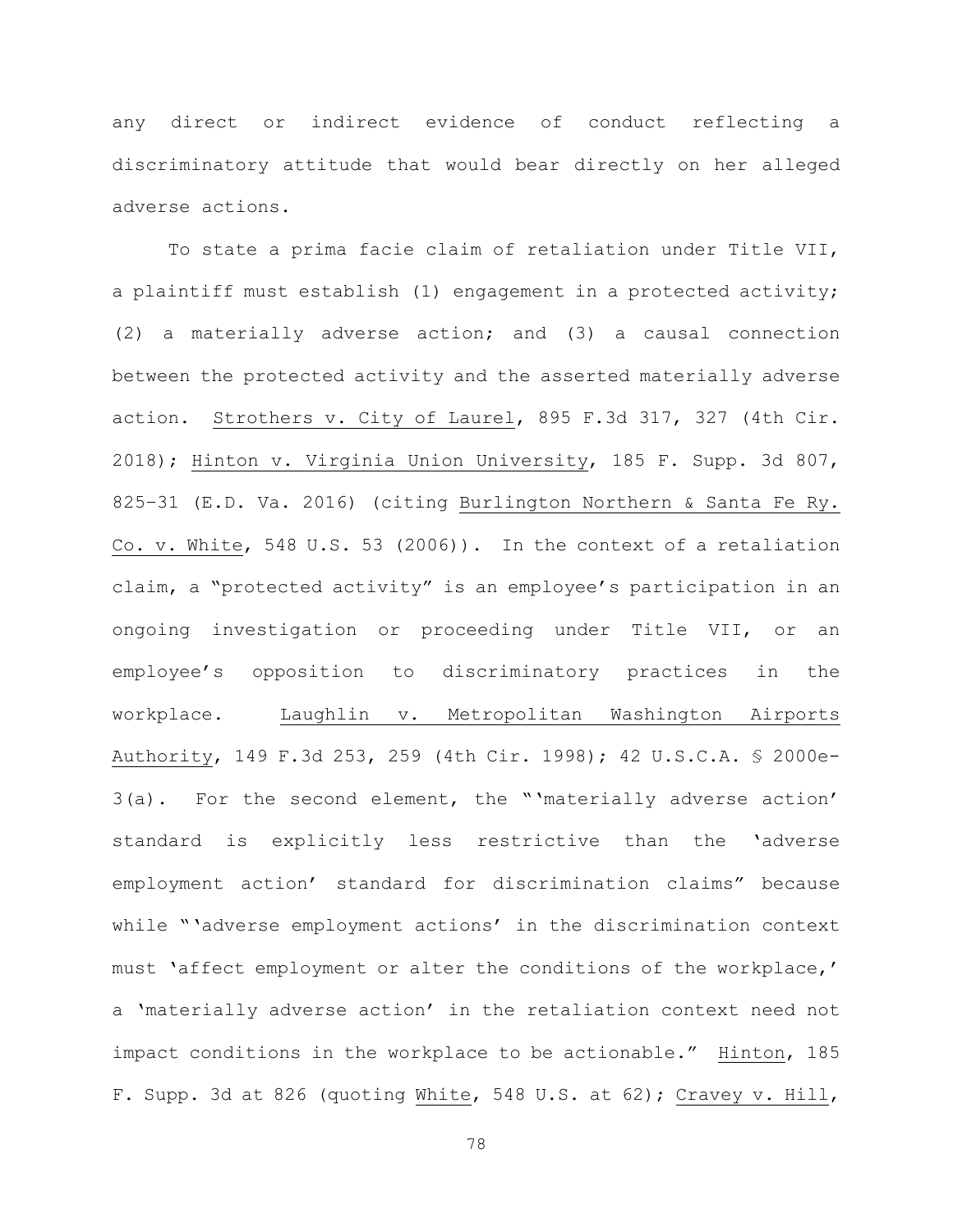No. 1:17-CV-1014, 2018 WL 4471732, \*5 (M.D.N.C. Sept. 18, 2018). Rather, a materially adverse action is one that "well might . . . dissuade[ ] a reasonable worker from making or supporting a charge of discrimination." White, 548 U.S. at 68 (citation omitted). Upon this showing, the burden shifts to the defendant to produce evidence that its actions were not retaliatory. Foster, 787 F.3d at 250 (4th Cir. 2015). If the defendant does so, then the plaintiff must show by a preponderance of the evidence that the defendant's asserted grounds for taking its action were a pretext for retaliation. Id. When proceeding under the burden shifting framework, the "but for" standard is met by showing pretext and that discrimination was the "real reason for the challenged conduct." Id. at 252 (citation omitted) (noting "Nassar does not alter the legal standard for adjudicating a McDonnell Douglas retaliation claim," as "the McDonnell Douglas framework has long demanded proof at the pretext stage that retaliation was a butfor cause of a challenged adverse employment action"); accord Guessous v. Fairview Property Investments, LLC, 828 F.3d 208, 216– 17 (4th Cir. 2016) (noting that the burden to show pretext merges with plaintiff's burden of persuading the court that plaintiff was a victim of intentional discrimination).

Here, the court assumes without deciding that New has sufficiently established evidence to support a prima facie case. First, her alleged "monthly" complaints of gender harassment,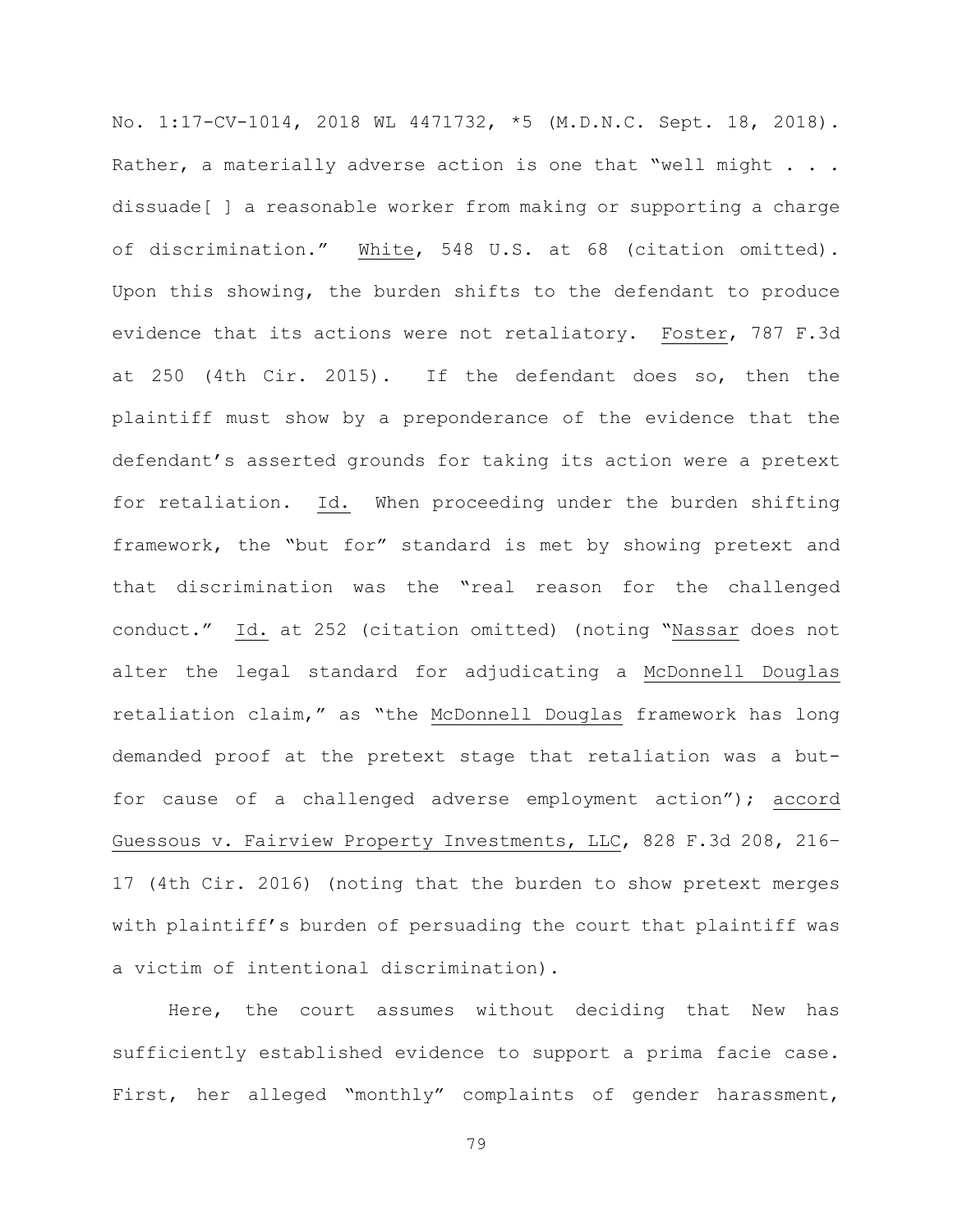(Doc. 87-66 at 44:12-45:17, 117:23-118:11) constitute protected activities under Title VII. Laughlin, 149 F.3d at 259. For the second element, New contends five separate adverse actions: (1) Lagarde diminished her responsibilities over time; (2) the August 16 Job Architecture Letter demoted her in band level and title; (3) the BPD job was offered when Thermo knew she could not accept it; (4) Casper terminated her when he told her to "work on her exit"; and (5) she was constructively discharged. The court has previously found that the Job Architecture letter did not demote her,<sup>33</sup> Casper's comments cannot reasonably be construed to have terminated her, and she was not constructively discharged. Moreover, the BPD job offer, which would have met New's desire to run a business unit, cannot be considered an adverse action when Thermo assured her that her position remained intact after she rejected the position. (Doc. 1-1 at 150.) However, the court can assume, without deciding, that a reasonable jury may conclude that New suffered an adverse employment action through each of these, including Lagarde's diminution of her responsibilities over time.

<sup>&</sup>lt;sup>33</sup> Even if New believed the Job Architecture letter was at least a threat to demote her, Thermo advised her at the time it had had been erroneously sent and would have no impact. Though the Job Architecture results were eventually implemented, New has not presented any evidence that she was aware of, and thus reasonably could have been dissuaded by, either the results sent to HR employees on September 7 (Doc. 87-52) or thereafter while employed by Thermo. Cf. Perkins, 936 F.3d at 211 ("[I]nformation about which a plaintiff is unaware cannot, by definition, be part of a plaintiff's work experience. Thus, such information is not proper for consideration in evaluating the severe or pervasive requirement of a hostile work environment claim.").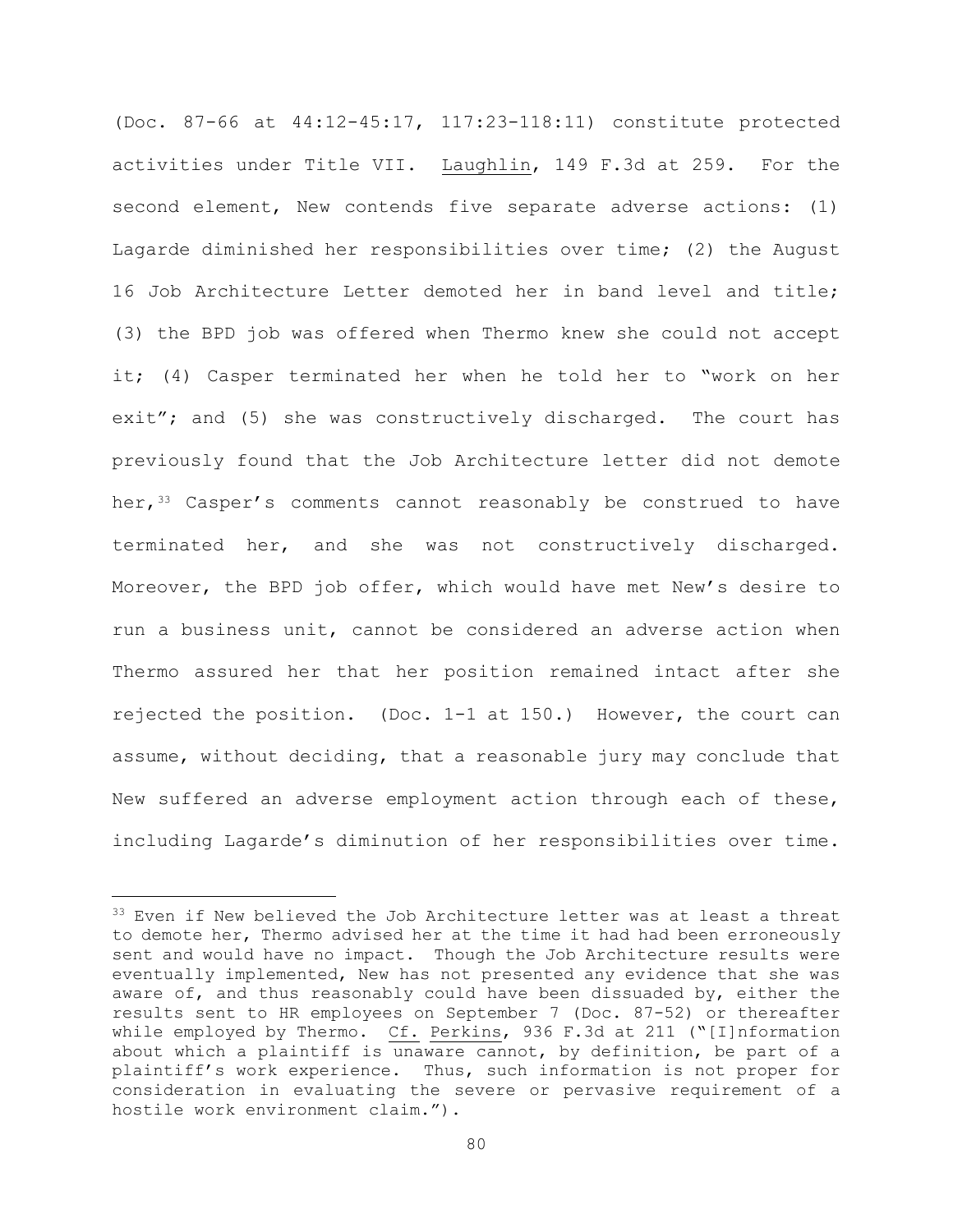And the at least "monthly" frequency of her complaints may suffice to establish causation. Roberts v. Glenn Industrial Group, 998 F.3d 111, 123 (4th Cir. 2021); see Carter, 33 F.3d at 460 (noting that close temporal proximity may be "strongly suggestive of retaliatory motive and thus indirect proof of causation").

The burden then shifts to Thermo to articulate a legitimate, nondiscriminatory reason for each adverse employment action, and this burden is one of production, not persuasion. Holland v. Washington Homes, Inc., 487 F.3d 208, 214 (4th Cir. 2007). Here, because the bases of liability are the same as those for her main discrimination claim, the same analysis applies, see section II.C.1.c supra, and Thermo has come forward with legitimate, nondiscriminatory reasons for each of the asserted adverse actions.

New therefore bears the burden of demonstrating evidence that the employer's stated reasons were "not its true reasons, but were a pretext for discrimination." Holland, 487 F.3d at 214 (citations omitted). In this context, she must have some evidence that her protected activity was a "but-for" cause of the adverse employment action. Nassar, 570 U.S. at 358-61; Foster, 787 F.3d at 252 (noting the plaintiff must establish "both that the employer's reason was false and that retaliation was the real reason for the challenged conduct" (citation omitted)).

This, New has failed to do. For the same reasons she failed to show pretext on her main discrimination claim, she has failed